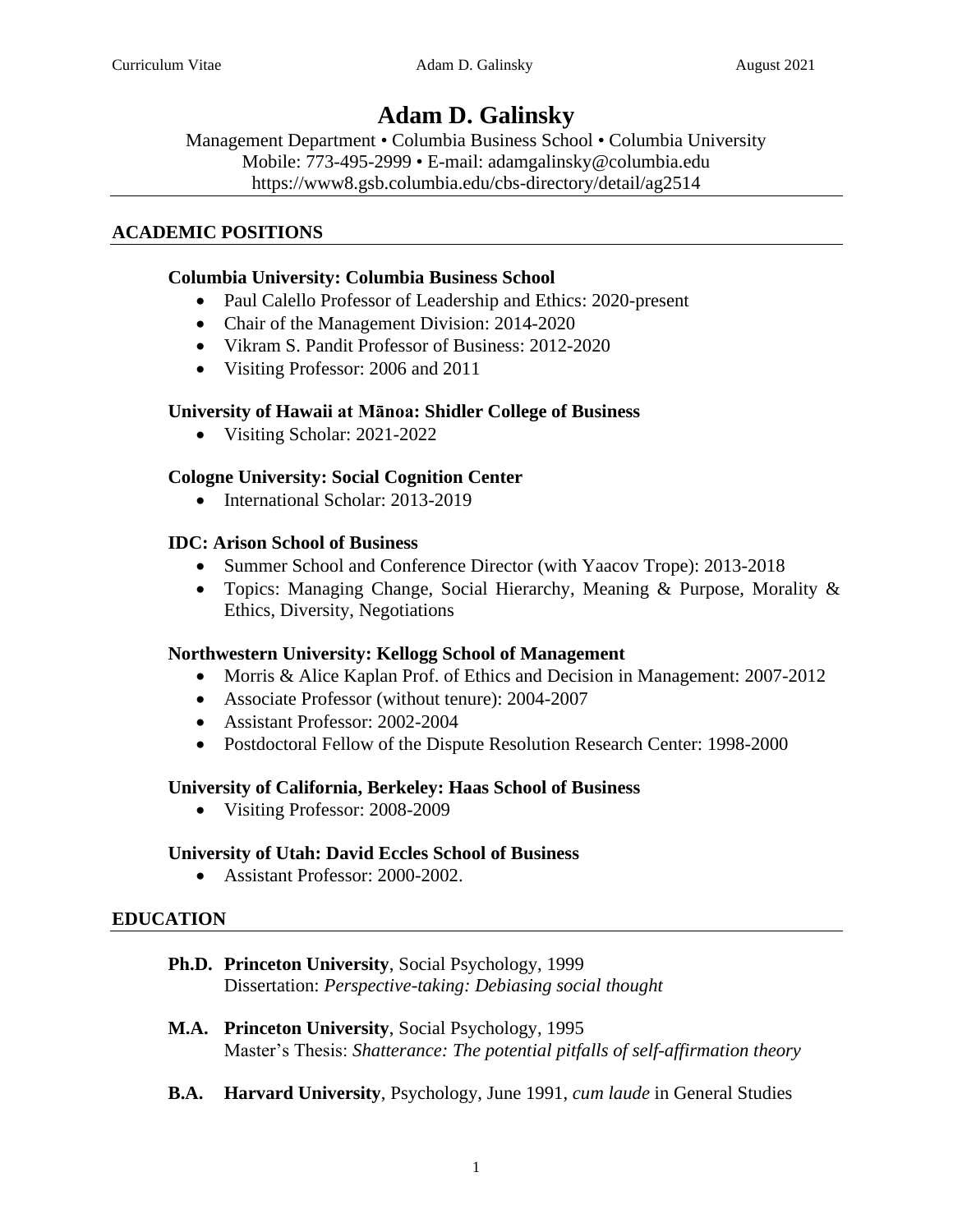## **RESEARCH INTERESTS**

- Power and status
- Managing diversity and multicultural experiences
- Creativity and innovation
- Negotiation and auction behavior
- Ethics and decision making

#### **AWARDS AND FELLOWSHIPS**

#### **Career**

- Diener Award in Social Psychology, Society of Personality and Social Psychology. Given annually to one "mid-career scholar whose work has added substantially to the body of knowledge in social psychology." 2016
- Career Trajectory Award, Society of Experimental Social Psychology. Given annually to one researcher for "uniquely creative and influential scholarly productivity at or near the peak of one's scientific career." 2016
- Best Thinkers on Talent, Thinkers50, 2015
- World's 50 Best B-School Professors, *Poets and Quants*, 2012.
- Master Teacher in Ethics, Wheatley Institution at Brigham Young University and the Society for Business Ethics, 2012.
- Ver Steeg Distinguished Research Fellow, Award is in recognition of "a Northwestern faculty member whose research and scholarship is so outstanding as to enhance the reputation of Northwestern, nationally and internationally." Awarded to one faculty member per year across Northwestern University. 2011.

#### **Research**

- Best Article, *Academy of Management Review.* Given to the article considered to be the best one published in the previous year, 2020. Hall, E.V., Hall, A.V., Galinsky, A. D., & Phillips, K.W. (2019). MOSAIC: A model of stereotyping through associated and intersectional categories.
- Decade Award, *Academy of Management Annals.* Given to the most highly cited *Annals* paper published in the last 10 years, 2018. Magee & Galinsky, Social hierarchy: The self-reinforcing nature of power and status.
- Outstanding Article Award, Schaerer, M., Swaab, R.I., & Galinsky, A.D. (2015), Anchors weigh more than power: Why absolute powerlessness liberates negotiators to achieve better outcomes, International Association for Conflict Management, 2017.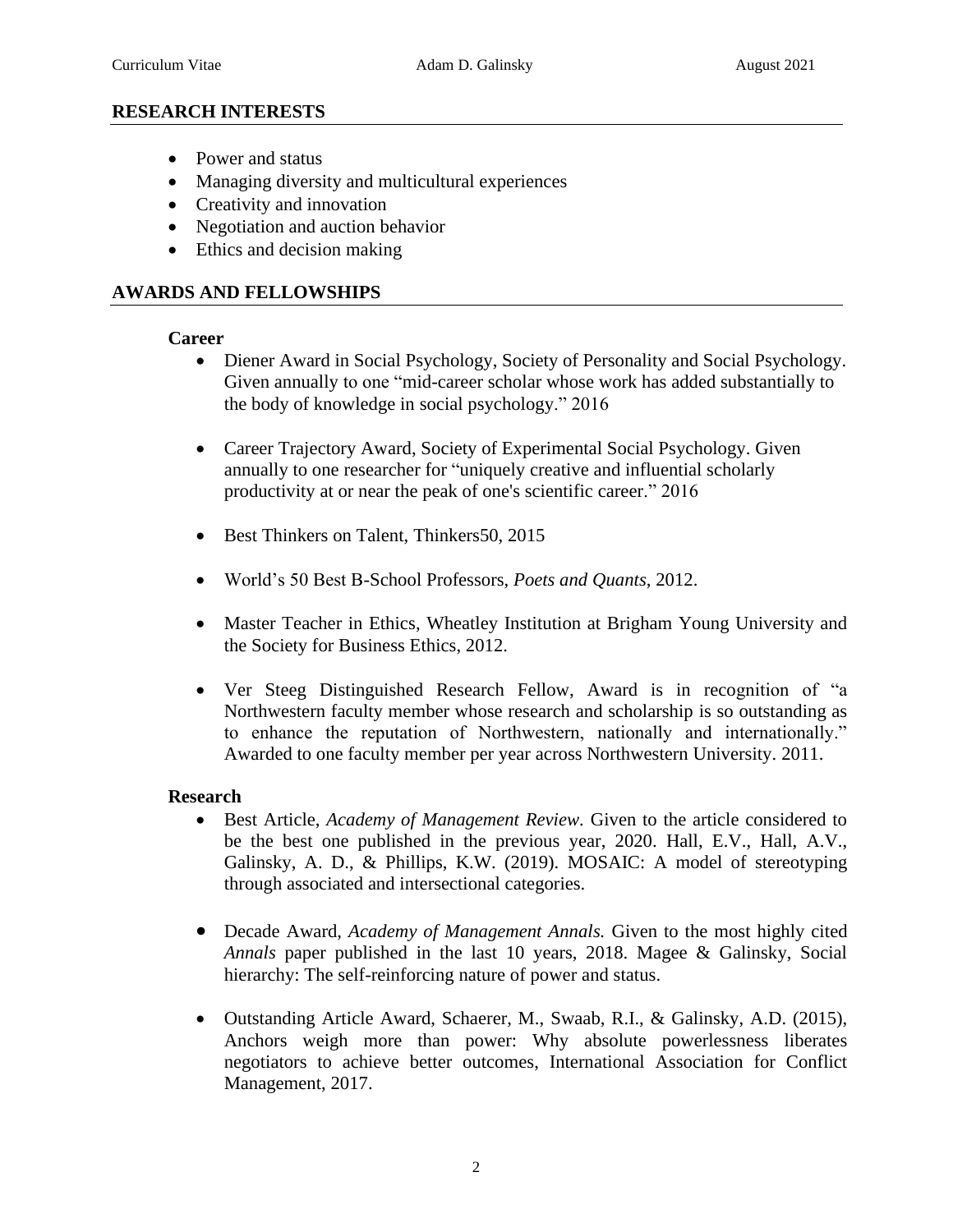- Best Paper Published by a Doctoral Student as Lead Author, Society for Personality and Social Psychology (Cao, Galinsky, Maddux), Does travel broaden the mind? Breadth of foreign experiences increases generalized trust, 2015.
- Best Paper Award (Godart, Maddux, Shipolov, & Galinsky), Academy of Management Meetings, Organizational Behavior Division, Boston, 2012.
- Best Empirical Paper Runner-up (Kilduff, Galinsky, Gallo, & Reade), "Whatever it takes: The effects of rivalry on unethical behavior." Annual Conference of the International Association for Conflict Management. 2012
- Otto Klineberg Intercultural and International Relations Prize, Honorable Mention. Leung, K., Y, Maddux, W. W., Galinsky, A. D., & Chiu, C. Y. Multicultural experience enhances creativity: The when and how, 2009
- Most Influential Paper, Academy of Management, Conflict Management Division. Kray, L. J., Thompson, L., & Galinsky, A. D.. Battle of the sexes: Gender stereotype confirmation and reactance in negotiations, 2000-2003.
- Best Paper/New Directions Award (Maddux, Mullen, & Galinsky), Academy of Management Meetings, Conflict Management Division, Philadelphia, 2007.
- Best Paper Award (Diekmann, Tenbrunsel, & Galinsky), Academy of Management Meetings, Conflict Management Division, Denver, August 2002.
- Best Empirical Paper Award (Kray, Galinsky, & Thompson), International Association for Conflict Management Meetings, Paris, France, June 2001.
- Most Outstanding Dissertation Award (over the two-year period of 1999 and 2000), International Association for Conflict Management, Awarded in 2001.
- Most Outstanding Dissertation in Social Psychology Award, Finalist (1 of 3), Society of Experimental Social Psychology, 1999.
- Best Paper with Graduate Student as Lead Author (Seiden, Galinsky, Kim, & Medvec), International Association for Conflict Management Meeting, San Sebastian, Spain, June 1999.
- American Psychological Association Dissertation Research Award, 1997-1998.
- Princeton Society of Fellows of the Woodrow Wilson Foundation, Dissertation Fellowship, 1996-1998. (First psychologist recipient)
- National Science Foundation, Graduate Fellowship, 1994-1997.

# **Teaching**

• Chair's Core Course Teaching Award, Kellogg, 2007-2008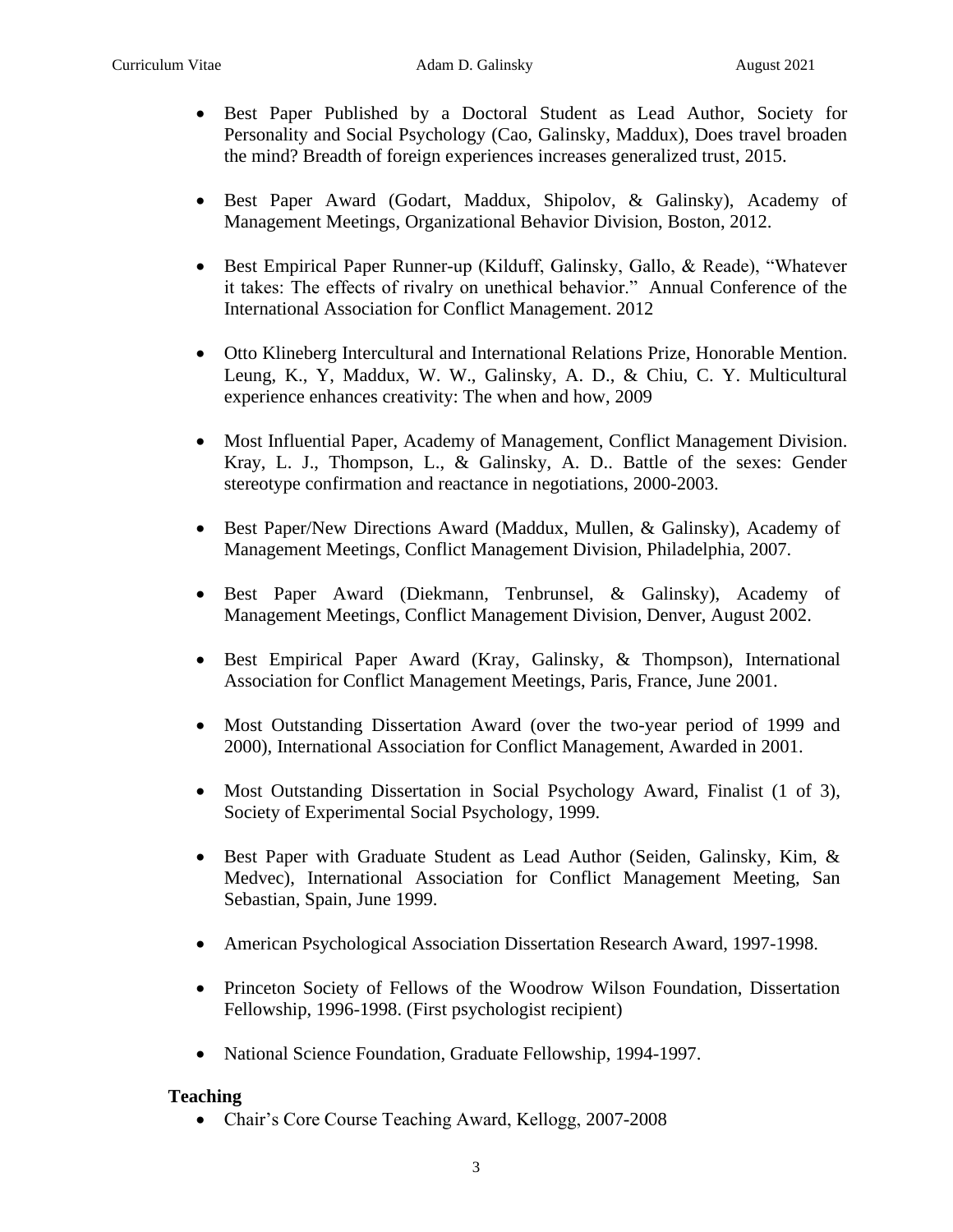- Chair's Core Course Teaching Award, Kellogg, 2005-2006
- Princeton Psychology Department Award in Recognition of Excellence in Teaching, 1997 (Inaugural recipient).

# **Academic**

- University Fellowship, Princeton University, 1993-1994.
- John Harvard Scholarship for Academic Achievement of the Highest Distinction, Harvard University, 1988-89, 1989-90, 1990-91.

# **FILM PRODUCTION**

- **Working in Protest (2018)**: Executive Producer
- **All the Rage (2016)**: Executive Producer
- **Who Took Johnny (2014)**: Executive Producer
	- Audience Award for Best Feature Documentary, Brooklyn Film Festival
	- Official Selection: Slamdance Film Festival
- **Battle for Brooklyn (2011)**: Associate Producer
	- Shortlisted for 2011 Academy Awards
	- Official Selection: Toronto Hot Docs Film Festival
	- Best Film and Best Documentary: Brooklyn Film Festival
- **Horns and Halos (2003)**: Associate Producer
	- Shortlisted for 2003 Academy Awards
	- Home Box Office purchased the film
	- Official Selection: Toronto International Film Festival, Rotterdam Film Festival

# **EXPERT WITNESS TESTIMONY**

- **The Durability of Defamation, the Stickiness of Slander, and the Lingering of Libel**: How psychological and sociological processes lead defamation to produce substantial and enduring damages to reputation.
	- **Zamora/Lafise vs. Montealegre**: The sole expert witness for the plaintiff in a defamation case (Nicaraguan banker was libeled in financial publications by another banker trying to gain leverage in a contract dispute) – Jury rendered the largest defamation award in the history of Florida courts: \$37.2 million, ranked #44 of Top 100 Verdicts in the U.S. for 2006 by Verdict Search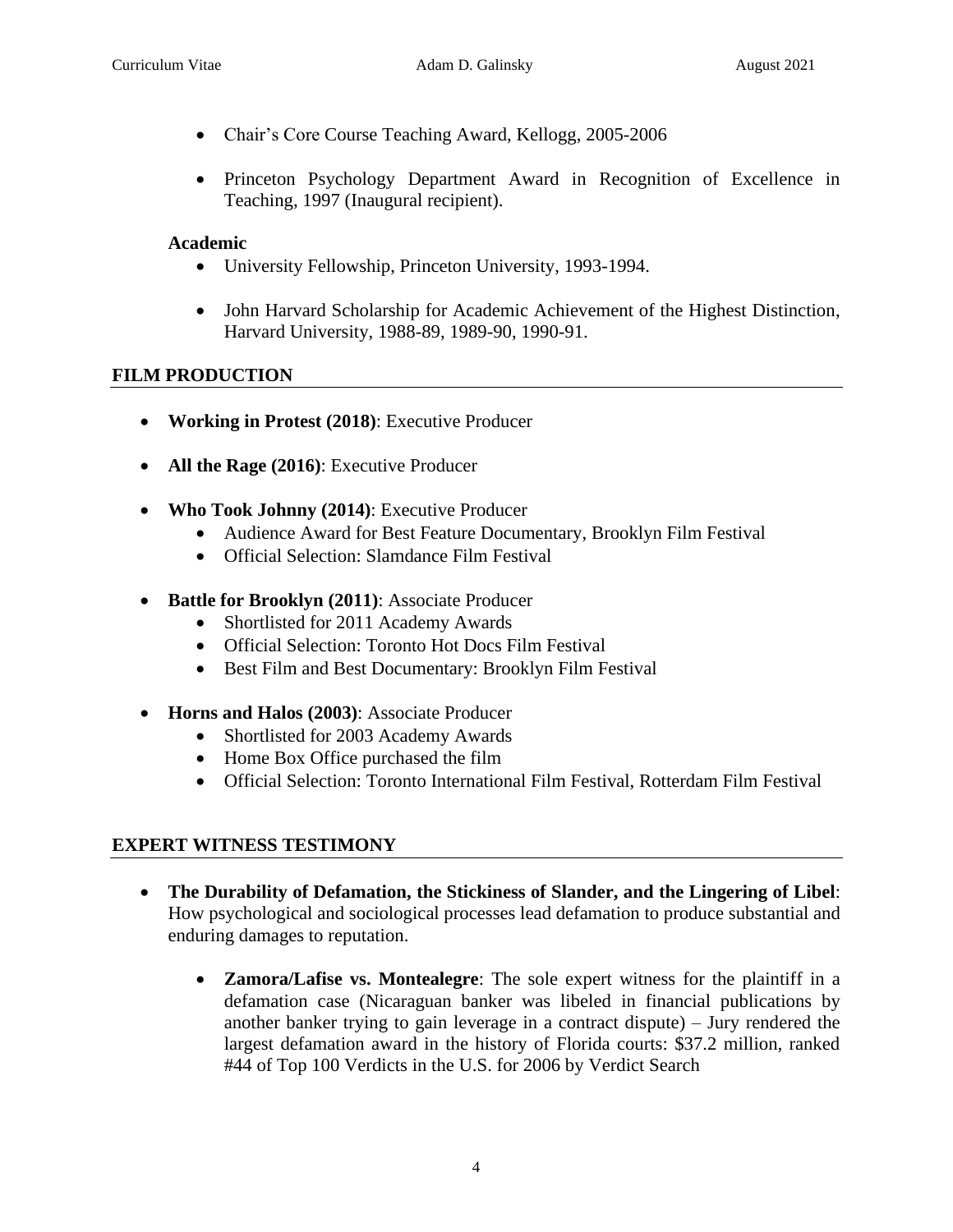- **Duke Lacrosse Players vs. Duke University**: Damages expert for plaintiffs in case alleging harm to reputation and loss of social standing. Case settled in 2013.
- **Jeffrey M. Miller and Cynthia S. Miller v. Junior Achievement of Central Indiana, Inc**.: Expert for plaintiff in case alleging harm to reputation and loss of social standing. Case settled in 2016.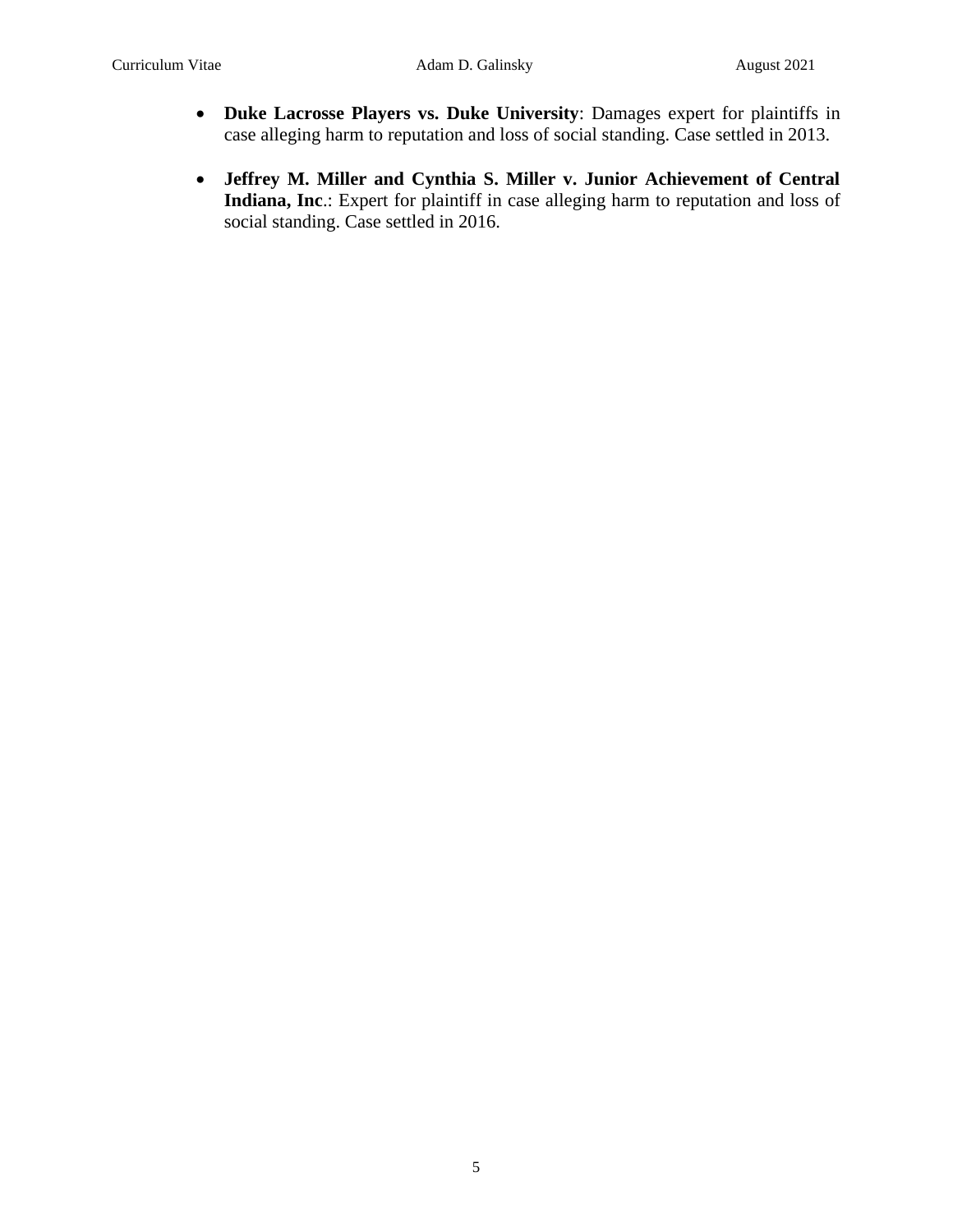# **POPULAR AUDIENCE TALKS**

• **How to Speak Up for Yourself**. Ted Talk. Released November, 2016. **7 million views**. [https://www.ted.com/talks/adam\\_galinsky\\_how\\_to\\_speak\\_up\\_for\\_yourself](https://www.ted.com/talks/adam_galinsky_how_to_speak_up_for_yourself) 

# **PUBLICATIONS: BOOKS**

 Galinsky, A. D. & Schweitzer, M. E. (2015), **FRIEND** *&* **FOE**: When to Cooperate, When to Compete, and How to Succeed at Both. *Penguin Random House.* 

# **Best Seller**

- Top 10 in Non-Fiction Audiobooks, Audible.com, 3/18/2016.
- #1 in Negotiations, #3 in Business Skills, #3 in Social Psychology. Amazon.com Best Seller: (Kindle version). 3/5/2017
- Top 20 in Business & Personal Finance, iBooks US Bestseller List. 3/5/2017

#### **Critical Acclaim**

- *New York Times*: <http://nyti.ms/1Oe5ArV>
- *Financial Times*:<http://on.ft.com/1JNDu0k>
- *Economist*:<http://econ.st/1Qb0UCt>
- *PBS* selection: <http://goo.gl/jCifFe>
- *Oprah* selection:<http://tinyurl.com/jzwgpov>
- *Best Business Books 2016*:<https://t.co/d1mt8hsybV>
- *Library Journal*:<http://tinyurl.com/z8s7j9c>
- *INC*:<http://tinyurl.com/hwez3e3>
- *Success Magazine*: <http://www.success.com/article/reading-list-friend-foe>
- *Soundview*: [ow.ly/WIW6X](https://t.co/Vrf5tq6VCv)
- *Consulting Magazine:* <http://tinyurl.com/jobmjj3>

# **PUBLICATIONS: ARTICLES**

- 1. Fleischmann, A., Lammers, J., Diel, K., Hofmann, W., & Galinsky, A. D. (in press). More threatening and more diagnostic: How moral comparisons differ from social comparisons. *Journal of Personality and Social Psychology.*
- 2. Lu, J.G., Swaab, R.I., & Galinsky, A.D. (in press). Global leaders for global teams: Leaders with multicultural experiences communicate and lead more effectively, especially for multinational teams. *Organization Science*
- 3. Vishkin, A. Slepian, M. J., & Galinsky, A. D. (in press). The gender-equality paradox and optimal distinctiveness: More gender-equal societies have more gendered names. *Social Psychological and Personality Science.*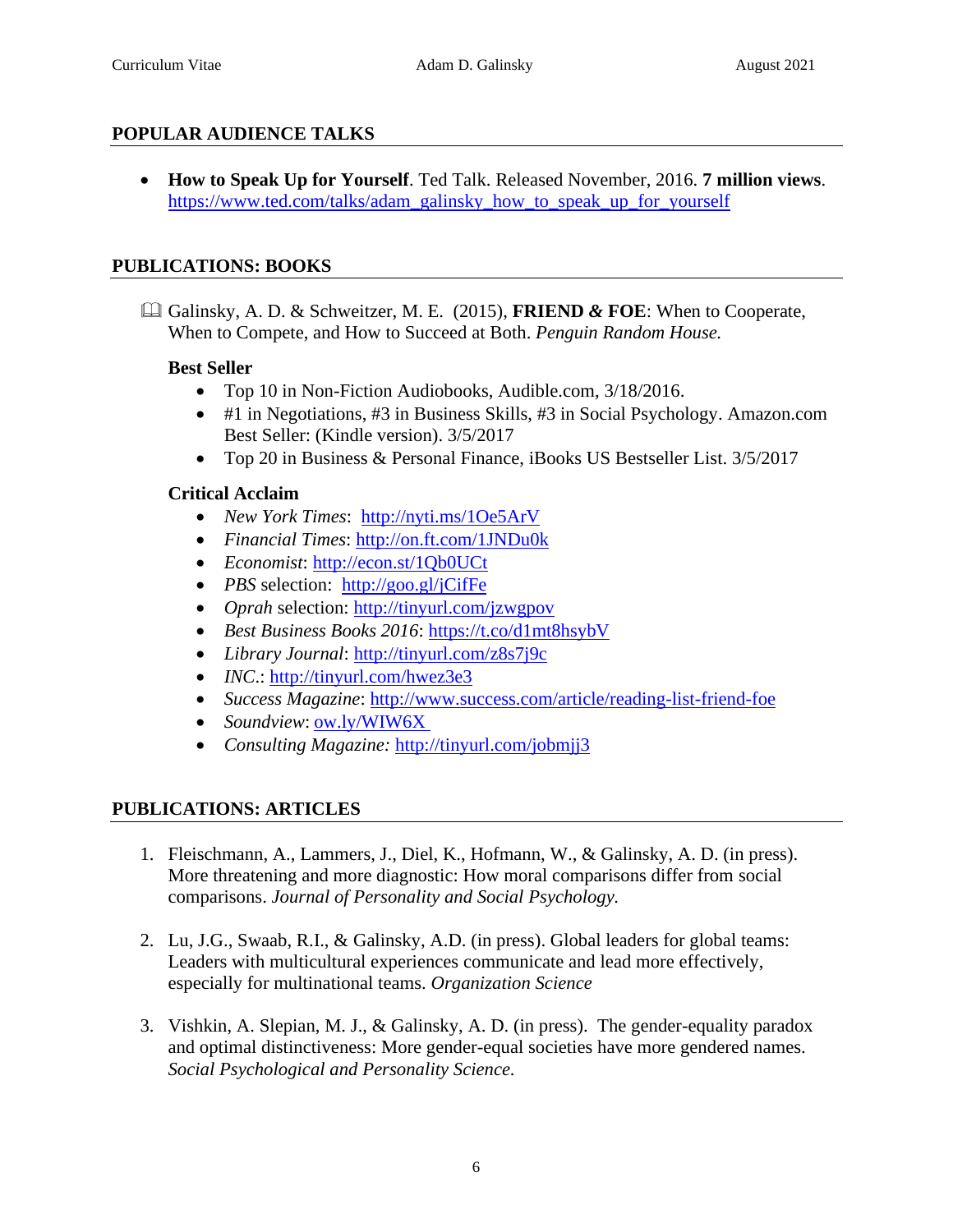- 4. Fleischmann, A., Lammers, J., Conway, P., & Galinsky, A.D. (2021). Kant be compared: People high in social comparison orientation make fewer—not more—deontological decisions in sacrificial dilemmas. *Social Psychological and Personality Science, 12,* 984- 995.
- 5. Gladstone, J. J., Jachimowicz, J. M., Greenberg, A. E., & Galinsky, A. D. (2021). Financial shame spirals: How shame intensifies financial hardship. *Organizational Behavior and Human Decision Processes, 167,* 42-56.
- 6. Götz, F., Gvirtz, A., Galinsky, A.D., & Jachimowicz, J.M. (2021). How personality and policy predict pandemic behavior: Understanding sheltering-in-place in 55 countries at the onset of COVID-19. *American Psychologist*. *76*, 39-49.
- 7. Liu, S. S., Shteynberg, G., Morris, M. W., Yang, Q., Galinsky, A. D. (2021). How does collectivism affect social interactions? A test of two competing accounts*. Personality and Social Psychology Bulletin, 47,* 362-376.
- 8. Maddux, W.W., Lu, J. G., Affinito, S. J., & Galinsky, A.D. (2021). Multicultural experiences: A systematic review and new theoretical framework. *Academy of Management Annals*, *15*, 345–376.
- 9. Pike, B. & Galinsky, A. D. (2021). The Power-Shield: Powerful roles protect against gender disparities in political elections. *Journal of Applied Psychology, 106,* 268-280.
- 10. Brown, Z., Anicich, E. A., & Galinsky, A. D. (2020). Compensatory conspicuous communication: Low status increases jargon use. *Organizational Behavior and Human Decision Processes, 161,* 274-290.
- 11. Cao, J. & Galinsky, A. D. (2020). The diversity-uncertainty-valence (DUV) Model of generalized trust development. *Organizational Behavior and Human Decision Processes, 161,* 49-64.
- 12. Cao, J., Kong, D. T. & Galinsky, A. D. (2020). Breaking bread produces bigger pies: An empirical extension of shared eating to negotiations and a commentary on Woolley and Fishbach (2019). *Psychological Science, 31,* 1340–1345.
- 13. Lu, J. G., Lee, J. J., Gino, F., & Galinsky, A. D. (2020). Air pollution, state anxiety, and unethical behavior: A meta-analytic review. *Psychological Science, 31,* 748–755.
- 14. Majer, J. M., Trötschel, R., Galinsky, A. D., & Loschelder, D. D., (2020). Open to offers, but resisting requests: How the framing of anchors affects motivation and negotiated outcomes. *Journal of Personality and Social Psychology*, *119*, 582–599.
- 15. Pike, B. & Galinsky, A. D. (2020). Power leads to action because it releases the psychological brakes on action. *Current Opinion in Psychology, 33,* 91–94.
- 16. Adam, H., & Galinsky, A. D. (2019). Reflections on enclothed cognition: Commentary on Burns et al. *Journal of Experimental Social Psychology*, *83*, 157-159.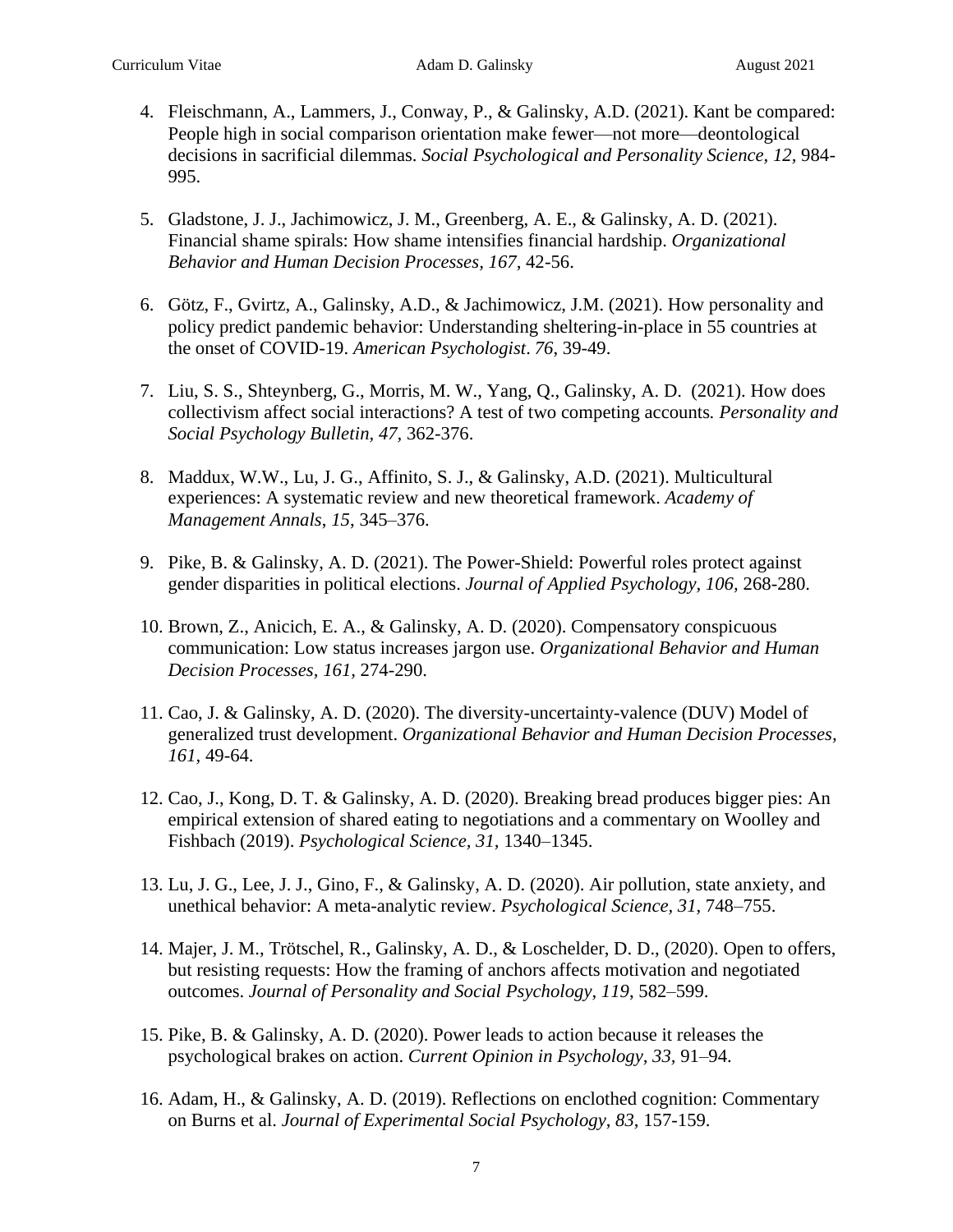- 17. Fleischmann, A., Lammers, J., Conway, P., & Galinsky, A.D. (2019). Paradoxical effects of power on moral thinking: Why power both increases *and* decreases deontological *and* utilitarian moral decisions. *Social Psychological and Personality Science, 10* 110-120.
- 18. Hall, E.V., Hall, A.V., Galinsky, A. D., & Phillips, K.W. (2019). MOSAIC: A model of stereotyping through associated and intersectional categories. *Academy of Management Review, 44,* 643-672.
- 19. Jachimowicz, J.M., To, C., Agasi, S., Côté, S., & Galinsky. A.D. (2019). The gravitational pull of passion: Why and when people admire and support individuals who express passion. *Organizational Behavior and Human Decision Processes, 153,* 41-62.
- 20. Jachimowicz, J. M., Wihler, A., Bailey, E. R., & Galinsky, A. D. (2019). Reply to Guo et al. and Credé: Grit-S scale measures only perseverance, not passion, and its supposed subfactors are merely artifactors. *Proceedings of the National Academy of Sciences*, *116*(10), 3942-3944.
- 21. Jachimowicz, J.M., Gladstone, J.G., Berry, D., Kirkdale, C.L., Thornley, T., & Galinsky. A. D. (2019). Making medications stick: Improving medication adherence by highlighting the personal health costs of non-compliance. *Behavioural Public Policy.*
- 22. Leonardelli, G. J., Gu, J., McRuer, G., Medvec, V. H., & Galinsky, A. D. (2019). Multiple equivalent simultaneous offers (MESOs) reduce the negotiator dilemma: How a choice of first offers increases economic and relational outcomes. *Organizational Behavior and Human Decision Processes*, *152*, 64-83.
- 23. Slepian, M. L., Halevy, N., & Galinsky, A. D. (2018). The solitude of secrecy: Thinking about secrets evokes goal conflict and feelings of fatigue. *Personality and Social Psychology Bulletin*, *45*, 1129–1151.
- 24. Adam, H., Obodaru, O., Lu, J. G., Maddux, W. W., & Galinsky, A. D. (2018). The shortest path to oneself leads around the world: Living abroad increases self-concept clarity. *Organizational Behavior and Human Decision Processes*, *145*, 16-29.
- 25. Gündemir, S. & Galinsky, A. D. (2018). Multicolored blindfolds: How organizational multiculturalism can conceal and de-legitimize racial discrimination. *Social Psychological and Personality Science, 9* 825-834*.*
- 26. Hirsh, J. B., Lu, J. G., & Galinsky, A. D. (2018). Moral Utility Theory: Understanding the Motivation to Behave (Un)Ethically. *Research in Organizational Behavior*, *38*, 43- 59.
- 27. Jachimowicz, J.M., Hauser, O., O'Brien, J.D., Sherman, E., & Galinsky, A.D. (2018). The critical role of second-order normative beliefs in predicting energy conservation. *Nature Human Behaviour, 2,* 757-764*.*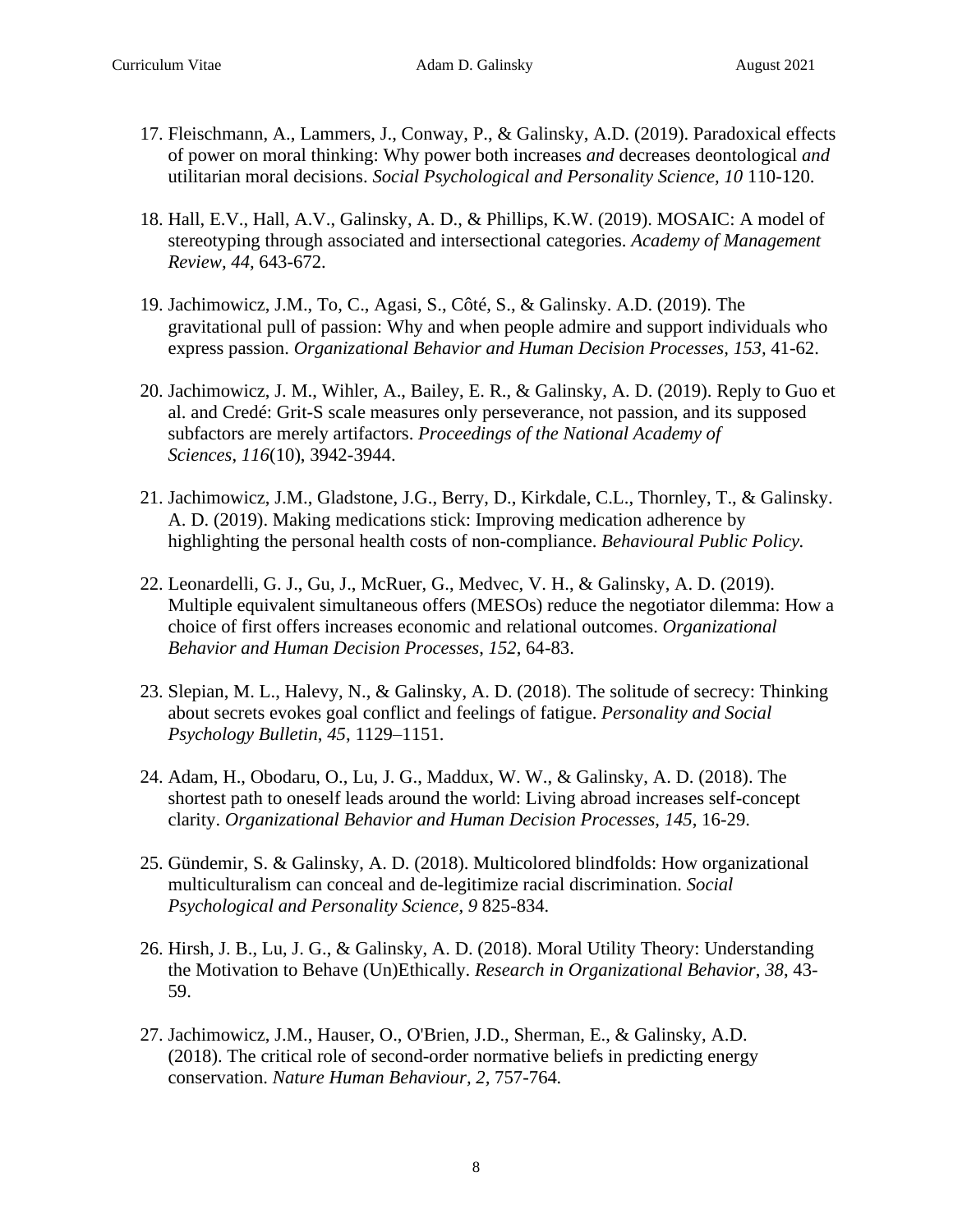- 28. Jachimowicz, J. M., Wihler, A., Bailey, E. R., & Galinsky, A. D. (2018). Why grit requires perseverance and passion to positively predict performance. *Proceedings of the National Academy of Sciences*, *115*(40), 9980-9985*.*
- 29. Lammers, J., Gast, A., Unkelbach, C., & Galinsky, A.D. (2018). Moral character impression formation depends on the valence homogeneity of the context. *Social Psychological and Personality Science, 9,* 576-585
- 30. Lee, A. J., Loschelder, D. D., Schweinsberg, M., Mason, M. F., & Galinsky, A. D. (2018). Too precise to pursue: How precise first offers create barriers-to-entry in negotiations and markets. *Organizational Behavior and Human Decision Processes*, *148*, 87-100.
- 31. Lu, J. G., Lee, J. J., Gino, F., & Galinsky, A. D. (2018). Polluted morality: Air pollution predicts criminal activity and unethical behavior. *Psychological Science*, *29*, 340-355.
- 32. Pike, B. Kilduff, G. J., & Galinsky, A. D. (2018). The long shadow of rivalry: Rivalry motivates performance today and tomorrow. *Psychological Science, 29*, 804-813.
- 33. Rucker, D. D., Galinsky, A. D., & Magee, J. C. (2018). The agentic–communal model of advantage and disadvantage: How inequality produces similarities in the psychology of power, social class, gender, and race. *Advances in Experimental Social Psychology*, *58*, 71-125.
- 34. Chou, E., Halevy, N. Galinsky, A. D., & Murnighan, J. K. (2017). The goldilocks contract: The synergistic benefits of combining structure and autonomy for motivation, creativity, and cooperation. *Journal of Personality and Social Psychology 113,* 393– 412*.*
- 35. Galinsky, A. D., Schaerer, M., & Mage, J. C. (2017). The four horsemen of power at the bargaining table. *Journal of Business and Industrial Marketing, 32,* 606-611.
- 36. Gündemir, S., Homan, A. C., Usova, A., & Galinsky, A. D. (2017). Multicultural meritocracy: The synergistic benefits of valuing both diversity and merit for whites and racial minorities. J*ournal Experimental Social Psychology, 73,* 34-41.
- 37. Kilduff, G. J., & Galinsky, A. D. (2017). The spark that ignites: Mere exposure to rivals increases Machiavellianism and unethical behavior. *Journal of Experimental Social Psychology, 69,* 156-162*.*
- 38. Lammers, J., Dubois, D., Rucker, D. D., & Galinsky, A. D. 2017). Ease of retrieval moderates the effects of power on agency: Implications for the replicability of power recall effects. *Social Cognition, 35,* 1-17*.*
- 39. Lu, J.G., Hafenbrack, A.C., Maddux, W.W., Eastwick, P.W., Wang, D., & Galinsky, A.D. (2017). "Going Out" of the Box: Close intercultural relationships spark creativity, workplace innovation, and entrepreneurship. *Journal of Applied Psychology, 102,* 1091- 1108*.*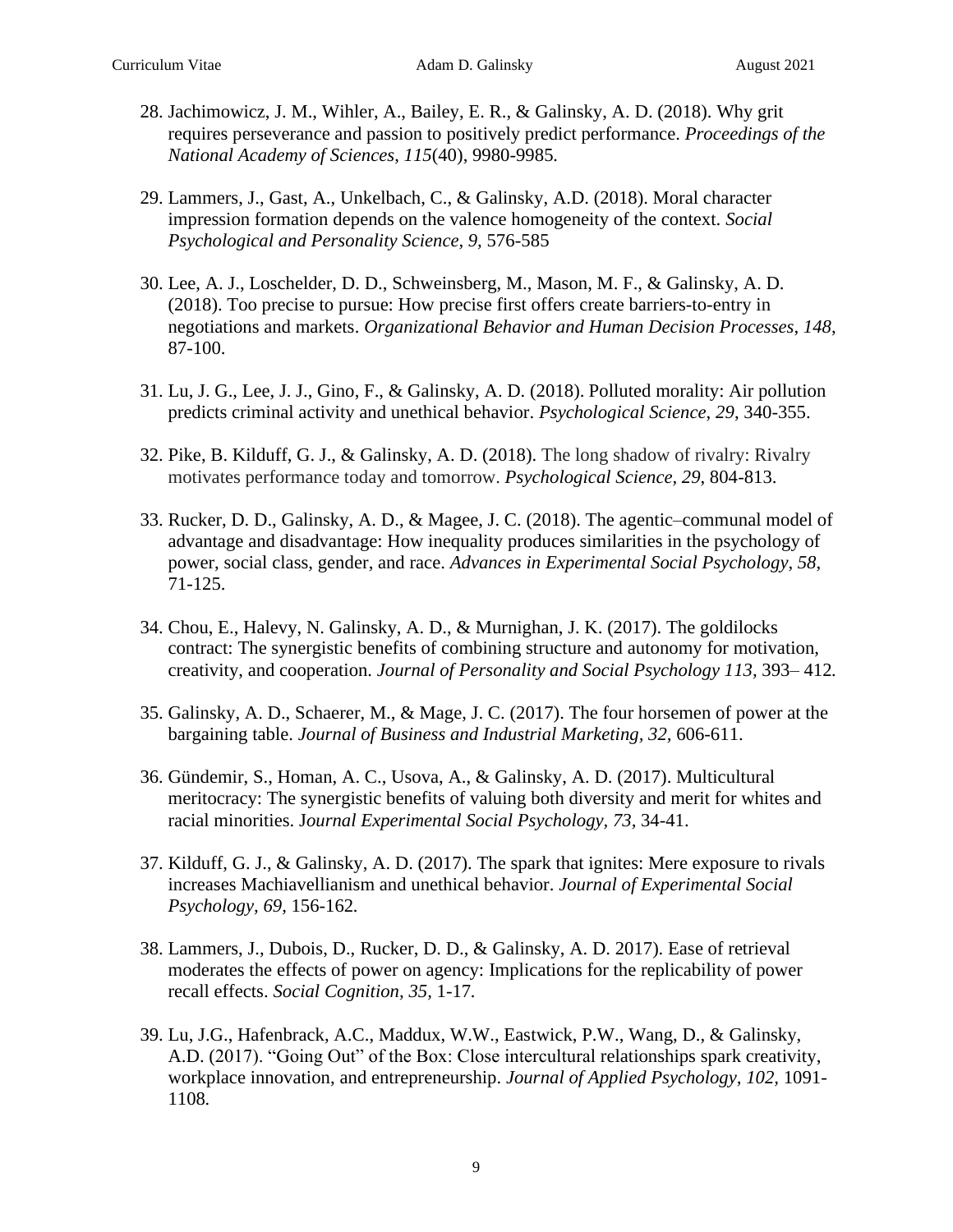- 40. Lu, J.G., Quoidbach, J., Gino, F., Chakroff, A., Maddux, W.W., & Galinsky, A.D. (2017). The dark side of going abroad: How broad foreign experiences increase immoral behavior. *Journal of Personality and Social Psychology, 112,* 1-16*.*
- 41. Mandel, N., Rucker, D. D., Levav, J., & Galinsky A. D. (2017). The compensatory consumer behavior model: How self-discrepancies drive consumer behavior. *Journal of Consumer Psychology, 27,* 133–146.
- 42. Rucker, D. D. & Galinsky, A. D. (2017). Social power and social class: conceptualization, consequences, and current challenges. *Current Opinion in Psychology, 18,* 26-30.
- 43. Wang, C. S., Whitson, J. A., Anicich, E. M., Kray, L. J., & Galinsky, A. D. (2017). Challenge your stigma: How to re-frame and re-value negative stereotypes and slurs. *Current Directions in Psychological Science, 26,* 75-80.
- 44. Wei, W., Lu, J.G., Galinsky, A.D., Wu, H., Gosling, S.D., Rentfrow, P.J., Yuan, W., Zhang, Q., Guo, Y., Zhang, M., Gui, W., Guo, X.Y., Potter, J., Wang, J., Li, B., Li, X., Han, Y.M., Lv, M., Guo, X.Q., Choe, Y., Lin, W., Yu, K., Bai, Q., Shang, Z., Ying, H., & Wang, L. (2017). Regional ambient temperature predicts human personality. *Nature: Human Behaviour*, *1*, 890-895.
- 45. Whitson, J. A., Anicich, E. M., Wang, C. S. & Galinsky, A. D. (2017). Navigating Stigma and Group Conflict: Identification and Self-Labeling. *Negotiation and Conflict Management Research*, *10*, 88-106.
- 46. Anicich, E. M., Fast, N. J., Halevy, N., & Galinsky, A. D. (2016). The perils of power without status: Interpersonal conflict and demeaning treatment in organizations. *Organization Science, 27,* 123–140.
- 47. Brooks, A.W., Schroeder, J., Risen, J., Gino, F., Galinsky, A.D., Norton, M.I., & Schweitzer, M.E. (2016). Don't stop believing: Rituals improve performance by decreasing anxiety. *Organizational Behavior and Human Decision Processes, 137,* 71- 85.
- 48. Chou, E., Palmer, B. & Galinsky A.D. (2016). Economic insecurity increases physical pain. *Psychological Science, 27,* 443-454.
- 49. Dubois, D., Rucker, D. D., & Galinsky, A. D. (2016). Dynamics of Communicator and Audience Power: The Persuasiveness of Competence versus Warmth. *Journal of Consumer Research, 43*, 68-85.
- 50. Galinsky, A. D., & Schweitzer, M. E. (2016). Why every great leader needs to be a great perspective taker. *Leader to Leader*, *80*, 32-37.
- 51. Galinsky, A. D., Rucker, D. D., & Magee, J. C. (2016). Power and perspective-taking: A critical examination. *Journal of Experimental Social Psychology, 67,* 91-92*.*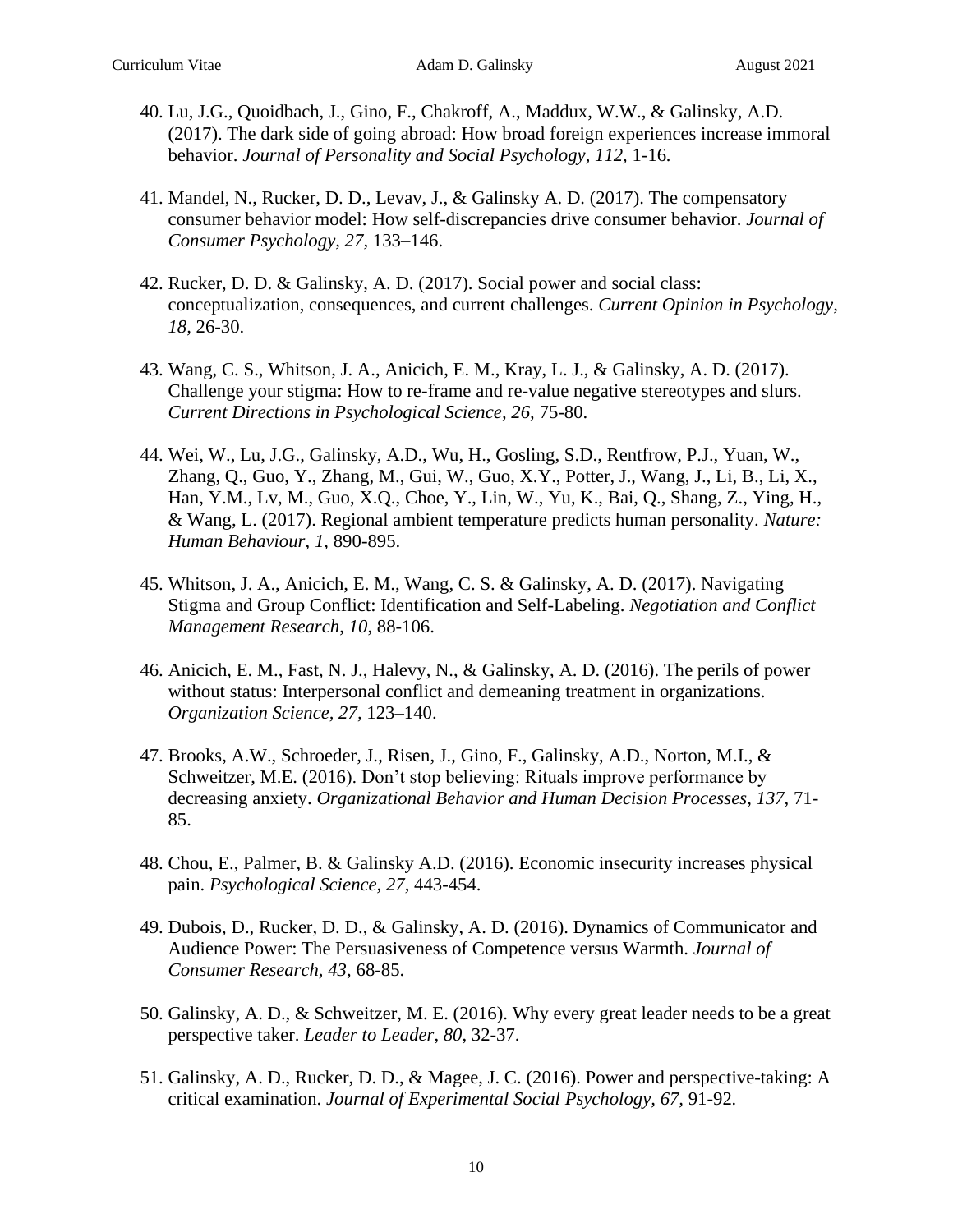- 52. Hu, M., Rucker, D. D., & Galinsky, A. D. (2016). From the immoral to the incorruptible: How prescriptive expectations turn the powerful into paragons of virtue. *Personality and Social Psychology Bulletin. 42,* 826–837*.*
- 53. Kilduff, G. J., Galinsky, A. D., Gallo, E., & Reade, J. J. (2016). Whatever it takes: The consequences of rivalry for unethical behavior. *Academy of Management Journal, 59,*  1508-1534
- 54. Kuwabara, K. Lee, A. J., Yu, S., & Galinsky, A. D. (2016). Status decreases dominance in the west but increases dominance in the east. *Psychological Science, 27,* 127-137.
- 55. Lammers, J., Stoker, J. I., Rink, F. Galinsky, A. D. (2016). To have control over or to be free from others? The desire for power reflects a need for autonomy. *Personality and Social Psychology Bulletin, 42,* 498-512
- 56. Loschelder, D., Friese, M., Schaerer, M., & Galinsky, A.D. (2016). The Too-Much Precision Effect: When and why precise anchors backfire with experts. *Psychological Science, 27,* 1573–1587.
- 57. Loschelder, D., Swaab, R.I., Troetschel, R. & Galinsky, A.D. (2016). The informationanchoring model of first offers: When and why moving first helps versus hurts negotiators. *Journal of Applied Psychology*, *101*, 995-1012
- 58. Lucas, B., Galinsky, A. D., & Murnighan, J. K. (2016). An intention-based account of perspective-taking: Why perspective-taking can both decrease and increase moral condemnation. *Personality and Social Psychology Bulletin, 42,* 1480–1489
- 59. Rucker, D. D. & Galinsky, A. D. (2016). Growing beyond growth: Why multiple mindsets matter for consumer behavior. *Journal of Consumer Psychology, 26,* 161-164.
- 60. Slepian, M. L. & Galinsky, A. D. (2016). The voiced pronunciation of initial phonemes predicts the gender of names. *Journal of Personality and Social Psychology, 110, 509 -*527.
- 61. Slepian, M. L, Masicampo, E. J., & Galinsky, A. D. (2016). The hidden effects of recalling secrets: Assimilation, contrast, and the burdens of secrecy. *Journal of Experimental Psychology: General. 145,* 27-48.
- 62. Stamkou, E., van Kleef, G. A., Homan, A.C., & Galinsky, A. D. (2016). How norm violations shape social hierarchies: Those who stand on top block norm violators from rising up. *Group Processes & Intergroup Relations, 19,* 608–629.
- 63. Steffens, N. K., Gocłowska, M. A., Cruwys, T., & Galinsky, A. D. (2016). Multiple social identities are associated with enhanced creativity via cognitive flexibility. *Personality and Social Psychology Bulletin, 42,* 188-203.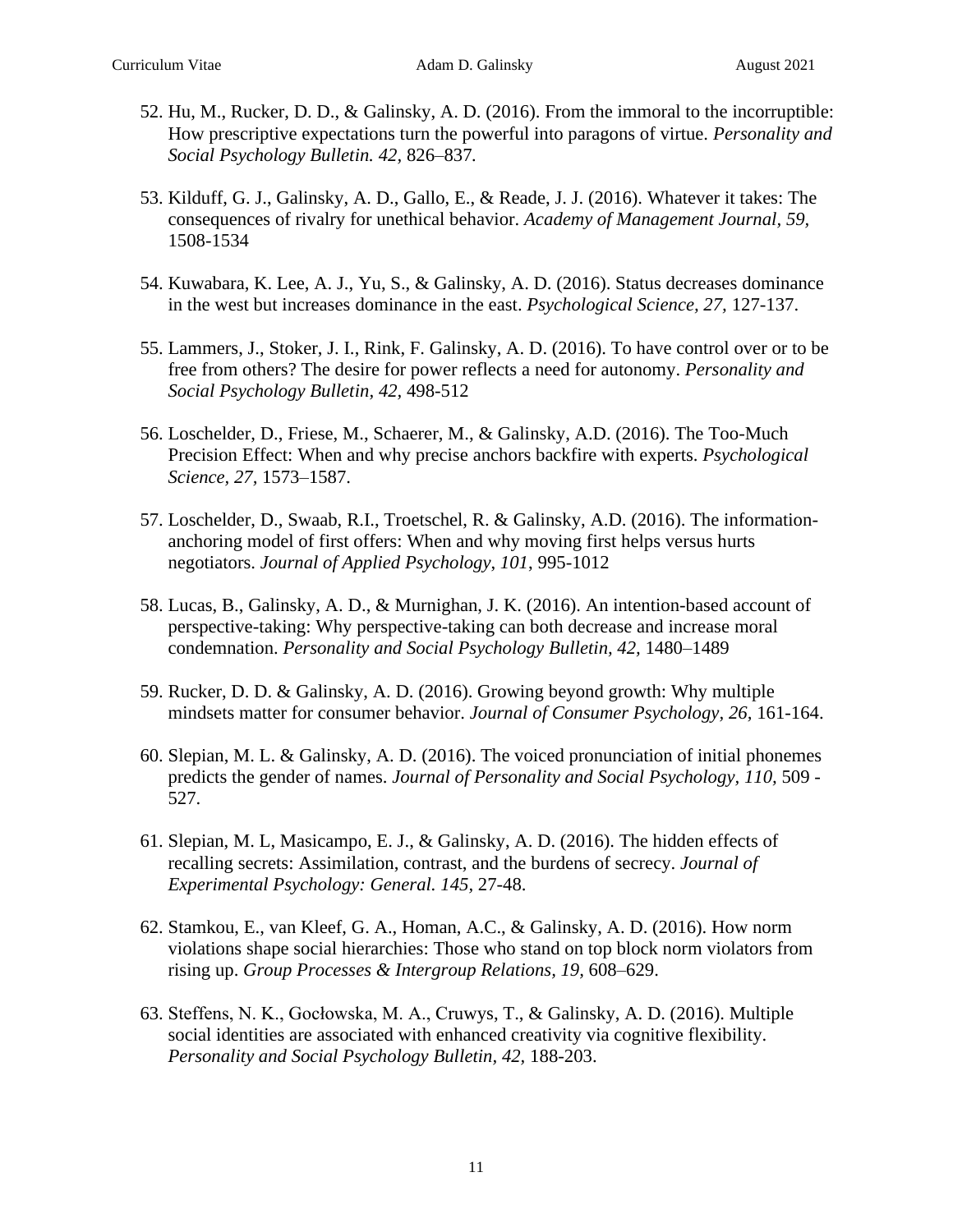- 64. Adam, H., Obodaru, O., & Galinsky, A. D. (2015). Who you are is where you are: Antecedents and consequences of locating the self in the brain or the heart. *Organizational Behavior and Human Decision Processes, 128,* 74-83.
- 65. Anicich, E., Swaab, R.I., & Galinsky, A.D. *(*2015*).* Hierarchical cultural values predict success and fatality in high-stakes teams. *Proceedings of the National Academy of Science, 112,* 1338–1343*.*
- 66. Dubois, D., Rucker, D. D., & Galinsky, A. D. (2015). Social class, power, and selfishness: When and why upper and lower class individuals behave unethically. *Journal of Personality and Social Psychology, 108,* 436 – 449.
- 67. Galinsky, A. D., Rucker, D. D., & Magee, J. C. (2015). Power: Past findings, present considerations, and future directions. In J. A. Simpson, J. F. Dovidio (Assoc. Eds.), M. Mikulincer, & P. R. Shaver (Eds.), *APA Handbook of Personality and Social Psychology, Vol. 3: Interpersonal Relations* (pp. 421-460). Washington, DC: American Psychological Association.
- 68. Galinsky, A D., Todd, A. R., Homan, A. C., Phillips, K. W., Apfelbaum, E. P., Sasaki, S. J., Richeson, J. A., Olayon, J. B., Maddux, W.W. (2015). Maximizing the gains and minimizing the pains of diversiyz: A policy perspective. *Perspectives on Psychological Science, 10,* 742–748*.*
- 69. Gino, F., Kouchaki, M., & Galinsky, A. D. (2015). The moral virtue of authenticity: How inauthenticity produces feelings of immorality and impurity. *Psychological Science, 26,*  983–996*.*
- 70. Godart, F., Maddux, W. W., Shipilov, A., & Galinsky, A. D. (2015), Fashion with a foreign flair: Professional experiences abroad facilitate the creative innovations of organizations. *Academy of Management Journal, 58,* 195–220*.*
- 71. Hall, E.V., Galinsky, A.D. & Phillips, K.W. (2015). Gender profiling: A gendered race perspective on person-position fit. *Personality and Social Psychology Bulletin, 41,* 853– 868*.*
- 72. Hsu, Y., Huang, L., Nordgren, L. F., Rucker, D. D., & Galinsky, A. D. (2015). The music of power: Perceptual and behavioral consequences of powerful music. *Social Psychological and Personality Science, 6,* 75-83
- 73. Huang, L., Gino, F., & Galinsky, A. D. (2015). The highest form of intelligence: Sarcasm increases creativity through abstract thinking for both expressers and recipients. *Organizational Behavior and Human Decision Processes, 131,* 162-177.
- 74. Kang, S. K., Galinsky, A. D., Kray, L. J., & Shirako, A. (2015). Power affects performance when the pressure is on: Evidence for low-power threat and high-power lift. *Personality and Social Psychology Bulletin, 41,* 726-725*.*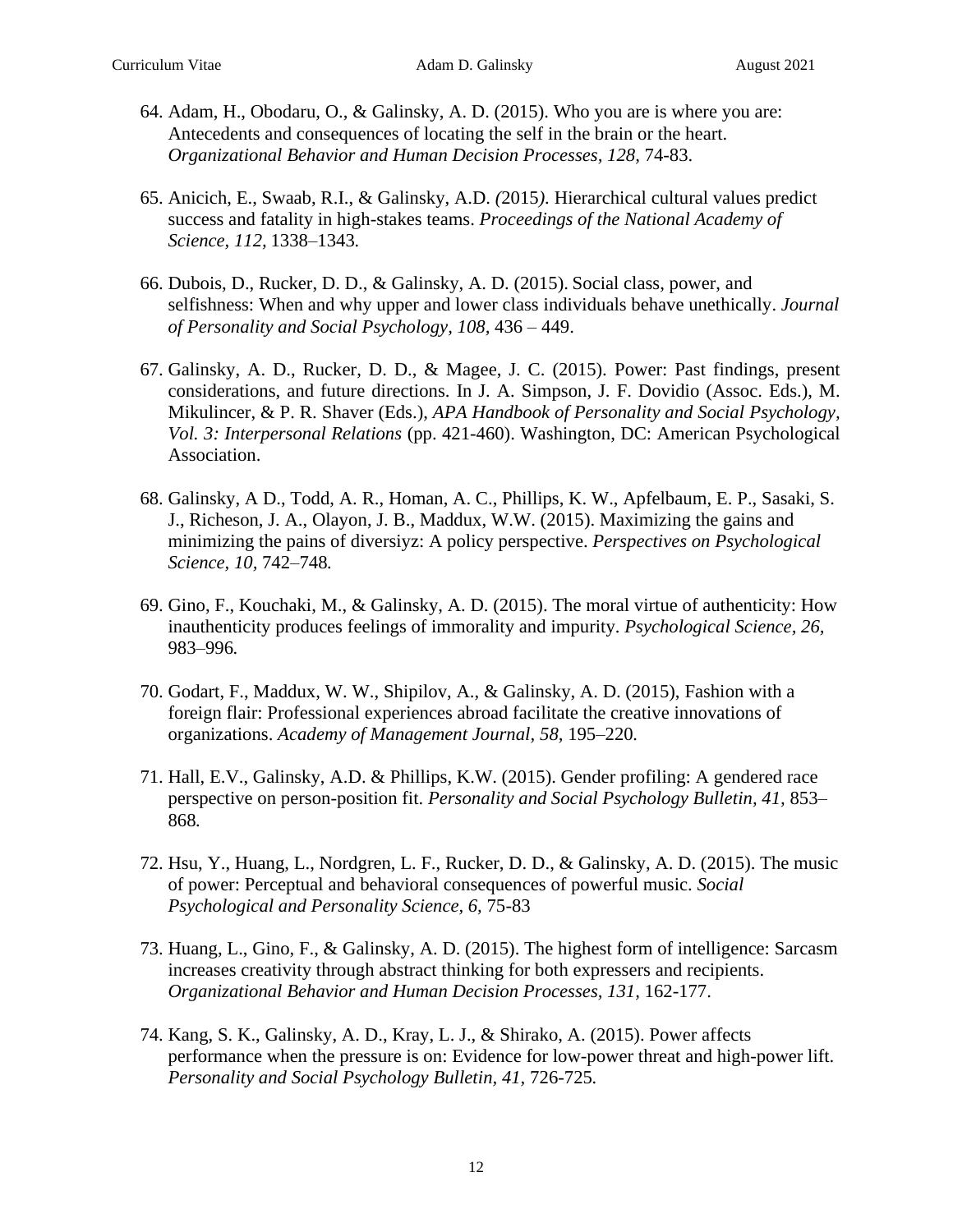- 75. Ku, G., Wang. C. S., & Galinsky, A. D. (2015). The promise and perversity of perspective-taking in organizations. *Research on Organizational Behavior, 35 ,* 79-102.
- 76. Lammers, J. Galinsky, A. D., Dubois, D., & Rucker, D. D. (2015). Power and morality. *Current Opinion in Psychology, 6,* 15-19.
- 77. Lucas, B. & Galinsky, A. D. (2015). Is utilitarianism risky? How the same antecedents and mechanism produce both utilitarian and risky choices. *Perspectives in Psychological Science, 10,* 541-548.
- 78. Romero, D., Uzzi, B., Swaab, R.I. & Galinsky, A.D. (2015). Mimicry is presidential: Linguistic style matching and improved polling numbers. *Personality and Social Psychology Bulletin 41,* 1311–1319.
- 79. Rucker, D. D. & Galinsky, A. D. (2015). The agentic-communal model of power: Implications for consumer behavior. *Current Opinion in Psychology, 6,* 15-19.
- 80. Schaerer, M., Swaab, R.I., & Galinsky, A.D. (2015). Anchors weigh more than power: Why absolute powerlessness liberates negotiators to achieve better outcomes. *Psychological Science, 26,* 170-181*.*
- 81. Swaab, R.I. & Galinsky, A.D. (2015). Egalitarianism makes organizations stronger: Cross-national variation in institutional and psychological equality predicts talent levels and the performance of national teams. *Organizational Behavior and Human Decision Processes, 120,* 80-92*.*
- 82. Todd, A. R., Forstmann, M., Burgmer, P., Brooks, A. W., & Galinsky, A. D. (2015). Anxious and egocentric: How specific emotions influence perspective taking. *Journal of Experimental Psychology: General*, *144*, 374 –391.
- 83. Waytz, Adam, Chou, E., Magee, J. C., & Galinsky, A.D. (2015). Not so lonely at the top: The relationship between power and loneliness. *Organizational Behavior and Human Decision Processes, 130,* 69-78.
- 84. Whitson, J. A., Kay, A. C., & Galinsky, A. D. (2015). The emotional roots of conspiratorial perceptions, system justification, and belief in the paranormal. *Journal of Experimental Social Psychology, 56,* 89-95.
- 85. Cao, J., Galinsky, A. D., & Maddux, W. W. (2014). Does travel truly broaden the mind? Breadth of foreign experiences increases generalized trust. *Social Psychology and Personality Science, 5,* 517-525.
- 86. Galinsky, A. D., Magee, J. C., Rus, D., Rothman, N. B., & Todd, A. R. (2014). Acceleration with steering: The synergistic benefits of combining power and perspectivetaking. *Social Psychology and Personality Science, 5,* 627 - 635*.*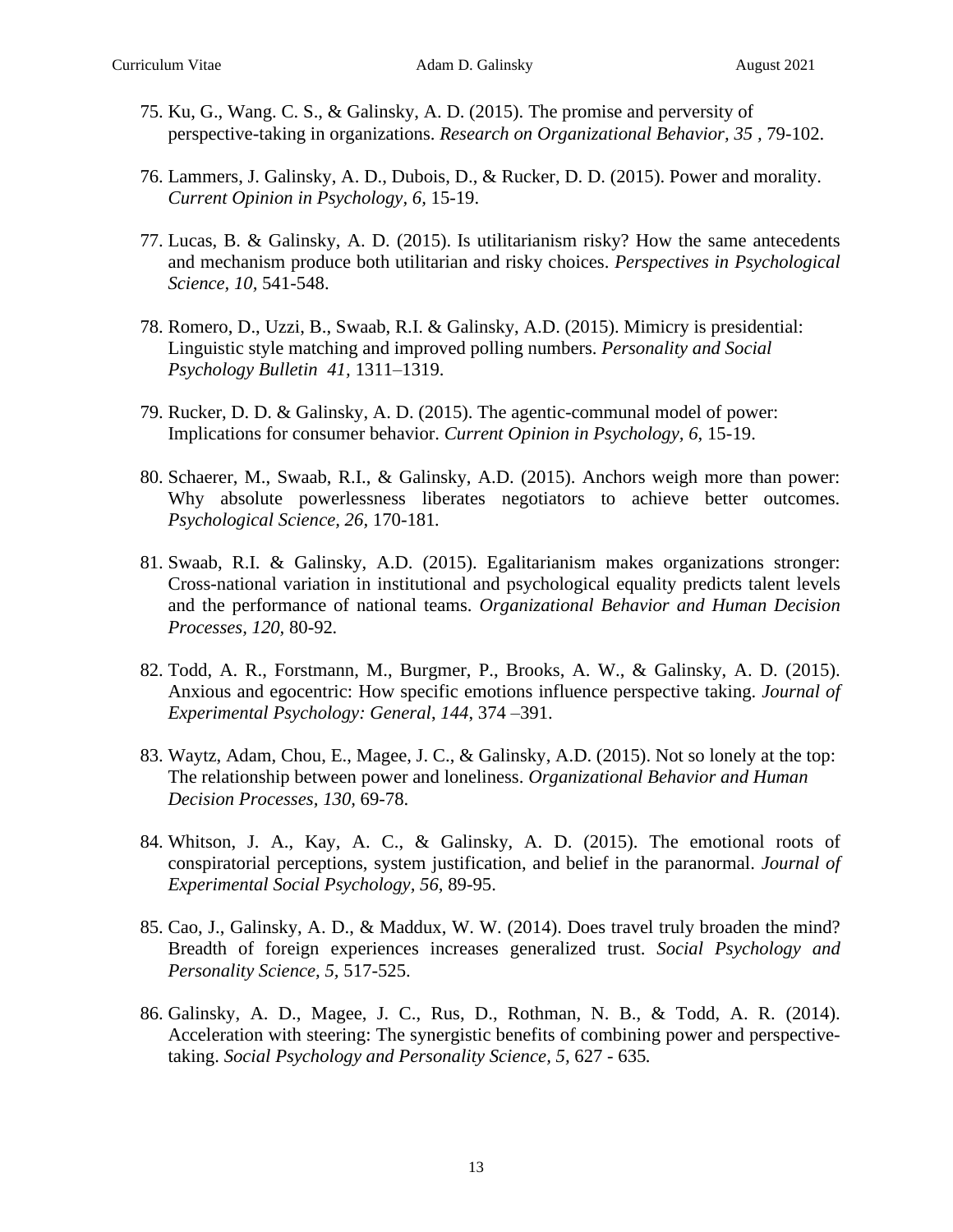- 87. Friesen, J. P., Kay A. C., Eibach, R. P., & Galinsky, A. D. (2014). Seeking structure in social organization: Compensatory control and the psychological advantages of hierarchy. *Journal of Personality and Social Psychology*, *106*, 590-609.
- 88. Haselhuhn, M. P., Wong, E. M., Ormiston, M. E., Inesi, M. E., & Galinsky, A. D. (2014). Negotiating face-to-face: Men's facial structure predicts negotiation performance *Leadership Quarterly, 25,* 835-845.
- 89. Ko, S. J., Sadler, M. S. & Galinsky, A. D. (2014). The sound of power: Conveying and detecting hierarchical rank through voice. *Psychological Science, 26,* 3-14.
- 90. Loschelder, D., Swaab, R.I., Troetschel, R. & Galinsky, A.D. (2014). The first-mover disadvantage: The folly of revealing compatible preferences. *Psychological Science*, *25*, 954-962.
- 91. Maddux, W.W., Bivolaru, E., Hafenbrack, A.C., Tadmor, C.T., & Galinsky, A.D. (2014). Expanding opportunities by opening your mind: Multicultural engagement predicts increases in integrative complexity and job market success. *Social Psychological and Personality Science, 5,* 608-615*.*
- 92. Menon, T., Sheldon, O. J., & Galinsky, A. D. (2014). Barriers to transforming hostile relations: Why friendly gestures can backfire. *Negotiation and Conflict Management Research*, *7*, 17-37.
- 93. Rucker, D. D., Hu, M. & Galinsky, A. D. (2014). The experience versus expectations of power: A recipe for altering power's effects on behavior. *Journal of Consumer Research*, *41*, 381-396
- 94. Shteynberg, G., Hirsh, J. B., Apfelbaum, E. P., Larsen, J. T., Galinsky, A. D., & Roese, N. J. (2014). Feeling more together: Group attention intensifies emotion. *Emotion, 14,*  1102-1114.
- 95. Shteynberg, G., Hirsh, J. B., Galinsky, A. D., & Knight, A. P. (2014). Shared attention increases mood infusion. *Journal of Experimental Psychology: General, 143*, 123-130.
- 96. Swaab, R.I., Schaerer, M. Anicich, E.M., Ronay, R., & Galinsky, A.D. (2014). The Too-Much-Talent Effect: Team interdependence determines when more talent is too much versus not enough. *Psychological Science, 25,* 1581–1591.
- *97.* Todd, A. T., & Galinsky A. D. (2014). Perspective-taking as a strategy for improving intergroup relations: Evidence, mechanisms, and qualification. *Social and Personality Psychology Compass, 8, 374-387*
- 98. Wang. C. S., Ku, G., Tai, K., & Galinsky, A. D. (2014). Stupid doctors and smart construction workers: Perspective-taking reduces stereotyping of both negative and positive targets. *Social Psychological and Personality Science, 5,* 429 – 435.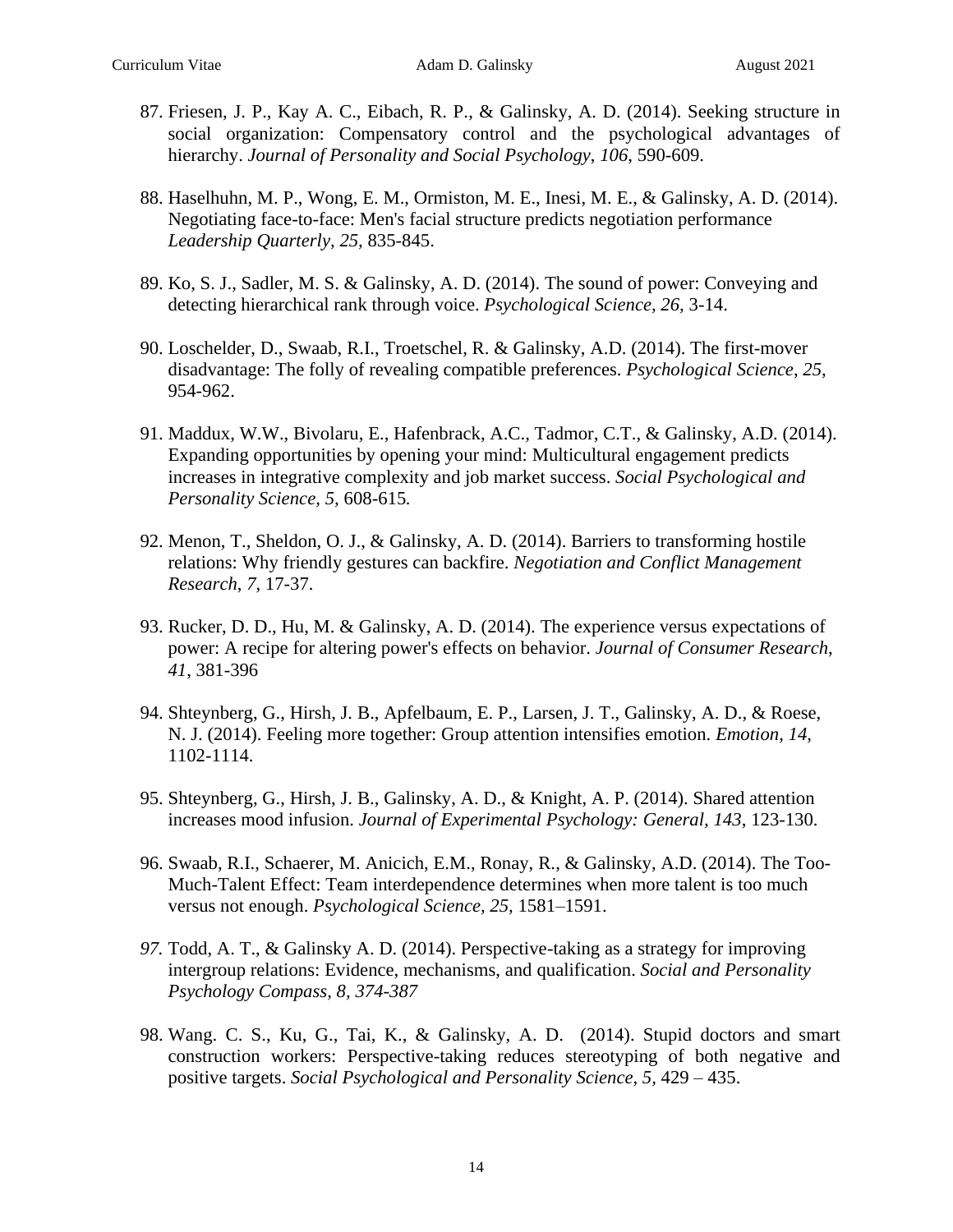- 99. Wang, C. S., Tai, K., Ku, G., & Galinsky, A. D. (2014) Perspective-taking increases willingness to engage in intergroup contact. *PLoS ONE*, 9, e85681.
- 100. Diekmann, K.A., Sillito, S.D., Galinsky, A.D., & Tenbrunsel, A.E. (2013). Double-victimization in the workplace: Why observers condemn passive victims of sexual harassment. *Organization Science. 24,* 614-628.
- 101. Galinsky, A. D., Hall, E. V., & Cuddy, A. C. J. (2013). Gendered races: Implications for interracial dating, leadership selection, and athletic recruitment. *Psychological Science, 24,* 498-506.
- 102. Galinsky, A. D., Wang, C. S., Whitson, J. A., Anicich, E. M., Hugenberg, K., Bodenhausen, G. B. (2013). Reappropriation of stigmatizing labels: The reciprocal relationship between power and self-labeling. *Psychological Science, 24,* 2020-2029.
- 103. Gilin, D., Maddux, W.W., Carpenter, J., & Galinsky, A.D. (2013). Using both your head and your heart to manage conflict: The role of perspective-taking and empathy in mixed-motive interactions. *Personality and Social Psychology Bulletin, 39*, 3-16
- 104. Gunia, B. C., Swaab, R. I., Sivanathan, N. & Galinsky, A. D. (2013). The remarkable robustness of the first-offer effect: Across cultures, power, and issues. *Personality and Social Psychology Bulletin, 39,* 1547 – 1558.
- 105. Kifer, Y., Heller, D., Perunovic, W. E., Galinsky, A. D. (2013). The good life of the powerful: The experience of power and authenticity enhance subjective well-being. *Psychological Science, 24,* 280-288.
- 106. Kilduff, G.J & Galinsky, A.D, (2013). From the ephemeral to the enduring: Approach-oriented mindsets lead to greater status. *Journal of Personality and Social Psychology, 105,* 816–831.
- 107. Lammers, J., Dubois, D., Rucker, D. D., & Galinsky, A. D. (2013). Power gets the job: Priming power improves interview outcomes. *Journal of Experimental Social Psychology*, *49*, 776-779.
- 108. Park, L. E., Streamer, L., Huang, L., & Galinsky, A. D. (2013). Stand tall, but don't put your feet up: Universal and culturally-specific effects of expansive postures. *Journal of Experimental Social Psychology, 49,* 965-971.
- 109. Pierce, J.R., Kilduff, G.J., Galinsky, A.D, & Sivanathan, N. (2013). From glue to gasoline: How competition turns perspective-takers unethical. *Psychological Science, 24,*  1986-1994.
- 110. Sinaceur, M., Adam, H., Van Kleef, G. A., & Galinsky, A. D. (2013). The advantages of being unpredictable: How emotional inconsistency extracts concessions in negotiation. *Journal of Experimental Social Psychology, 49,* 498-508.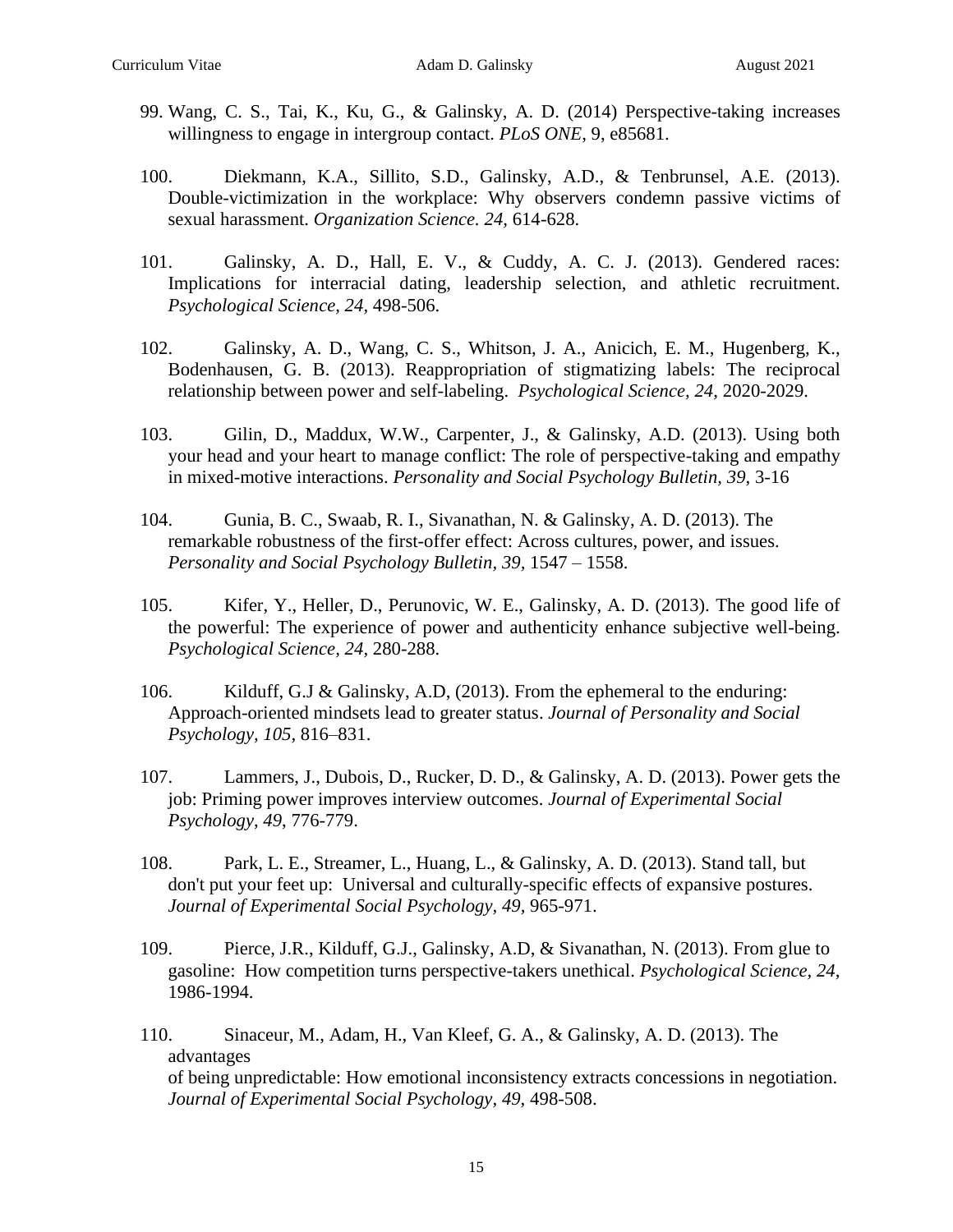- 111. Sinaceur, M., Maddux, W., Vasiljevic, D., & Nuckel, R., & Galinsky, A. D. (2013). Good things come to those who wait: Late first offers facilitate creative agreements in negotiation. *Personality and Social Psychology Bulletin*, *39*, 814-825.
- 112. Whitson, J. A., Liljenquist, K. A., Galinsky, A. D., Magee, J. C., Gruenfeld, D. H, & Cadena, B. (2013). The blind leading: Power reduces awareness of constraints. *Journal of Experimental Social Psychology, 49,* 579-582
- 113. Adam, H., & Galinsky, A. D. (2012). Enclothed cognition. *Journal of Experimental Social Psychology, 117,* 249–260.

114. Anderson, C., Kraus, M. W., Galinsky, A. D., & Keltner, D. (2012). Sociometric status and subjective well-being. *Psychological Science*, *23*, 764-771.

- 115. Dubois, D., Rucker, D. D. & Galinsky, A. D. (2012). Super Size Me: Product Size as a Signal of Status. *Journal of Consumer Research, 38,* 1047-1062*.*
- 116. Fast, N. J., Halevy, N., & Galinsky, A.D. (2012). The destructive nature of power without status. *Journal of Experimental Social Psychology, 48,* 391-394.
- 117. Fast, N. J., Sivanathan, N., Mayer, N. D., & Galinsky, A. D. (2012). Power and overconfident decision making. *Organizational Behavior and Human Decision Processes, 117,* 249-260.
- 118. Galinsky, A. D., Whitson, J. A., Huang, L., & Rucker, D. D. (2012). Not so fluid and not so meaningful: Toward an appreciation of content-specific compensation. *Psychological Inquiry, 23*, 339-345.
- 119. Gino, F., & Galinsky, A. D. (2012). Vicarious dishonesty: When psychological closeness creates distance from one's moral compass. *Organizational Behavior and Human Decision Processes, 119,* 15–26.
- 120. Halevy, N., Chou, E. Y., & Galinsky A. D. (2012). Exhausting or exhilarating? Conflict as threat to interests, relationships, and identities. *Journal of Experimental Social Psychology*, *48*, 530–537
- 121. Halevy, N. Chou, E., Galinsky, A. D., & Murnighan, J. K. (2012). When hierarchy wins: Evidence from the National Basketball Association. *Social Psychological and Personality Science, 3,* 398-406.
- 122. Inesi, M. E., Gruenfeld, D. H., Galinsky, A. D. (2012). How power corrupts relationships: Cynical attributions for others' generous acts. *Journal of Experimental Social Psychology, 48,* 795–803.
- 123. Jordan, J., Diermeier, D., & Galinsky, A. D. (2012). The strategic samaritan: How effectiveness and proximity affect corporate responses to external crises. *Business Ethics Quarterly, 22,* 621-648.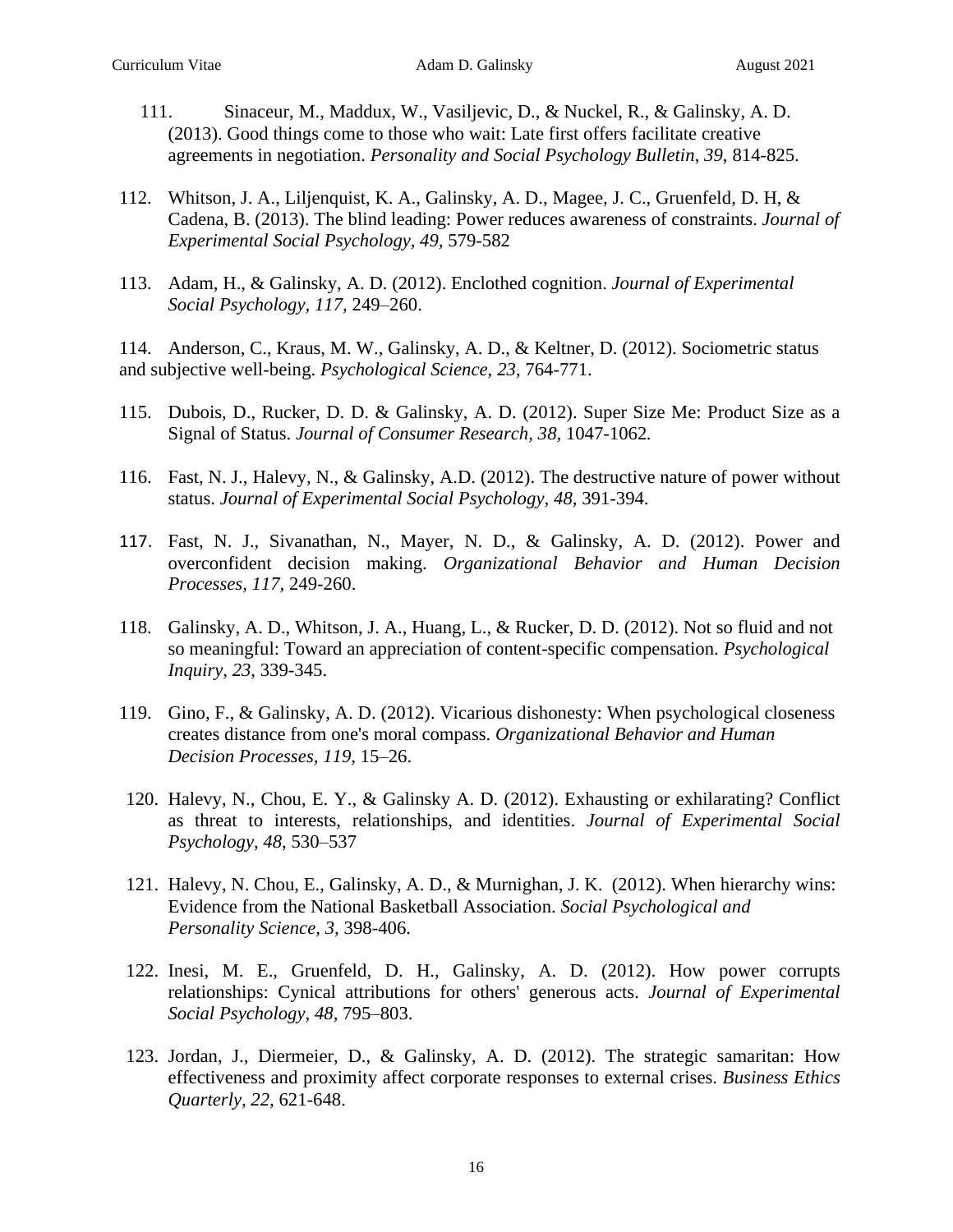- 124. Lammers, J., Galinsky, A. D., Gordijn, E. H., & Otten, S. (2012). Power increases social distance. *Social Psychological and Personality Science, 3,* 282-290.
- 125. Mazzocco, Phillip J., Derek D. Rucker, Adam D. Galinsky, and Eric T. Anderson (2012). Actual and vicarious group membership impacts consumers' desire for status. *Journal of Consumer Psychology, 22,* 520-528.
- 126. Muscatell, K. A., Morelli, S. A., Falk, E. B., Way, B. M., Pfeifer, J. H., Galinsky, A. D., Lieberman, M. D., Dapretto, M. & Eisenberger, N. I. (2012). Social status modulates neural activity in the mentalizing network, *NeuroImage, 60,* 1771-1777.
- *127.* Ronay, R., Greenaway, K., Anicich, E.M., Galinsky, A.D. (2012). The path to glory is paved with hierarchy: When hierarchical differentiation increases group effectiveness. *Psychological Science, 23,* 669–677.
- 128. Rucker, D. D., Galinsky, A. D., &, Dubois, D. (2012). Power and consumer behavior: How power shapes who and what consumers value. *Journal of Consumer Psychology, 22,* 352–368.
- 129. Swaab, R. I., Galinsky, A.D., Medvec, V. H., & Diermeier, D. A. (2012). The communication orientation model: Explaining the diverse effects of sight, sound, and synchronicity on negotiation and group decision-making outcomes. *Personality and Social Psychology Review, 16,* 25-53*.*
- 130. Tadmor, C. T., Galinsky, A. D., & Maddux, W. W. (2012). Getting the most out of living abroad: Biculturalism and integrative complexity as key drivers of professional and creative success *Journal of Personality and Social Psychology, 103,* 520–542.
- 131. Todd, A. R., Bodenhausen, G., B., & Galinsky, A. D., (2012). Perspective-taking combats the denial of intergroup discrimination. *Journal of Experimental Social Psychology, 48,* 738–745.
- 132. Todd, A. R. & Galinsky, A. D., (2012). The reciprocal link between multiculturalism and perspective-taking: How ideological and self-regulatory approaches to managing diversity reinforce each other. *Journal of Experimental Social Psychology, 48,* 1394- 1398.
- 133. Todd, A. R., Galinsky, A. D., & Bodenhausen, G. B. (2012). Perspective-taking undermines stereotype maintenance processes: Evidence from social memory, behavior explanation, and information solicitation. *Social Cognition*, *30*, 94-108.
- 134. Halevy, N., Berson, Y., & Galinsky, A.D. (2011). The mainstream is not electable: Vision and representativeness in leader emergence and effectiveness. *Personality and Social Psychology Bulletin, 37,* 893–904*.*
- 135. Halevy, N. Chou, E., & Galinsky, A. D. (2011). A Functional Model of Hierarchy: Why, How, and When Vertical Differentiation Enhances Group Performance. *Organizational Psychology Review,* 32-52*.*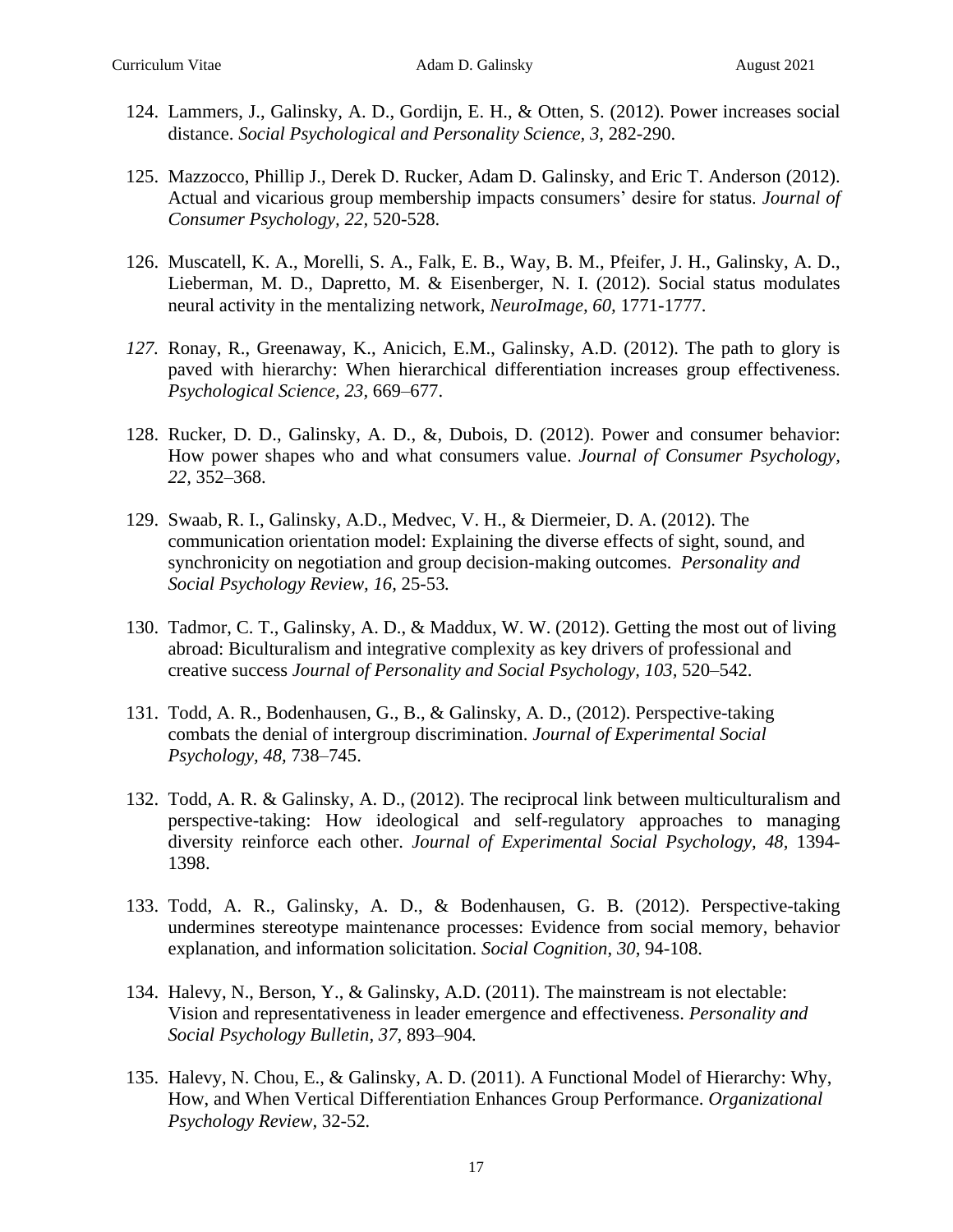- 136. Hirsh, J. B., Galinsky, A. D., & Zhong, C. B. (2011). Drunk, powerful, and in the dark: How general processes of disinhibition produce both prosocial and antisocial behavior. *Perspectives on Psychological Science. 6,* 415-427
- 137. Huang, L., & Galinsky, A. D. (2011). No mirrors for the powerful: Why dominant smiles aren't processed using embodied simulation. *Behavioral and Brain Sciences*, *33*,48.
- 138. Huang, L., & Galinsky, A. D. (2011). Mind-body dissonance: Conflict between the senses expands the mind's horizons. *Social Psychological and Personality Science, 2,*  351-359.
- 139. Huang, L., Galinsky, A. D., & Gruenfeld, D. H, & Guillory, L. E. (2011). Powerful postures vs. powerful roles: Which is the proximate correlate of thought and behavior? *Psychological Science, 22,* 95-102.
- 140. Inesi, M. E., Botti, S. Dubois, D., Rucker, D. D., & Galinsky, A. D. (2011). Power and choice: Their dynamic interplay in quenching the thirst for personal control. *Psychological Science, 22,* 1042-1048
- 141. Jordan, J., & Galinsky, A. G, & Sivanathan, N. (2011). Something to lose and nothing to gain: The role of stress in the interactive effect of power and stability on risk-taking. *Administrative Science Quarterly, 56,* 530-558.
- 142. Ronay, R., & Galinsky, A. D. (2011). Lex Talionis: Testosterone and the law of retaliation. *Journal of Experimental Social Psychology, 47, 702–705.*
- 143. Rucker, D. D., Dubois, D., & Galinsky, A. D. (2011). Generous paupers and stingy princes: Power drives consumers' spending on self versus others. *Journal of Consumer Research, 37,* 1015-1029
- 144. Shteynberg, G. & Galinsky, A. D. (2011). Implicit coordination: Sharing goals with similar others Intensifies goal pursuit. *Journal of Experimental Social Psychology, 47,*  1291-1294.
- 145. Todd, A. R., Bodenhausen, G. V., Richeson, J. A., & Galinsky, A. D. (2011). Perspective taking combats automatic expressions of racial bias*. Journal of Personality and Social Psychology, 100,* 1027-1042*.*
- 146. Todd, A. R., Hanko, K., Galinsky, A. D., & Mussweiler, T. (2011). When focusing on differences leads to similar perspectives. *Psychological Science, 22,* 134-141.
- 147. Blatt, B., LeLacheur, S., F., Galinsky, A. D., Simmens, S. J., & Greenberg, L. (2010). Perspective-taking: Increasing satisfaction in medical encounters. *Academic Medicine, 85*, 1445-1452.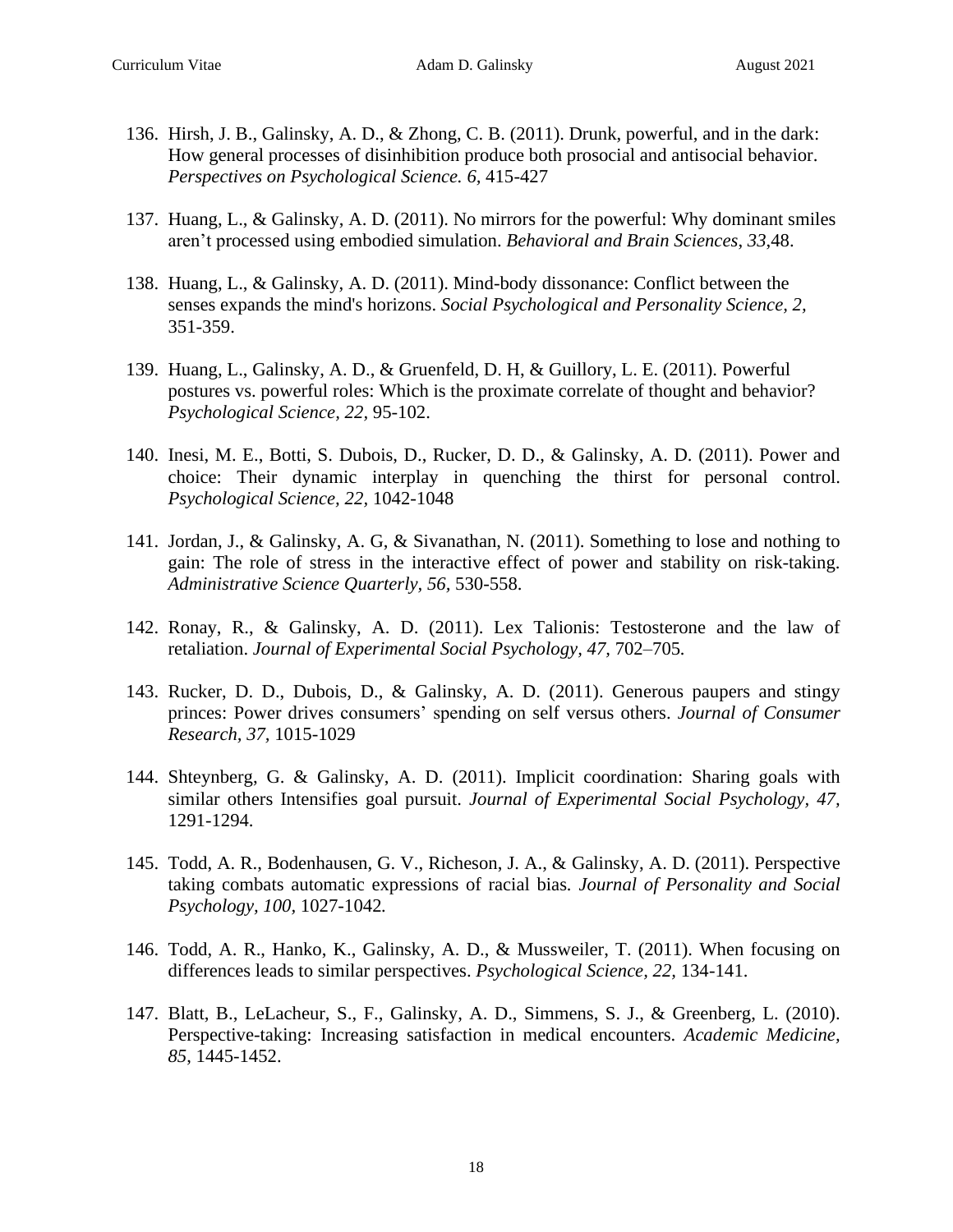- 148. Dubois, D., Rucker, D. D., & Galinsky, A. D. (2010). The accentuation bias: Money literally looms larger (and sometimes smaller) to the powerless. *Social Psychological and Personality Science, 1,* 199-205*.*
- 149. Ersner-Hershfield, H., Galinsky, A. D., Kray, L. J., & King, B. (2010). Company, country, connections: Counterfactual origins increase organizational commitment, patriotism, and social investment. *Psychological Science, 21,* 1479-1486.
- 150. Kay, A. C., Shepherd, S., Blatz, C. W., Chua, S. N., & Galinsky, A. D. (2010). For god (or) country: The hydraulic relation between government instability and belief in religious sources of control. *Journal of Personality and Social Psychology, 99*, 725–739.
- 151. Ku, G., Wang. C. S., & Galinsky, A. D. (2010). Perception through a perspective-taking lens: Differential effects on judgment and behavior. *Journal of Experimental Social Psychology, 46,* 792-798.
- 152. Kray, L. J., George, l. G., Liljenquist, K. A., Galinsky, A. D., Tetlock, P. E. & Roese, N. J. (2010). From what *might h*ave been to what *must* have been: Counterfactual thinking creates meaning. *Journal of Personality and Social Psychology, 98,* 106-118*.*
- 153. Lammers, J., Stapel, D. A., & Galinsky, A. D. (2010). Power increases hypocrisy Moralizing in reasoning, immorality in behavior. *Psychological Science, 21,* 737-744.
- 154. Liljenquist, K. A., Zhong, C., Galinsky, A. D. (2010). The smell of virtue: Clean scents promote reciprocity and charity. *Psychological Science, 21,* 381-383*.*
- 155. Maddux, W. W., Adam, H., & Galinsky, A. D. (2010). When in Rome…learn why the Romans do what they do: How multicultural learning experiences facilitate creativity. *Personality and Social Psychology Bulletin, 36,*: 731-74.
- 156. Smith, P. K. & Galinsky, A. D., (2010). The nonconscious nature of power: Cues and consequences. *Social and Personality Psychology Compass, 4,* 918–938*.*
- 157. Wade-Benzoni, K., Sondak, H., & Galinsky, A. D. (2010). Leaving a legacy: Intergenerational allocations of benefits and burdens. *Business Ethics Quarterly, 20,* 7- 34.
- 158. Ashton-James, C., Maddux, W. W., Galinsky, A. D., & Chartrand, T. L. (2009). Who I am depends on how I feel: The role of affect in the expression of culture. *Psychological Science, 20,* 340-346.
- 159. Fast, N. J., Gruenfeld, D. H., Sivanathan, N., & Galinsky, A. D. (2009). Illusory Control: A generative force behind power's far-reaching effects. *Psychological Science, 20*, 502- 508.
- 160. Galinsky, A. D. (2009). Introduction: Negotiations and achieving the social cognition dream. *Social Cognition, 27,* 339-341.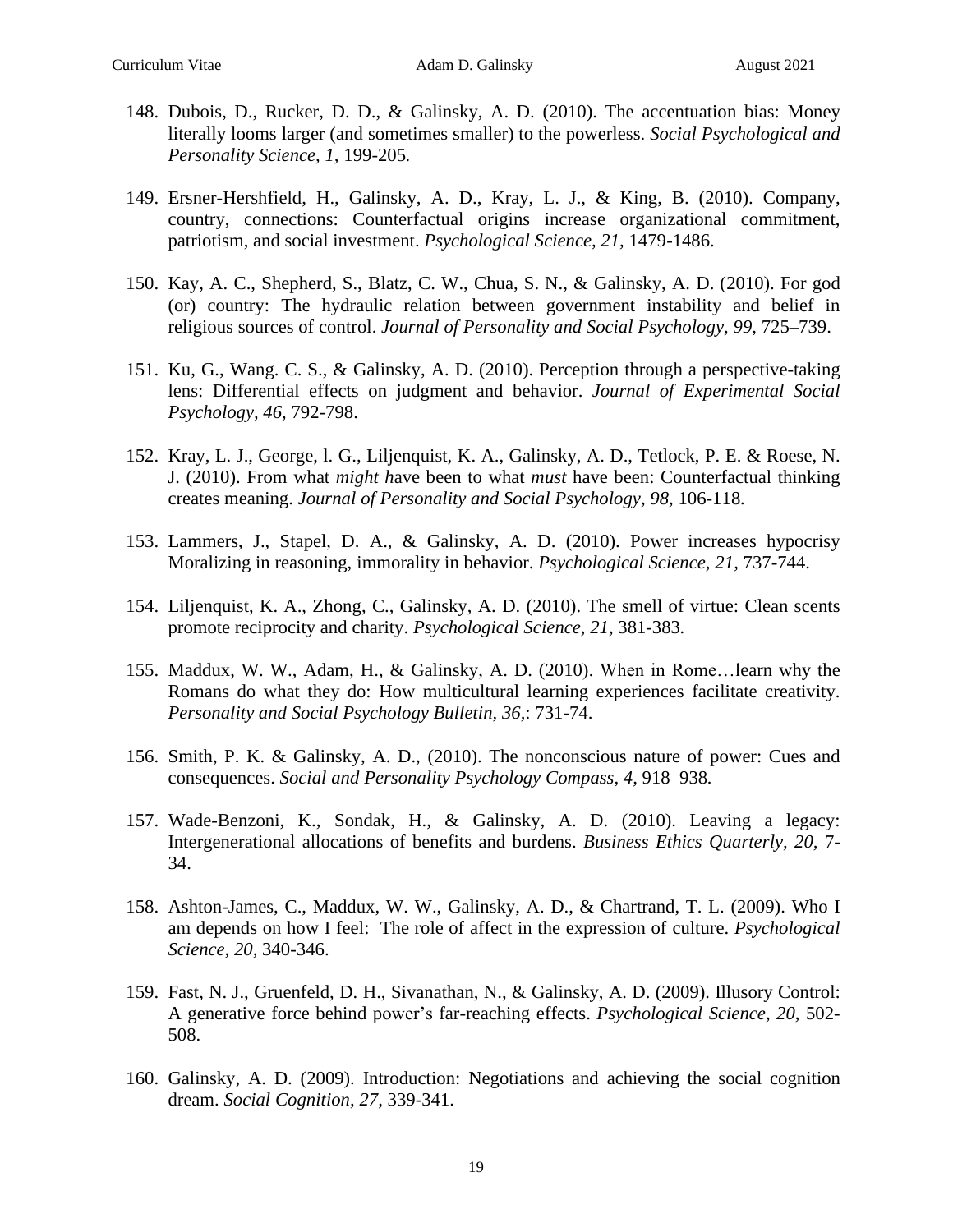- 161. Galinsky, A. D., Ku, G., Mussweiler, T. (2009). To start low or to start high? The case of auctions vs. negotiations. *Current Directions in Psychological Science*, *18*, 357-361
- 162. Gunia, B. C., Sivanathan, N., & Galinsky, A. D. (2009). Vicarious entrapment: Your sunk costs, my escalation of commitment. *Journal of Experimental Social Psychology, 45,* 1238-1244*.*
- 163. Kay, A. C, Whitson, J. A., Gaucher, D., & Galinsky, A. D. (2009). Compensatory control: Achieving order through the mind, our institutions, and the heavens. *Current Directions in Psychological Science*, *18*, 264-268
- 164. Kray, L. J., Galinsky, A. D. & Markman, K. D., (2009). Counterfactual structure and learning from experience in negotiations. *Journal of Experimental Social Psychology, 45*, 979-982*.*
- 165. Maddux, W. W., & Galinsky, A. D. (2009). Cultural borders and mental barriers: The relationship between living abroad and creativity. *Journal of Personality and Social Psychology, 96*, 1047-1061.
- 166. Maddux, W. W., Leung, K. Y., Chiu, C. Y., & Galinsky, A. D. (2009). Toward a more complete understanding of the link between multicultural experience and creativity. *American Psychologist*, *64*, 156-158.
- 167. Ordóñez, L. D., Schweitzer, M. E., Galinsky, A. D., & Bazerman, M. H. (2009). Goals gone wild: The systematic side effects of over-prescribing goal setting. *Academy of Management Perspectives*, *23*, 6-16.
- 168. Ordóñez, L. D., Schweitzer, M. E., Galinsky, A. D., & Bazerman, M. H. (2009). On good scholarship, goal setting, and scholars gone wild. *Academy of Management Perspectives*, *23*, 82-87.
- 169. Roese, N. J., Epstude, K., Fessel, F., Morrison, M., Smallman, R., Summerville, A., Galinsky, A. D., & Segerstrom, S. (2009). Repetitive regret, depression, and anxiety: Findings from a nationally representative survey. *Journal of Social and Clinical Psychology, 28,* 671-688.
- 170. Rucker, D. D., & Galinsky, A. D. (2009). Conspicuous consumption versus utilitarian ideals: How different levels of power shape consumption. *Journal of Experimental Social Psychology, 45,* 549-555.
- 171. Wang. C. S., Galinsky, A. D., & Murnighan, J. K. (2009). Bad drives psychological reactions but good propels behavior: Responses to honesty and deception. *Psychological Science*, *20*, 634-644
- 172. Galinsky, A. D., Maddux, W. W., Gilin, D., & White, J. B. (2008). Why it pays to get inside the head of your opponent: The differential effects of perspective-taking and empathy in negotiations. *Psychological Science, 19,* 378-384.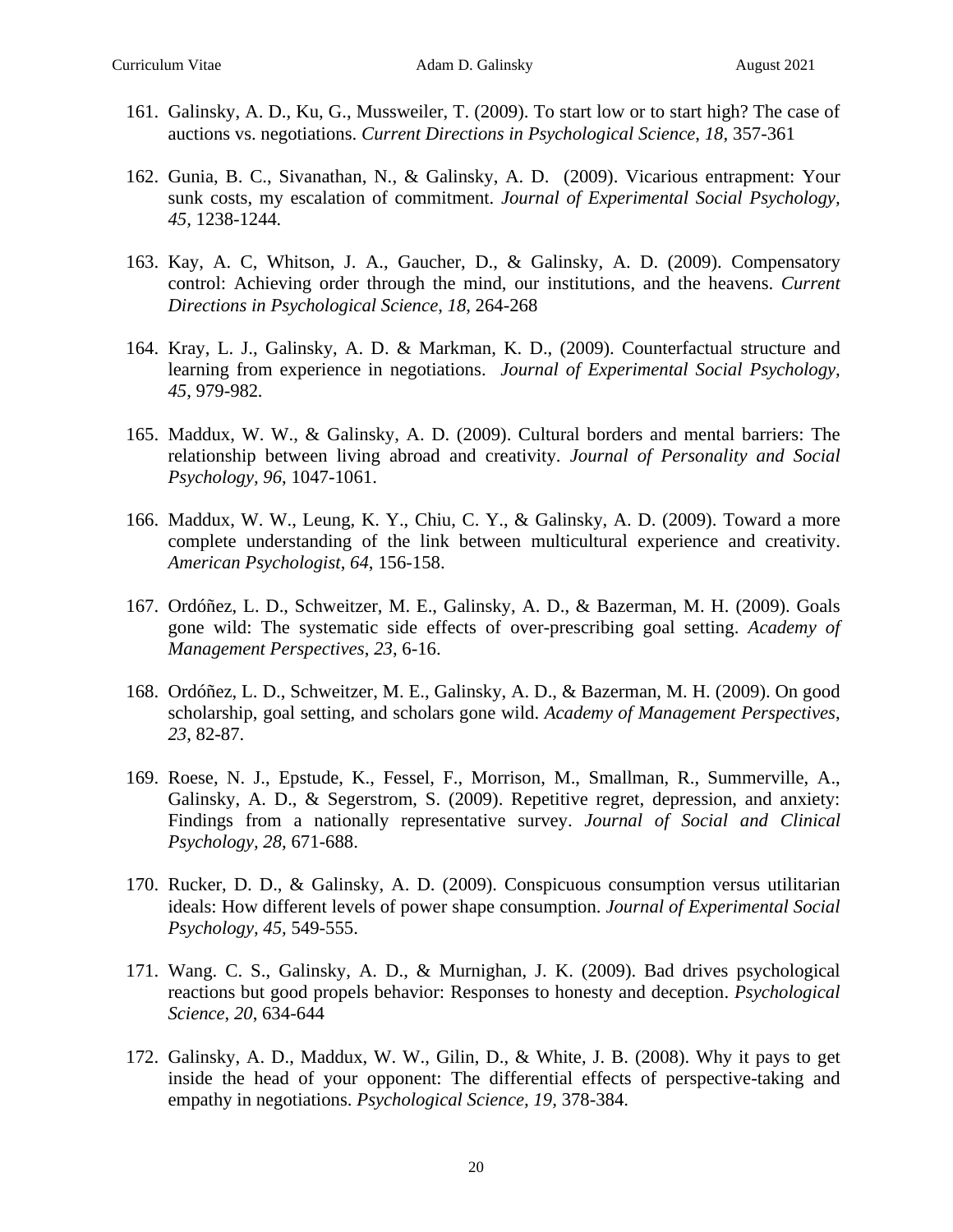- 173. Galinsky, A. D., Magee, J. C., Gruenfeld, D. H, Whitson, J. A., & Liljenquist, K. A. (2008). Social power reduces the strength of the situation: Implications for creativity, conformity, and dissonance. *Journal of Personality and Social Psychology, 95*, 1450- 1466.
- 174. Galinsky, A. D., Wang. C. S., & Ku, G. (2008). Perspective-takers behave more stereotypically. *Journal of Personality and Social Psychology, 95*, 404-419.
- 175. Gruenfeld, D. H, Inesi, M. E., Magee, J. C., & Galinsky, A. D. (2008). Power and the objectification of social targets. *Journal of Personality and Social Psychology, 95*, 111- 127.
- 176. Kray, L. J., Paddock, L., & Galinsky, A. D, (2008). The effect of past performance on expected control and risk attitudes in integrative negotiations. *Negotiations and Conflict Management Research, 1,* 161-178.
- 177. Lammers, J., Galinsky, A. D., Gordijn, E. H., & Otten, S. (2008). Illegitimacy moderates the effects of power on approach. *Psychological Science, 19,* 558-564.
- 178. Leung, K., Y, Maddux, W. W., Galinsky, A. D., & Chiu, C. Y. (2008). Multicultural experience enhances creativity: The when and how. *American Psychologist, 63*, 169-181*.*
- 179. Maddux, W. W., Galinsky, A. D., Cuddy, A. J. C., & Polifroni, M. (2008). When being a model minority is good…and bad: Realistic threat explains negativity toward Asian Americans. *Personality and Social Psychology Bulletin, 34*, 74-89.
- 180. Maddux, W. W., Mullen, E. & Galinsky, A. D. (2008). Chameleons bake bigger pies and take bigger pieces: Strategic behavioral mimicry facilitates negotiation outcomes. *Journal of Experimental Social Psychology, 40,* 461-468.
- 181. Magee, J. C. & Galinsky, A. D. (2008). Social hierarchy: The self-reinforcing nature of power and status. *Academy of Management Annals, 2, 351-398*.
- 182. Rucker, D. D., & Galinsky, A. D. (2008). Desire to acquire: Powerlessness and compensatory consumption. *Journal of Consumer Research, 35,* 257-267*.*
- 183. Sivanathan, N., Molden, D. C., Galinsky, A. D., & Ku, G. (2008). The promise and peril of self-affirmation in de-escalation of commitment. *Organizational Behavior and Human Decision Processes, 107*, 1-14.
- 184. Smith, P. K., Jostmann, N. B., Galinsky A. D. van Dijk, W. W. (2008). Lacking power impairs executive functions. *Psychological Science, 19*, 469-475*.*
- 185. Whitson, J. A., & Galinsky, A. D. (2008). Lacking control increases illusory pattern perception. *Science, 322,* 115-117.
- 186. Zhong, C., Dijksterhuis, A., & Galinsky, A. D. (2008). The merits of unconscious thought in creativity. *Psychological Science, 19,* 912-918.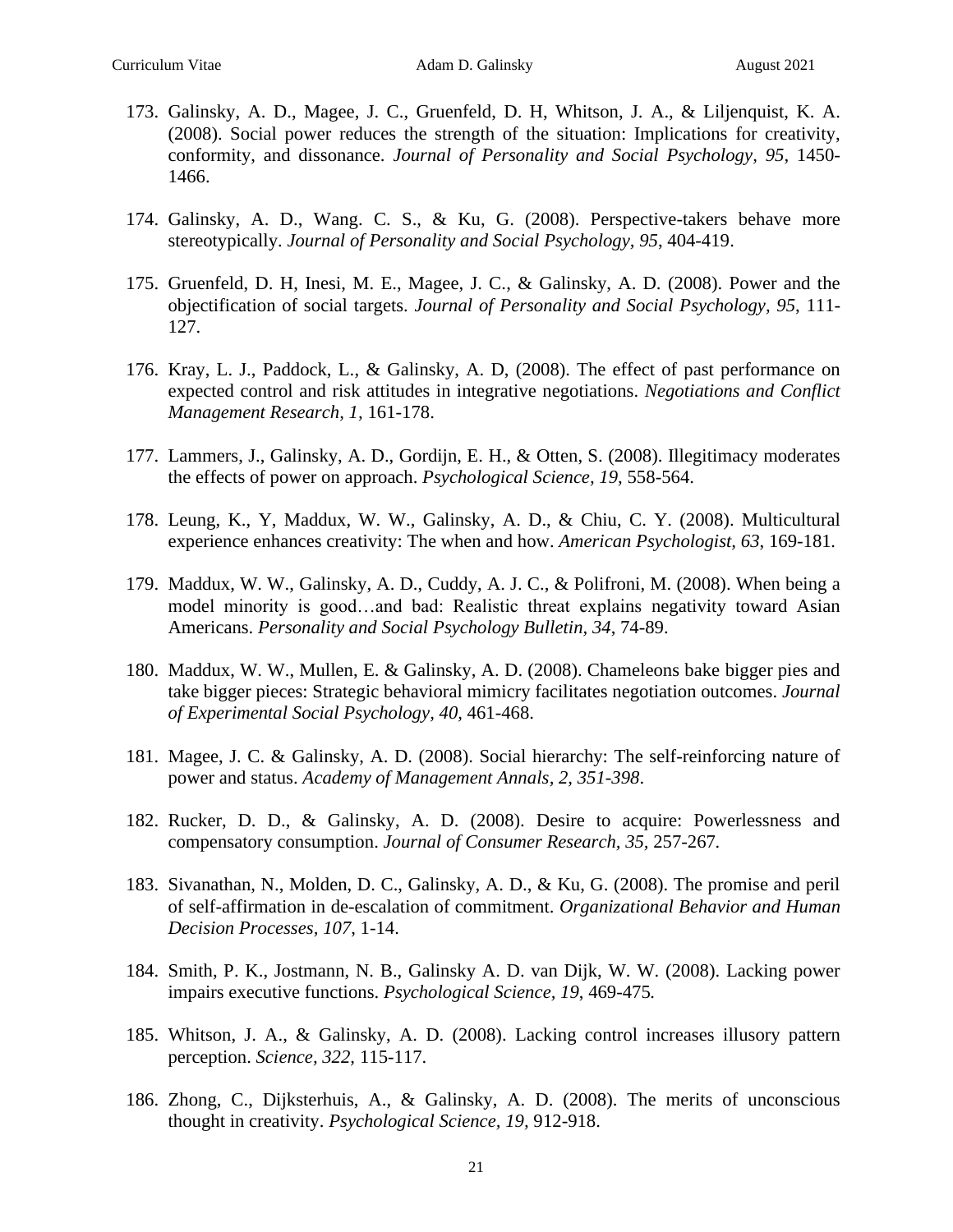- 187. Zhong, C., Galinsky, A. D., & Unzueta, M. M. (2008). Negational racial identity and presidential voting preferences. *Journal of Experimental Social Psychology, 44,* 1563- 1566.
- 188. Zhong, C., Phillips, K. W., Leonardelli, G. J., & Galinsky A. D. (2008). Negational categorization and intergroup behavior. *Personality and Social Psychology Bulletin, 34,* 793-806.
- 189. Bledsoe, C. H., Sherin, B., Galinsky, A. D., Headley, N. M., Heimer, C. A., Kjeldgaard, E., Lindgren, J., Miller, J. D., Roloff, M. E., & Uttal, D. H. (2007). Regulating creativity: research and survival in the IRB iron cage. *Northwestern Law Review*, *101*, 593-641.
- 190. Galinsky, A. D., & Moskowitz, G. B. (2007). Further ironies of suppression: Stereotype and counterstereotype accessibility following suppression. *Journal of Experimental Social Psychology, 43*, 833-841.
- 191. Magee, J. C., Galinsky, A. D., & Gruenfeld, D. H. (2007). Power, propensity to negotiate, and moving first in competitive interactions. *Personality and Social Psychology Bulletin, 33*, 200-212.
- 192. Markman, K. D., Lindberg, M. J., Kray, L. J., Galinsky, A. D. (2007). Implications of counterfactual structure for creative generation and analytical problem solving. *Personality and Social Psychology Bulletin. 33,* 312-324.
- 193. Galinsky, A. D., Magee, J. C., Inesi, M. E., & Gruenfeld, D. H. (2006). Power and perspectives not taken. *Psychological Science, 17,* 1068-1074.
- 194. Anderson, C. A., & Galinsky, A. D. (2006). Power, optimism, and the proclivity for risk. *European Journal of Social Psychology, 36,* 511-536.
- 195. Kray, L. J., Galinsky, A. D, & Wong, E. (2006). Thinking within the box: The relational processing style elicited by counterfactual mind-sets. *Journal of Personality and Social Psychology, 91,* 33-48.
- 196. Ku, G., Galinsky, A. D., & Murnighan, J. K. (2006). Starting low but ending high: A reversal of the anchoring effect in auctions. *Journal of Personality and Social Psychology, 90,* 975-986.
- 197. Galinsky, A.D., Leonardelli, G. J., Okhuysen, G.A., & Mussweiler, T. (2005). Regulatory focus at the bargaining table: Promoting distributive and integrative success. *Personality and Social Psychology Bulletin, 31,* 1087-1098.
- 198. Galinsky, A. D., Ku, G. & Wang, C. S. (2005). Perspective-taking: Fostering social bonds and facilitating social coordination. *Group Processes and Intergroup Relations, 8,*  109-125.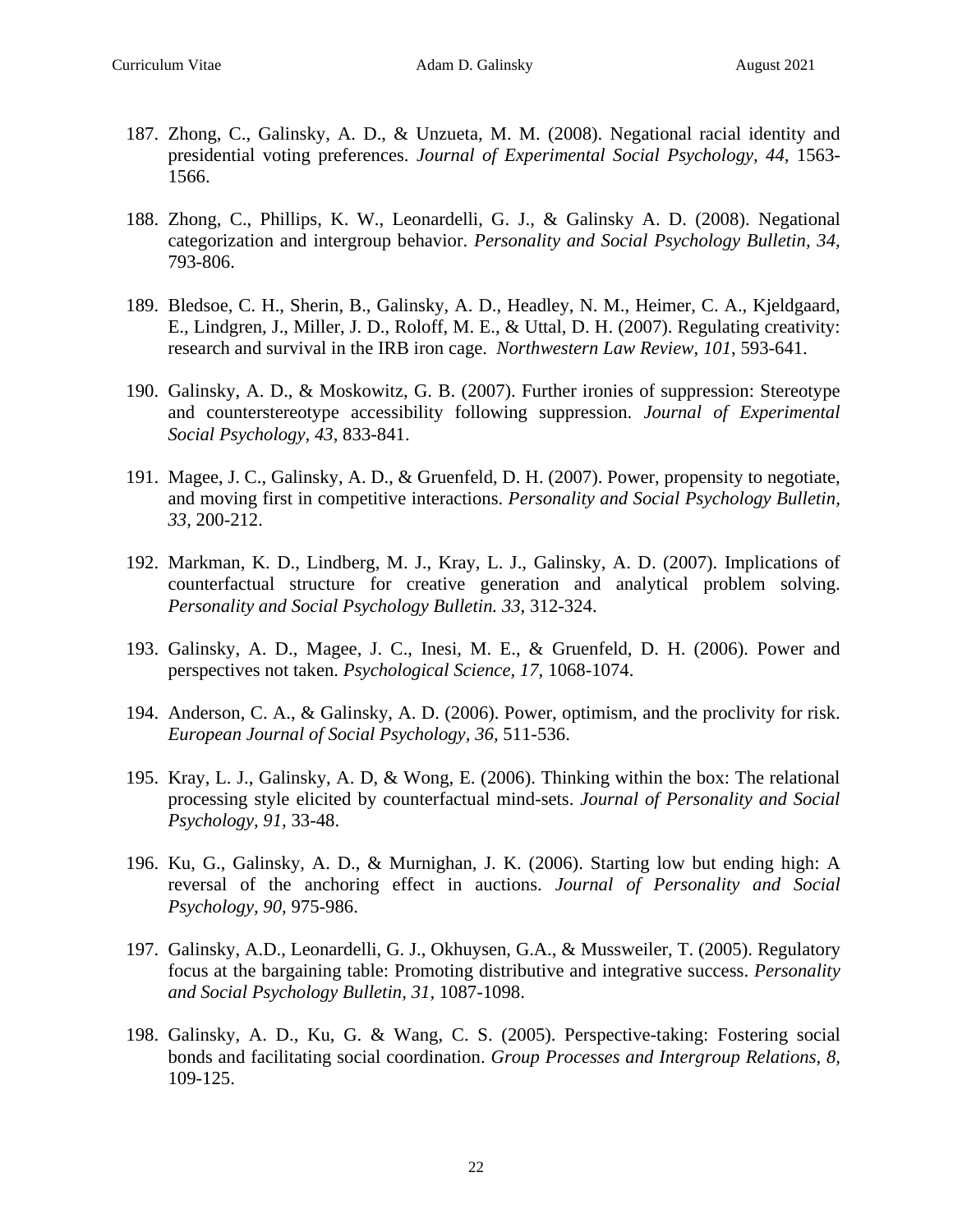- 199. Liljenquist, K. A., Galinsky, A. D., & Kray, L. J. (2004). Exploring the rabbit hole of possibilities by myself or with my group: The benefits and liabilities of activating counterfactual mind-sets for information sharing and group coordination. *Journal of Behavioral Decision Making, 17,* 263-279.
- 200. Galinsky, A. D., & Kray, L. J. (2004). From thinking about what might have been to sharing what we know: The effects of counterfactual mind-sets on information sharing in groups. *Journal of Experimental Social Psychology, 40*, 606-618.
- 201. White, J. B., Tynan, R., Galinsky, A. D., & Thompson, L. (2004) Face threat sensitivity in negotiation: Roadblock to agreement and joint gain. *Organizational Behavior and Human Decision Processes, 94,* 102-124.
- 202. Galinsky, A. D., & Ku, G. (2004). The effects of perspective-taking on prejudice: The moderating role of self-evaluation. *Personality and Social Psychology Bulletin, 30*, 594- 604.
- 203. Kray, L. J., Rebb, J., Galinsky, A. D., & Thompson, L. (2004). Stereotype reactance at the bargaining table: The effect of stereotype activation and power on claiming and creating value. *Personality and Social Psychology Bulletin, 30,* 399-411.
- 204. Galinsky, A. D., Gruenfeld, D. H, & Magee, J. C. (2003). From power to action. *Journal of Personality and Social Psychology, 85*, 453-466.
- 205. Diekmann, K. A., Tenbrunsel, A. E., & Galinsky, A. D. (2003). From self-prediction to self-defeat: Behavioral forecasting, self-fulfilling prophesies, and the effect of competitive expectations. *Journal of Personality and Social Psychology, 85*, 672–683.
- 206. Okhuysen, G. A., Galinsky, A. D., & Uptigrove, T. A. (2003). Saving the worst for last: The effect of time horizon on the efficiency of negotiating benefits and burdens. *Organizational Behavior and Human Decision Processes, 91,* 269-279.
- 207. Kray, L. J., & Galinsky, A. D. (2003). The debiasing effect of counterfactual mind-sets: Increasing the search for disconfirmatory information in group decisions. *Organizational Behavior and Human Decision Processes, 91,* 69-81.
- 208. Galinsky, A. D., Mussweiler, T., & Medvec, V. H. (2002). Disconnecting outcomes and evaluations: The role of negotiator focus. *Journal of Personality and Social Psychology, 83,* 1131–1140.
- 209. Galinsky, A. D., Seiden, V., Kim, P. H., & Medvec, V. H. (2002). The dissatisfaction of having your first offer accepted: The role of counterfactual thinking in negotiations. *Personality and Social Psychology Bulletin, 28*, 271-283.
- 210. Kray, L. J., Galinsky, A. D., & Thompson, L. (2002). Reversing the gender gap in negotiations: An exploration of stereotype regeneration. *Organizational Behavior and Human Decision Processes*, *87*, 386-409.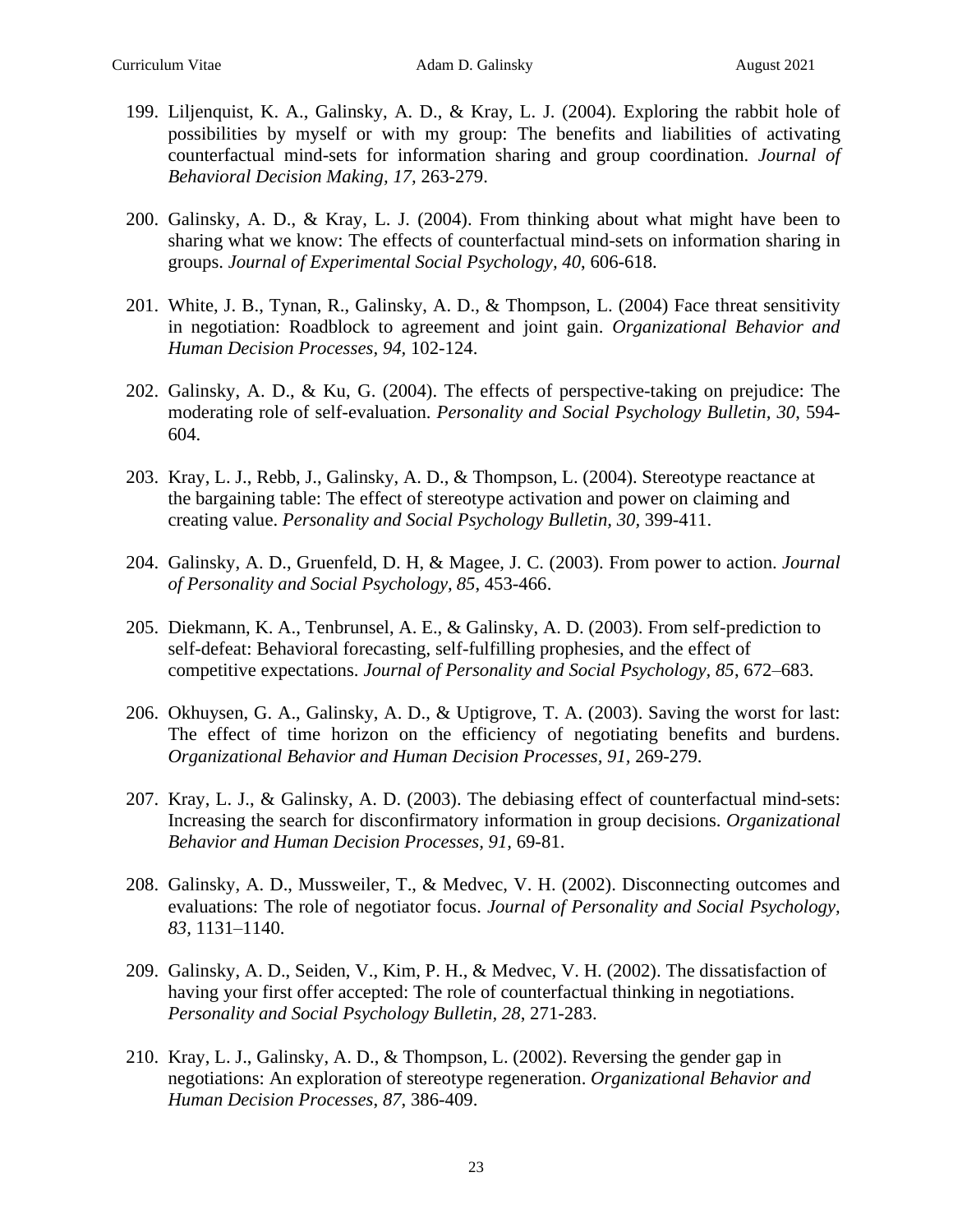- 211. Galinsky, A. D., & Mussweiler, T. (2001). First offers as anchors: The role of perspectivetaking and negotiator focus. *Journal of Personality and Social Psychology*, *81*, 657–669.
- 212. Kray, L. J., Thompson, L., & Galinsky, A. D. (2001). Battle of the sexes: Gender stereotype confirmation and reactance in negotiations. *Journal of Personality and Social Psychology 80,* 942–958.
- 213. Galinsky, A. D., & Moskowitz, G. B. (2000). Perspective-taking: Decreasing stereotype expression, stereotype accessibility, and in-group favoritism. *Journal of Personality and Social Psychology*, *78*, 708-724.
- 214. Galinsky, A. D., & Moskowitz, G. B., (2000). Counterfactuals as behavioral primes: Priming the simulation heuristic and consideration of alternatives. *Journal of Experimental Social Psychology*, *36*, 384-409.
- 215. Galinsky, A. D., Moskowitz, G. B., & Skurnik, I. W. (2000). Counterfactuals as selfgenerated primes: The effect of prior counterfactual activation on person perception judgments*. Social Cognition, 18,* 252-280.
- 216. Galinsky, A. D, & Glucksberg, S. (2000). Inhibition of the literal: Metaphors and idioms as judgmental primes. *Social Cognition, 18*, 35-54.
- 217. Galinsky, A. D., Stone, J., & Cooper, J. (2000). The reinstatement of dissonance and psychological discomfort following failed affirmations. *European Journal of Social Psychology*, *30*, 123-147.
- 218. Galinsky, A. D., & Lehman, E. V. (1995). Emergence, divergence, convergence: Three models of symphony orchestras at the crossroads. *Journal of Cultural Policy, 2,* 117- 139.

#### **PUBLICATIONS: BUSINESS REVIEWS**

- 219. Galinsky, A. D. & Schweitzer, M (2015). The ups and downs of managing hierarchies. *IESE Insight*, *27*, 54-61.
- 220. Galinsky, A. D. & Schweitzer, M (2015). It's good to be the Queen…but it's easier being the King. *McKinsey Quarterly*.
- 221. Schweitzer, M., Brooks, A. W., & Galinsky, A. D. (2015). The organizational apology. *Harvard Business Review, 93,* 44-52.
- 222. Galinsky, A. D. & Kilduff, G. J. (2013). Be seen as a leader: A simple exercise can boost your status and influence. *Harvard Business Review, 91*, 127-30
- 223. Wiesenfeld, B. M., Rothman, N. B., Wheeler-Smith, S. L. & Galinsky, A. D. (2011). Why fair bosses fall behind. *Harvard Business Review*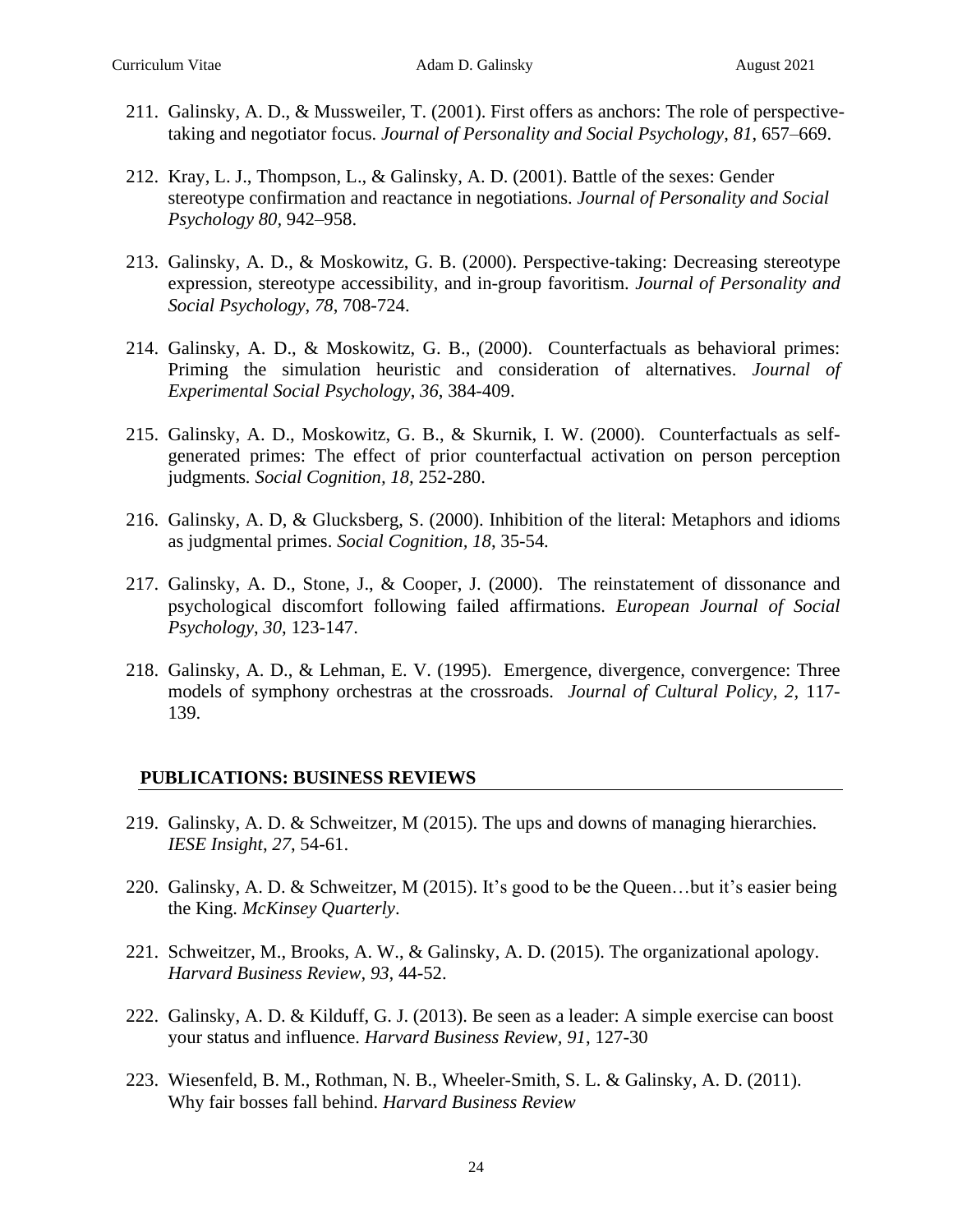- 224. Maddux, W. W., Galinsky, A.D. & Tadmor, C. T. (2010). Be a better manager: Live abroad. *Harvard Business Review*.
- 225. Galinsky, A. D., & Schweitzer, M. E., (2007). Think before you drink: Alcohol and negotiations. *Negotiation*
- 226. Liljenquist, K. A. & Galinsky, A. D. (2007). Turn your adversary into your advocate: Strategic requests for advice can transform disputes into amiable problem-solving ventures. *Negotiation*
- 227. Swaab, R. I. & Galinsky, A. D. (2007). Negotiation at a distance: The MEDIA approach. *Negotiation*.
- 228. Diekmann, K. A., & Galinsky, A. D. (2006). Overconfident, underprepared: Why you may not be ready to negotiate. *Negotiation.*
- 229. Liljenquist, K. A., & Galinsky, A. D. (2006). How to defuse threats at the bargaining table. *Negotiation.*
- 230. Galinsky, A. D., & Magee, J. C. (2006). Power Plays. *Negotiation.*
- 231. Sondak, H, & Galinsky, A. D. (2006). Gain less pain: How to negotiate burdens. *Negotiation.*
- 232. Galinsky, A. D., Maddux, W. W., & Ku, G. (2006). The view from the other side of the table. *Negotiation.*
- 233. Medvec, V. H. & Galinsky, A. D. (2005). Putting more on the table: How making multiple offers can increase the final value of the deal. *Negotiation, 4*.
- 234. Galinsky, A. D. (2004). Should you make the first offer? *Negotiation*, *7*, pp. 1-4.
- 235. Galinsky, A. D. & Liljenquist, K. A., (2004). Putting on the pressure: How to make threats in negotiations. *Negotiation, 12,* pp. 1-5*.*
- 236. Mussweiler, T. & Galinsky, A. D. (2002). Strategien der verhandlungsfuhrung: Der einfluss des ersten gebotes [Strategies of negotiation: The impact of the first offer]. *Wirtschaftspsychologie, 4*, 21-27.

# **PUBLICATIONS: CHAPTERS**

237.Lu, J.G., Martin, A., Usova, A., & Galinsky, A.D. (2019). Creativity and humor across cultures: Where Aha meets Haha. In S.R. Luria, J. Baer, & J.C. Kaufman (Eds.), *Creativity and Humor*. San Diego, CA: Academic Press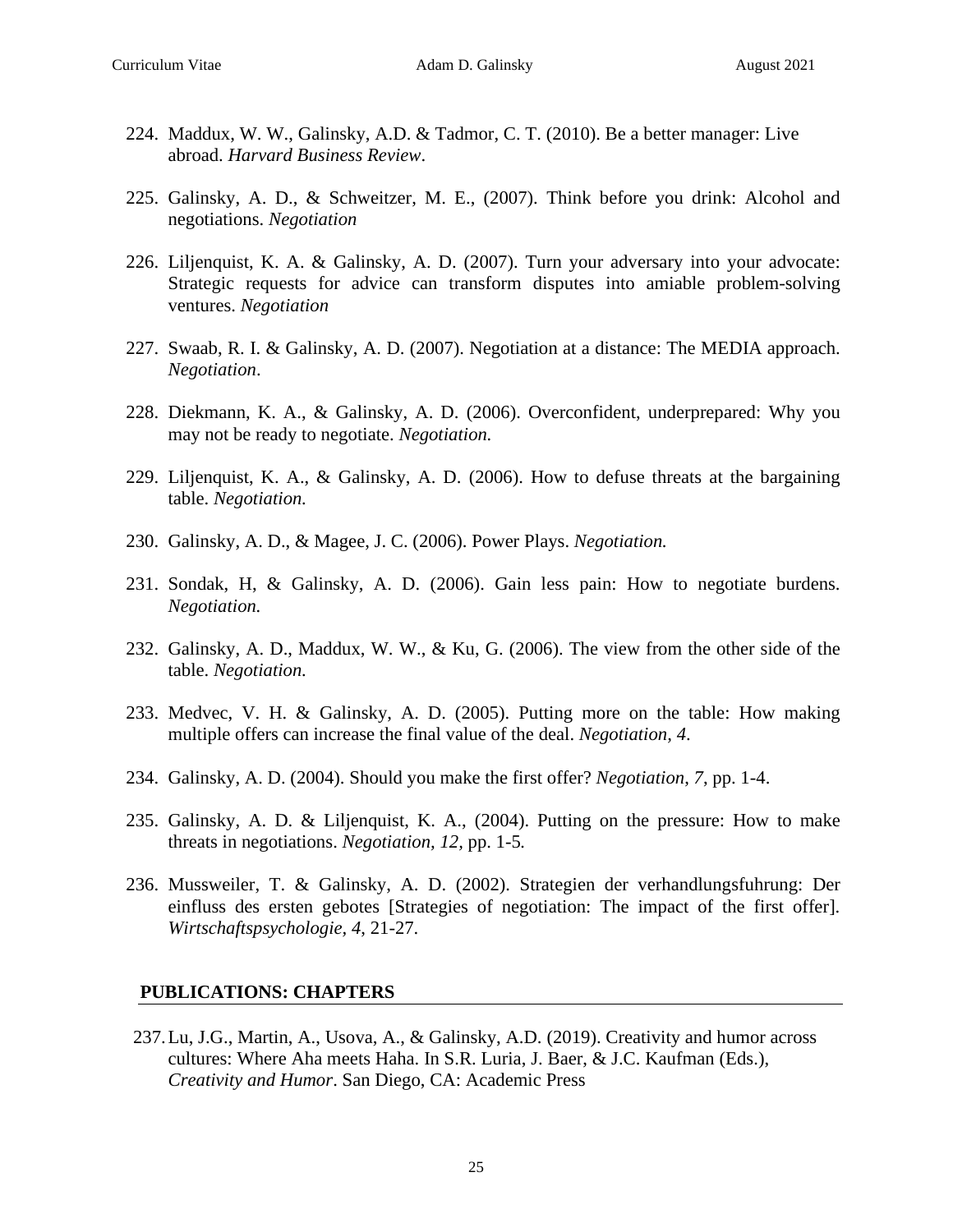- 238.Lu, J. G., Zhang, T., Galinsky, A. D., & Rucker, D. D. (2018). On the distinction between unethical and selfish behavior. In K. Gray & J. Graham (Eds.), *Atlas of Moral Psychology: Mapping Good and Evil in the Mind*. Pp. 465-474. New York, NY: Guilford Press*.*
- 239.Schaerer, M., Lee, A. J., Galinsky, A. D., & Thau, S. (2018). Contextualizing social power research within organizational behavior. In Ferris, D. L., Johnson, R. E., & Sedikides, C. (Eds.), *The Self at Work: Fundamental Theory and Research*, pp. 194-221. Organizational Frontiers Series of the Society for Industrial and Organizational Psychology. New York: Routledge.
- 240.Galinsky, A. D., Mason, M. F., Brockner, J. (2016). Psychologists in schools of business: Where theory meets practice. *Career Paths in Psychology: Where Your Degree Can Take You.* American Psychological Association*.*
- 241.Galinsky, A. D. & Lee, A. J. (2015). When perspective-takers turn unethical. In J. P. Forgas, P. Van Lange, L. Jussim (Eds.). *Social Psychology and Morality*. Philadelphia: Psychology Press.
- 242.Rucker, D. D., and Galinsky, A. D. (2015). "Power and Consumer Behavior," In Michael I. Norton, Derek D. Rucker, and Cait Lamberton (Editors), *Cambridge Handbook of Consumer Psychology.* Cambridge MA: Cambridge Press.
- 243. Rucker, D. D., and Galinsky, A. D. (2013), "Compensatory Consumption," In Russell Belk and Ayalla Ruvio (Editors), *The Routledge Companion to Identity and Consumption* (pp. 207-215). Routledge.
- 244.Kray, L.J., Hershfield, H.E., George, L., & Galinsky, A.D. (2013). Twists of fate: Moments in time and what might have been in the emergence of meaning. In Markman, K., Proulx, T., & Lindberg, M. (eds.). The Psychology of Meaning. Washington, D.C.: American Psychological Association.
- 245.Galinsky, A. D., Chou, E. Y., Halevy, N., & Van Kleef, G. A. (2012). The far-reaching effects of power: At the individual, dyadic, and group levels. *Research on Managing Groups and Teams*, *15*, 81-113.
- 246.Galinsky, A., Gilin, D., & Maddux, W. W. (2011). Using both your head and your heart: The role of perspective taking and empathy in resolving social conflict. *The Psychology of Social Conflict and Aggression*, 103-118.
- 247.Galinsky, A. D., Rus, D., & Lammers, J. (2012). Power: A central force governing psychological, social, and organizational Life. In D. De Cremer, J. K. Murnighan, & R. van Dick (Eds.), *Social Psychology in Organizations*. Taylor & Francis
- 248.Lammers, J. & Galinsky, A. D. (2009). The conceptualization of power and the nature of interdependency: The role of legitimacy and culture. In D. Tjosvold  $\&$  B. van Knippenberg (Eds.), *Power and interdependence in organizations* (pp. 67-82). Cambridge, UK: Cambridge University Press.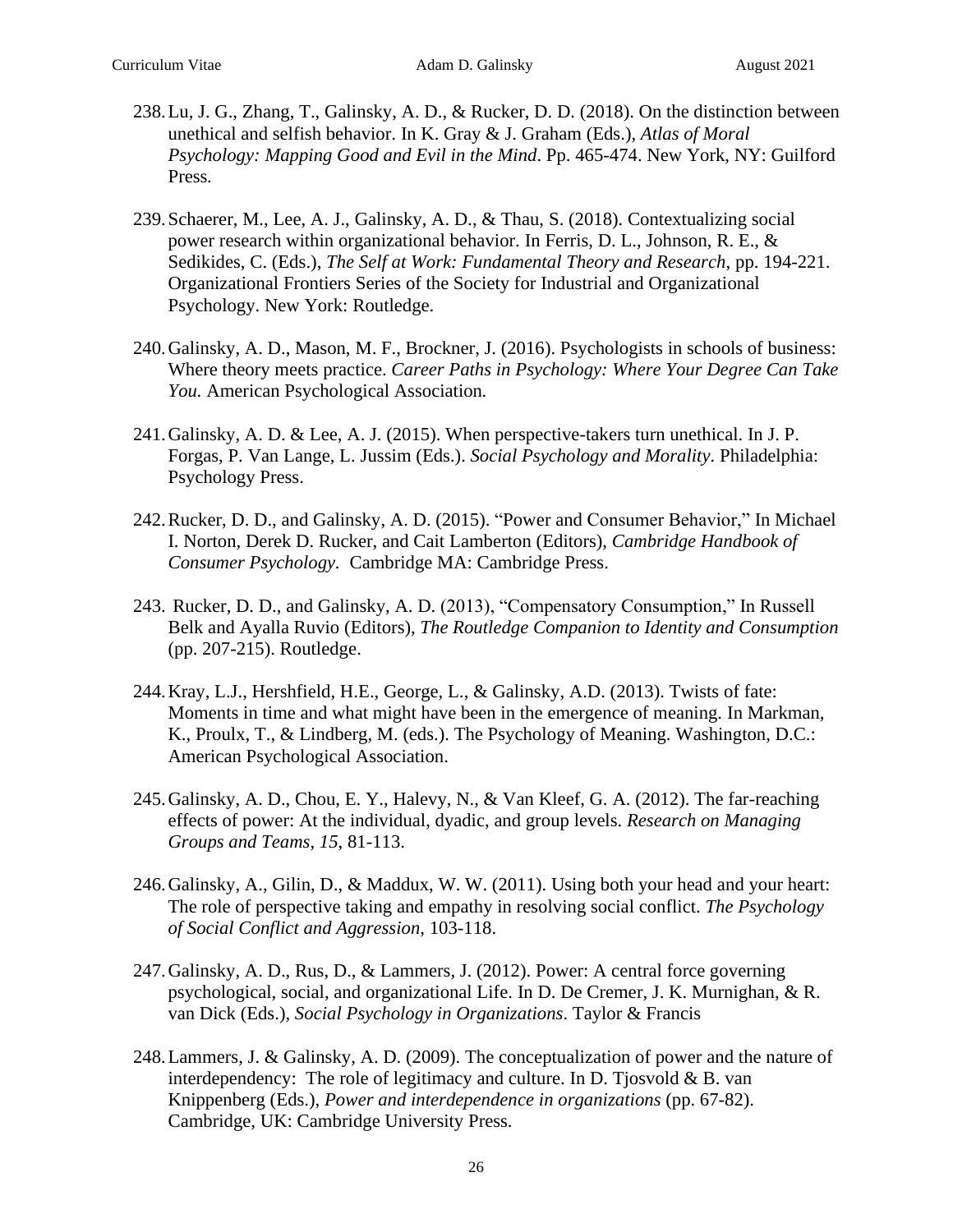- 249.Galinsky, A. D., Jordan, J., & Sivanathan, N. (2008). Harnessing power to capture leadership. In D. Forsyth and C. Hoyt (Eds.). *Social Psychology and Leadership* (pp. 283-299). Praeger Press.
- 250.Wong, E., Galinsky, A. D., & Kray, L. J. (2008). The counterfactual mind-set: A decade of research. To appear in K. D. Markman, W. M. P. Klein, & J. A. Suhr (Eds.), *The Handbook of Imagination and Mental Simulation* (pp. 161-174). New York: Psychology Press.
- 251.Zhong, C., Magee, J. C., Maddux, W. W., & Galinsky, A. D. (2006). Power, culture, and action: Considerations in the expression and enactment of power in East Asian and Western societies. In E. A. Mannix, M. A. Neale, & Y. Chen (Eds.), *Research on Managing in Teams and Groups* (Vol. 9, 53-73). Greenwich, CT: Elsevier Science Press*.*
- 252.Galinsky, A. D., Liljenquist, K. A., Kray, L. J., & Roese, N. R., (2005). Finding meaning from mutability: Making sense and deriving significance through counterfactual thinking. In D. R. Mandel, D. J Hilton, & P. Catellani (Eds.), *The Psychology of Counterfactual Thinking*. London: Routledge.
- 253.Martorana, P. V., Galinsky, A. D., & Rao, H. (2005). From system justification to system condemnation: Antecedents of attempts to change power hierarchies. In M. A. Neale, E. A. Mannix, & M. Thomas-Hunt (Eds.), *Research on Managing in Teams and Groups.* (Vol. 7, 285–315). Greenwich, CT: Elsevier Science Press.
- 254.Roese, N. J., Sanna, L. J., & Galinsky, A. D. (2005). The mechanics of imagination: Automaticity and control in counterfactual thinking. In. J. A. Bargh, J. Uleman, & R. Hassin (Eds.), *The New Unconscious* (pp. 138-170). New York, NY: Oxford University Press.
- 255.Magee, J. C., Gruenfeld, D. H, Keltner, D., & Galinsky, A. D. (2004). Leadership and the psychology of power. In D. M. Messick & R. Kramer (Eds.), *The Psychology of Leadership: Some New Approaches*. New Jersey: L. Erlbaum.
- 256.Galinsky, A. D., Hugenberg, K., Groom, C., & Bodenhausen, G. B. (2003). The reappropriation of stigmatizing labels: Implicaitons for social identity. In M. A. Neale, E. A. Mannix, & J. Polzer (Eds.), *Research on Managing in Teams and Groups*. (Vol. 5: 221-256). Greenwich, CT: Elsevier Science Press.
- 257.Galinsky, A. D., Martorana, P. V., & Ku, G. (2003). To control or not to control stereotypes: Separating the implicit and explicit processes of perspective-taking and suppression. In J. P. Forgas, K. Williams, W. von Hippel (Eds.). *Responding to the social world: Implicit and explicit processes in social judgments and decisions* (pp. 343-363). Philadelphia: Psychology Press.
- 258.Galinsky, A. D. (2002). Creating and reducing intergroup conflict: The role of perspective-taking in affecting out-group evaluations. In M. A. Neale, E. A. Mannix, &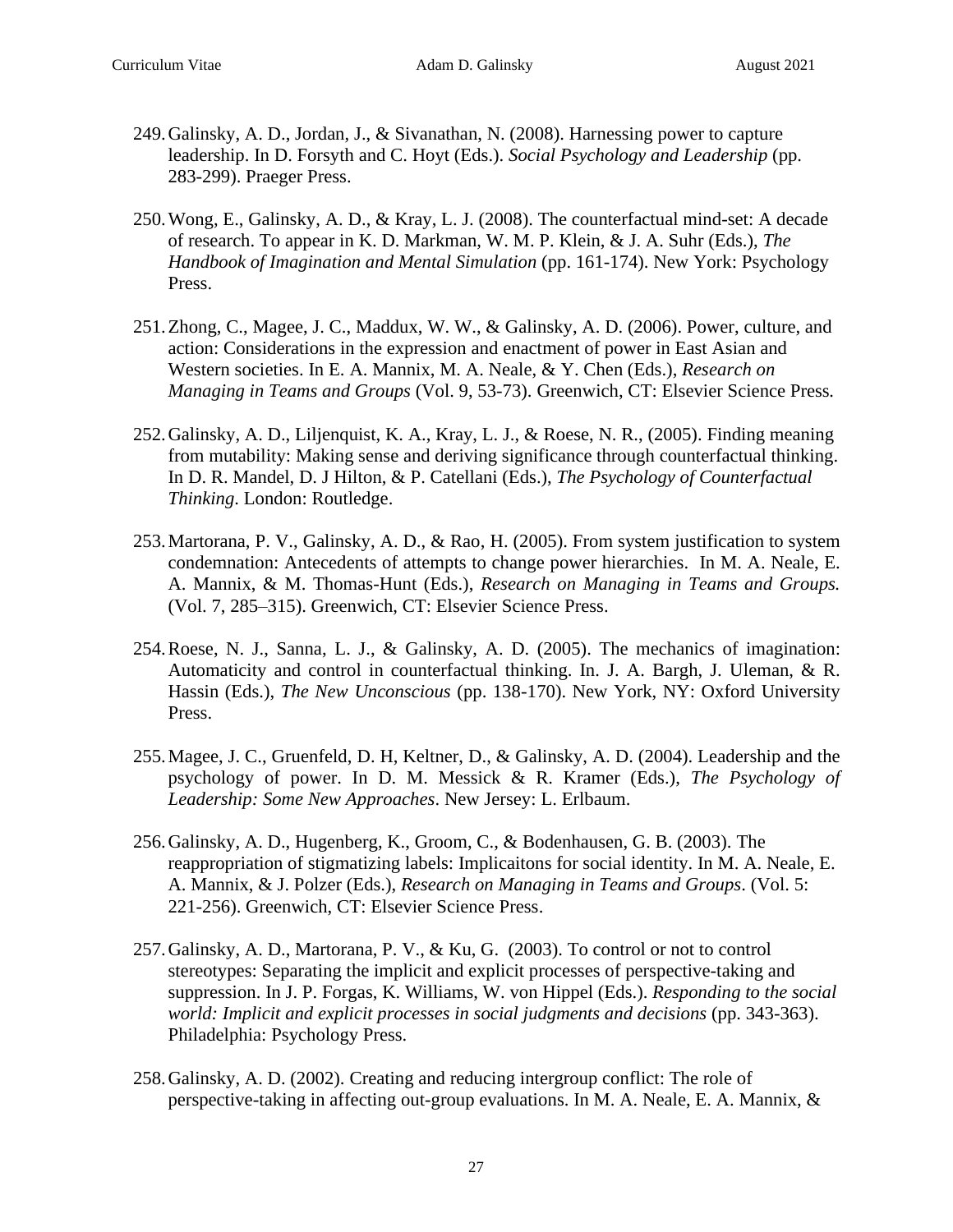H. Sondak (Eds.), *Research on Managing in Teams and Groups* (Vol. 4: 85-113). Greenwich, CT: JAI Press, Inc.

259.Moskowitz, G. B., Skurnik, I., & Galinsky, A. D. (1999). The history of dual process notions in social psychology. In S. Chaiken & Y. Trope (Eds.), Dual-Process Theories in Social Psychology (pp. 12-36). New York: Guilford.

## **PUBLICATIONS: CASES AND TEACHING NOTES**

- 260.Austen-Smith, D., Feddersen, T., Galinsky A. D., & Liljenquist, K. (2010). *The Kidney Case*. Dispute Resolution Research Center.
- 261.Austen-Smith, D., Feddersen, T., & Galinsky A. D. (2010). *The Kidney Case Teaching Note*. Dispute Resolution Research Center.
- 262.Austen-Smith, D., Galinsky A. D., Chung, K. H., & LaVanway, C. (2007). *Unilever's Mission for Vitality*. Kellogg School of Management Publishing. Case # 5-307-501.
- 263.Austen-Smith, D., Galinsky A. D., Chung, K. H., & LaVanway, C. (2007). *Unilever's Mission for Vitality Teaching Note*. Kellogg School of Management Publishing. Case # 5- 307-501.
- 264.Brett, J. M. & Galinsky, A. D., (2005). *BioPharm-Seltek Teaching Note: The Dynamics of Distribution*. Dispute Resolution Research Center.
- 265.Hackman, J. R., Lehman, E. V., Galinsky, A. D., & Peiperl, M. (2000). *The London Symphony Orchestra (B)*. Boston: Harvard Business School Publishing. Case # 9-400- 075.
- 266.Hackman, J. R., Lehman, E. V., Galinsky, A. D., & Peiperl, M. (2000). *The London Symphony Orchestra: The Perspective of Clive Gillinson, Managing Director*, Video. Product # 9-901-801.
- 267.Hackman, J. R., Lehman, E. V., & Galinsky, A. D. (1994). *The London Symphony Orchestra*. Boston: Harvard Business School Publishing. Case # 9-494-034.

#### **PUBLICATIONS: NEWSPAPER AND MAGAZINE ARTICLES, BLOG POSTS**

- 268.Galinsky, A. D. (2021). Remote work is now a status symbol. Here's how to make a workplace that works for everyone. *Time*. [https://time.com/6089019/remote-work-status](https://time.com/6089019/remote-work-status-symbol/)[symbol/](https://time.com/6089019/remote-work-status-symbol/)
- 269.Galinsky, A. D. (2020). Why outfitting police in military uniforms encourages brutality. *Fast Company*. [https://www.fastcompany.com/90517517/why-outfitting-police-in](https://www.fastcompany.com/90517517/why-outfitting-police-in-military-uniforms-encourages-brutality)[military-uniforms-encourages-brutality](https://www.fastcompany.com/90517517/why-outfitting-police-in-military-uniforms-encourages-brutality)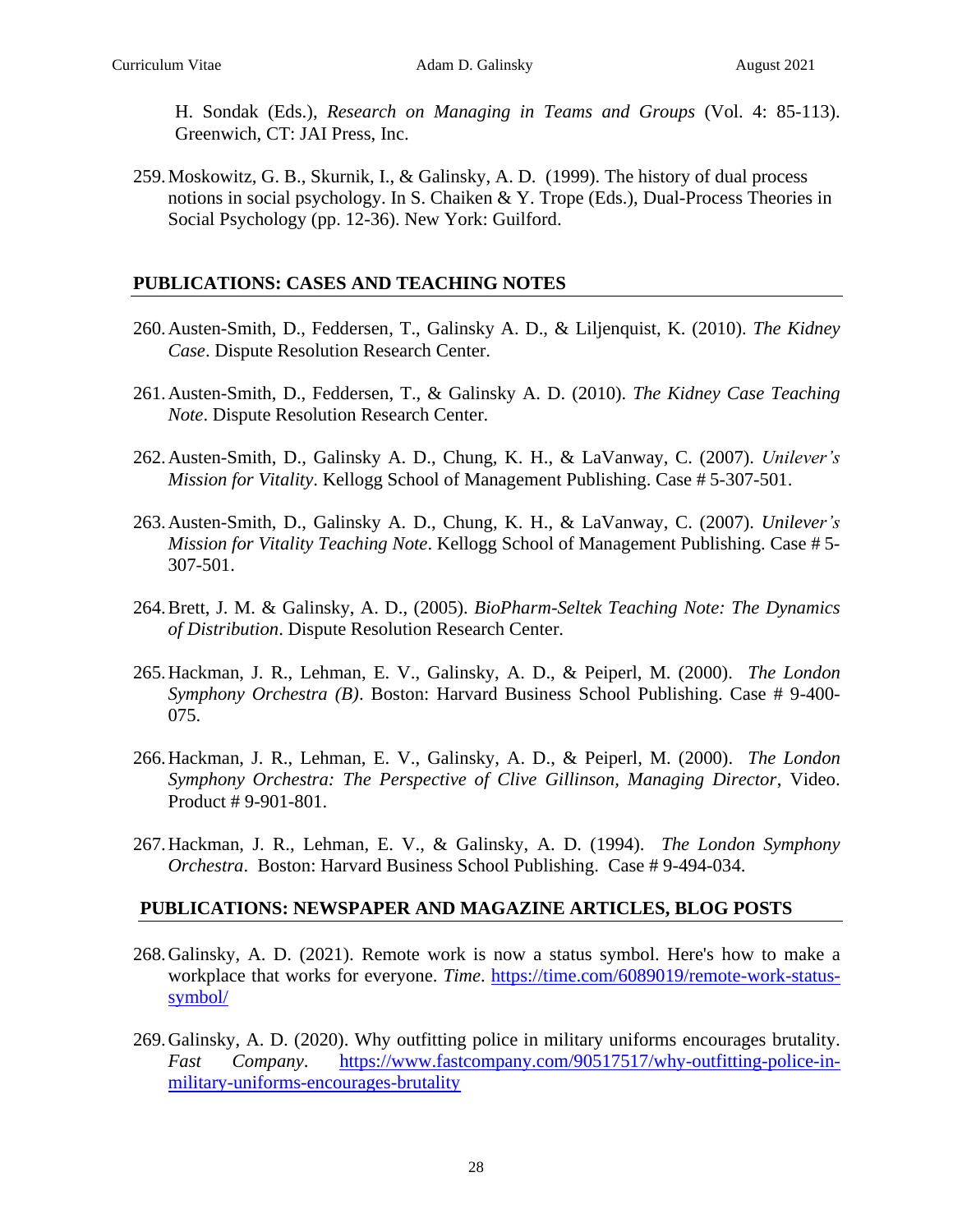- 270.Galinsky, A. D. (2020). Why Trump's COVID Speeches Created a Market Roller Coaster and a Crisis of Confidence. *Medium* [https://medium.com/@columbiabusiness/why-trumps-covid-speeches-created-a-market](https://medium.com/@columbiabusiness/why-trumps-covid-speeches-created-a-market-roller-coaster-and-a-crisis-of-confidence-889297457249)[roller-coaster-and-a-crisis-of-confidence-889297457249](https://medium.com/@columbiabusiness/why-trumps-covid-speeches-created-a-market-roller-coaster-and-a-crisis-of-confidence-889297457249)
- 271.Galinsky, A. D. & Galinsky, M. F. (2017). Why the house and senate health care bills will increase the opiate crisis. *Huffingtion Post* [https://www.huffingtonpost.com/entry/why-the-ahca-will-make-the-opiate-epidemic](https://www.huffingtonpost.com/entry/why-the-ahca-will-make-the-opiate-epidemic-much-worse_us_595d5fd6e4b0d5b458e7e40c)[much-worse\\_us\\_595d5fd6e4b0d5b458e7e40c](https://www.huffingtonpost.com/entry/why-the-ahca-will-make-the-opiate-epidemic-much-worse_us_595d5fd6e4b0d5b458e7e40c)
- 272.Galinsky, A. D. (2017). Successful people use these techniques to speak up for themselves—and stay likable. *Quartz*. [https://qz.com/878838/successful-people-use](https://qz.com/878838/successful-people-use-these-techniques-to-speak-up-for-themselves-and-stay-likable/)[these-techniques-to-speak-up-for-themselves-and-stay-likable/](https://qz.com/878838/successful-people-use-these-techniques-to-speak-up-for-themselves-and-stay-likable/)
- 273.Galinsky, A. D. & Phillips, K. W. (2016). It Could Be Decades Before We Say 'Madam President'. *Huffingtion Post.* [http://www.huffingtonpost.com/entry/it-could-be-decades](http://www.huffingtonpost.com/entry/it-could-be-decades-before-we-say-madam-president_us_584e2cb2e4b0e05aded4715d)[before-we-say-madam-president\\_us\\_584e2cb2e4b0e05aded4715d](http://www.huffingtonpost.com/entry/it-could-be-decades-before-we-say-madam-president_us_584e2cb2e4b0e05aded4715d)
- 274.Galinsky, A.D. & Schweitzer, M. E (2016). The red flags in Lochte's story. *CNN*. <http://www.cnn.com/2016/08/19/opinions/ryan-lochte-red-flags-galinsky-schweitzer/>
- 275.Galinsky, A.D. & Schweitzer, M. E (2016). An Important Lesson From Ryan Lochte's Olympic Mistake. *Time*.<http://time.com/money/4460519/ryan-lochte-olympics-apology/>
- 276.Chou, E., Palmer, B. & Galinsky A.D. (2016). The Link Between Income Inequality and Physical Pain. *Harvard Business Review*. [https://hbr.org/2016/03/the-link-between](https://hbr.org/2016/03/the-link-between-income-inequality-and-physical-pain)[income-inequality-and-physical-pain](https://hbr.org/2016/03/the-link-between-income-inequality-and-physical-pain)
- 277.Anicich, E. M., Fast, N. J., Halevy, N., & Galinsky, A. D. (2016). How Powerful, Low-Status Jobs Lead to Conflict. *Harvard Business Review.* [https://hbr.org/2016/02/how](https://hbr.org/2016/02/how-powerful-low-status-jobs-lead-to-conflict)[powerful-low-status-jobs-lead-to-conflict?](https://hbr.org/2016/02/how-powerful-low-status-jobs-lead-to-conflict)
- 278.Galinsky, A.D. & Schweitzer, M. E (2016). What Every Entrepreneur Can Learn From 'Eddie The Eagle'. Forbes.com.
- [http://www.forbes.com/sites/galinskyschweitzer/2016/03/13/what-every-entrepreneur-can](http://www.forbes.com/sites/galinskyschweitzer/2016/03/13/what-every-entrepreneur-can-learn-from-eddie-the-eagle/#4dbab8f895af)[learn-from-eddie-the-eagle/#4dbab8f895af](http://www.forbes.com/sites/galinskyschweitzer/2016/03/13/what-every-entrepreneur-can-learn-from-eddie-the-eagle/#4dbab8f895af)
- 279.Galinsky, A.D. & Schweitzer, M. E (2016). Why Political 'Bromances' Come And Go. *Forbes.com* [http://www.forbes.com/sites/galinskyschweitzer/2016/02/24/why-political](http://www.forbes.com/sites/galinskyschweitzer/2016/02/24/why-political-bromances-come-and-go/#7ad99c1a6c05)[bromances-come-and-go/#7ad99c1a6c05](http://www.forbes.com/sites/galinskyschweitzer/2016/02/24/why-political-bromances-come-and-go/#7ad99c1a6c05)
- 280.Galinsky, A.D., Olayon, J. B., & Schweitzer, M. E., (2016). Diversity training is not the answer. *Talent Management*. [http://workforcediversitynetwork.com/res\\_articles\\_DiversityTrainingNotAnswer.aspx](http://workforcediversitynetwork.com/res_articles_DiversityTrainingNotAnswer.aspx)
- 281.Galinsky, A.D. & Schweitzer, M. E (2015). The problem of too much talent. *The Atlantic*. [http://www.theatlantic.com/business/archive/2015/09/hierarchy-friend-foe-too](http://www.theatlantic.com/business/archive/2015/09/hierarchy-friend-foe-too-much-talent/401150/)[much-talent/401150/](http://www.theatlantic.com/business/archive/2015/09/hierarchy-friend-foe-too-much-talent/401150/)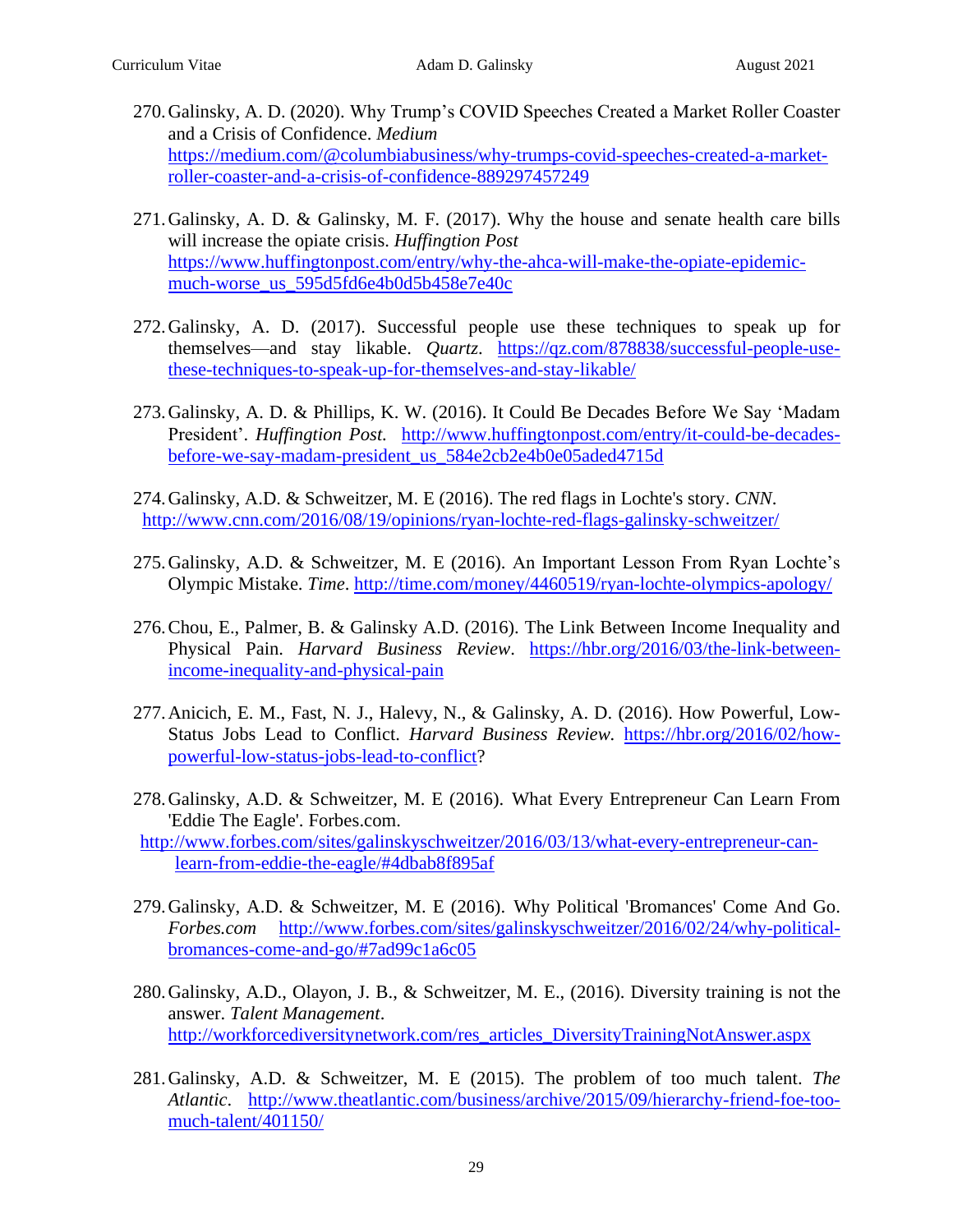- 282.Galinsky, A. D. (2015). When you're in charge, your whisper may feel like a shout. *New York Times*. [http://www.nytimes.com/2015/08/16/jobs/when-youre-in-charge-your](http://www.nytimes.com/2015/08/16/jobs/when-youre-in-charge-your-whisper-may-feel-like-a-shout.html?_r=0)whisper-may-feel-like-a-shout.html? r=0. Print Version and On-line.
- 283.Galinsky, A. D., Huang, L., & Gino, F. (2015). That time your boss caught you watching cat videos and said, 'don't work too hard'. *Fortune* [http://fortune.com/2015/08/10/cat](http://fortune.com/2015/08/10/cat-videos-careers-workplace-culture/)[videos-careers-workplace-culture/](http://fortune.com/2015/08/10/cat-videos-careers-workplace-culture/)
- 284.Waytz, Adam, Chou, E., Magee, J. C., & Galinsky, A.D. (2015). Not lonely at the top. *New York Times*. [http://www.nytimes.com/2015/07/26/opinion/not-lonely-at-the](http://www.nytimes.com/2015/07/26/opinion/not-lonely-at-the-top.html)[top.html.](http://www.nytimes.com/2015/07/26/opinion/not-lonely-at-the-top.html) Print Version and On-line.
- 285.Galinsky, A.D. & Schweitzer, M. E (2015). Aaron Hernandez's red flag. *Huffingtion Post*[.http://www.huffingtonpost.com/adam-galinsky/aaron-hernandezs-red](http://www.huffingtonpost.com/adam-galinsky/aaron-hernandezs-red-flag_b_7089984.html)[flag\\_b\\_7089984.html](http://www.huffingtonpost.com/adam-galinsky/aaron-hernandezs-red-flag_b_7089984.html)
- 286.Schweitzer, M. E & Galinsky, A.D. (2015). The apology formula: How Brian Williams, and all of us, can recover from a transgression. *Linkedin.* [https://www.linkedin.com/pulse/apology-formula-how-brian-williams-all-us-can-recover](https://www.linkedin.com/pulse/apology-formula-how-brian-williams-all-us-can-recover-schweitzer)[schweitzer](https://www.linkedin.com/pulse/apology-formula-how-brian-williams-all-us-can-recover-schweitzer)
- 287.Schweitzer, M. E & Galinsky, A.D. (2015). How Sepp Blatter built FIFA into a religion. *Fortune.* <http://fortune.com/2015/06/03/how-sepp-blatter-built-fifa-into-a-religion>
- 288.Galinsky, A.D. & Maddux, W. W. (2010). Fostering creativity through foreign experience. *Rotman,* 84-86.
- 289.Galinsky, A. D., Gunia, B. C., & Sivanathan, N., (2009). The insider succession trap. *Forbes.com*. [http://www.forbes.com/2009/10/22/insider-succession-planning-leadership](http://www.forbes.com/2009/10/22/insider-succession-planning-leadership-ceonetwork-governance.html)[ceonetwork-governance.html.](http://www.forbes.com/2009/10/22/insider-succession-planning-leadership-ceonetwork-governance.html)
- 290.Galinsky, A. D. and Rucker, D. D. (2008), "Powerless Consumers Spend More" *Advertising Age* (September 22nd).
- 291.Leonardelli, G. J., Galinsky, A.D., Okhuysen, G.A., & Mussweiler, T. (2007). Achieving optimal agreements. *Rotman*, Spring, 50-53

# **GRANTS**

#### **Discovery Project -- Australian Research Council**

• Climbing the ladder or falling from grace: How norm violations shape social hierarchies. (Collaborative project with Katerine Greenaway, Elise. Kalokerinos, and Michael Slepian). 2016-2019. \$AU153,088.

**Research Talent Grant -- Netherlands Organisation for Scientific Research (NWO)**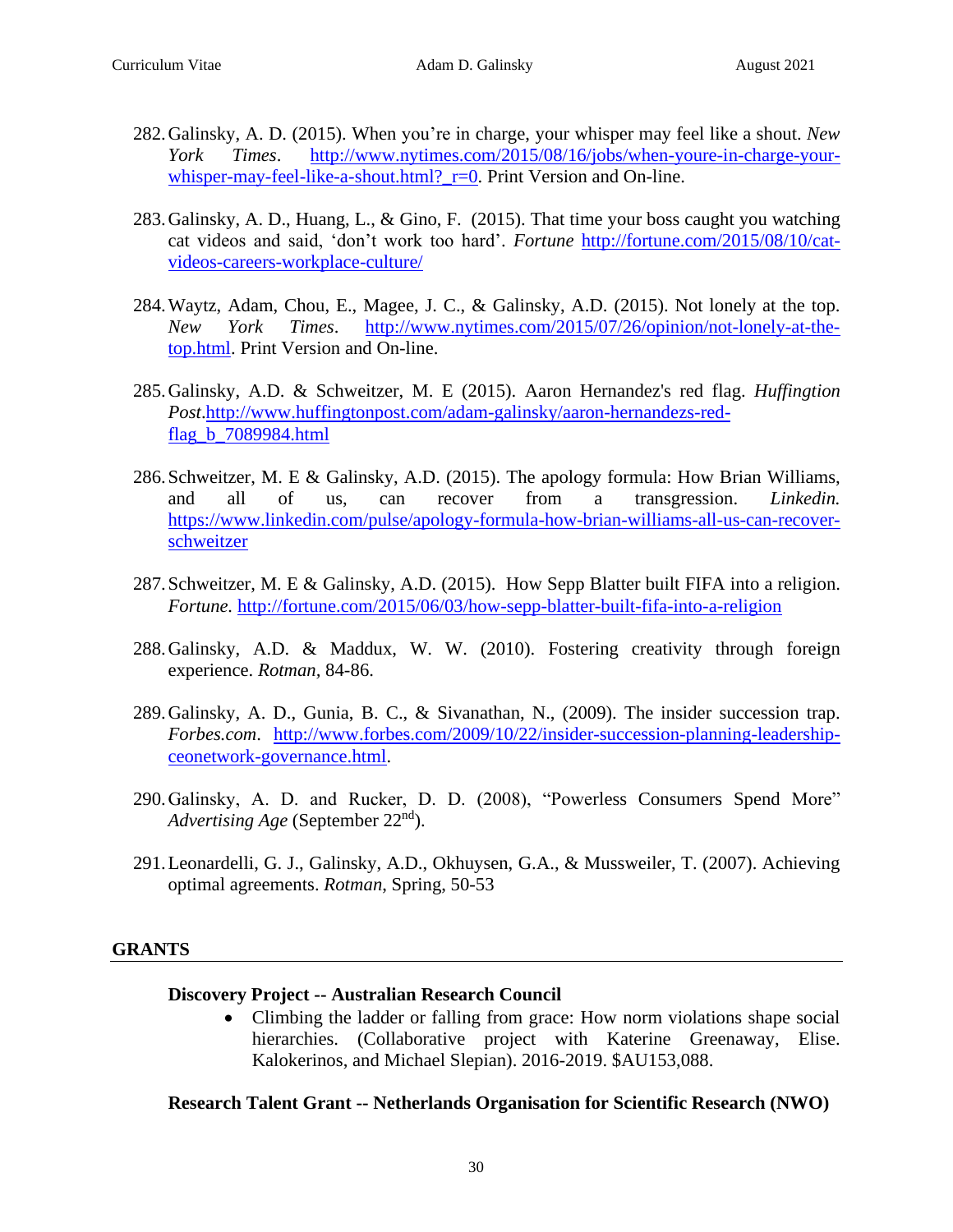• Climbing the ladder or falling from grace: How norm violations shape social hierarchies. (Collaborative project with Gerben Van Kleef and Effie Stamkou). 2012. €200.000.

#### **National Science Foundation**

• The role of counterfactual mind-sets in debiasing group decisions. (Collaborative project with Laura Kray). June, 2002-May, 2004. \$200,000.

#### **Carnegie Bosch Institute** (Carnegie Mellon University)

• Social Structures and Social Cognition: How National and Organizational Culture Influences Behavior (With Don Moore), November 2000. \$10,000.

#### **TEACHING EXPERIENCE**

#### **Columbia Business School, Columbia University**

- *Leadership* (Core Class), MBA course 2011-2012; 2012-2013, 2013-2014; 2014-2015; 2015-2016, 2016-2017, 2017- 2018, 2018-2019, 2019-2020, 2020-2021 Instructor Evaluation: Achieved 4.9 (out of 5).
- Executive Ethics, MBA course 2018-2019, 2019-2020, 2020-2021, 2021-2022 Course Evaluation: Achieved 4.6 (out of 5).
- Leadership Immersion, MBA course 2015-2016, 2017-2018 Course Evaluation: Achieved 4.7 (out of 5).
- *Experimental Research Methods*, PhD seminar 2015-2016

#### **Kellogg School of Management, Northwestern University**

- *Leadership in Organizations* (Core Class), MBA course 2001-2002; 2002-2003; 2003-2004; 2004-2005; 2005-2006, 2006-2007, 2007- 2008; 2008-2009; 2009-2010, 2010-2011; 2011-2012, 2012-2013 Instructor Evaluation: Achieved 9.8 (out of 10).
- *Executive Ethical Leadership*, Executive MBA course (U.S., Germany, and Hong Kong programs); *Values Based Leadership,* MBA course 2005-2006, 2006-2007, 2006-2007, 2007-2008; 2008-2009; 2009-2010, 2010- 2011; 2011-2012; Instructor Evaluation: Achieved 9.3 (out of 10).
- *Negotiations*, MBA course 1998-1999, 1999-2000, 2001-2002; 2003-2004; 2004-2005, 2006-2007 Instructor Evaluation: Achieved 9.4 (out of 10).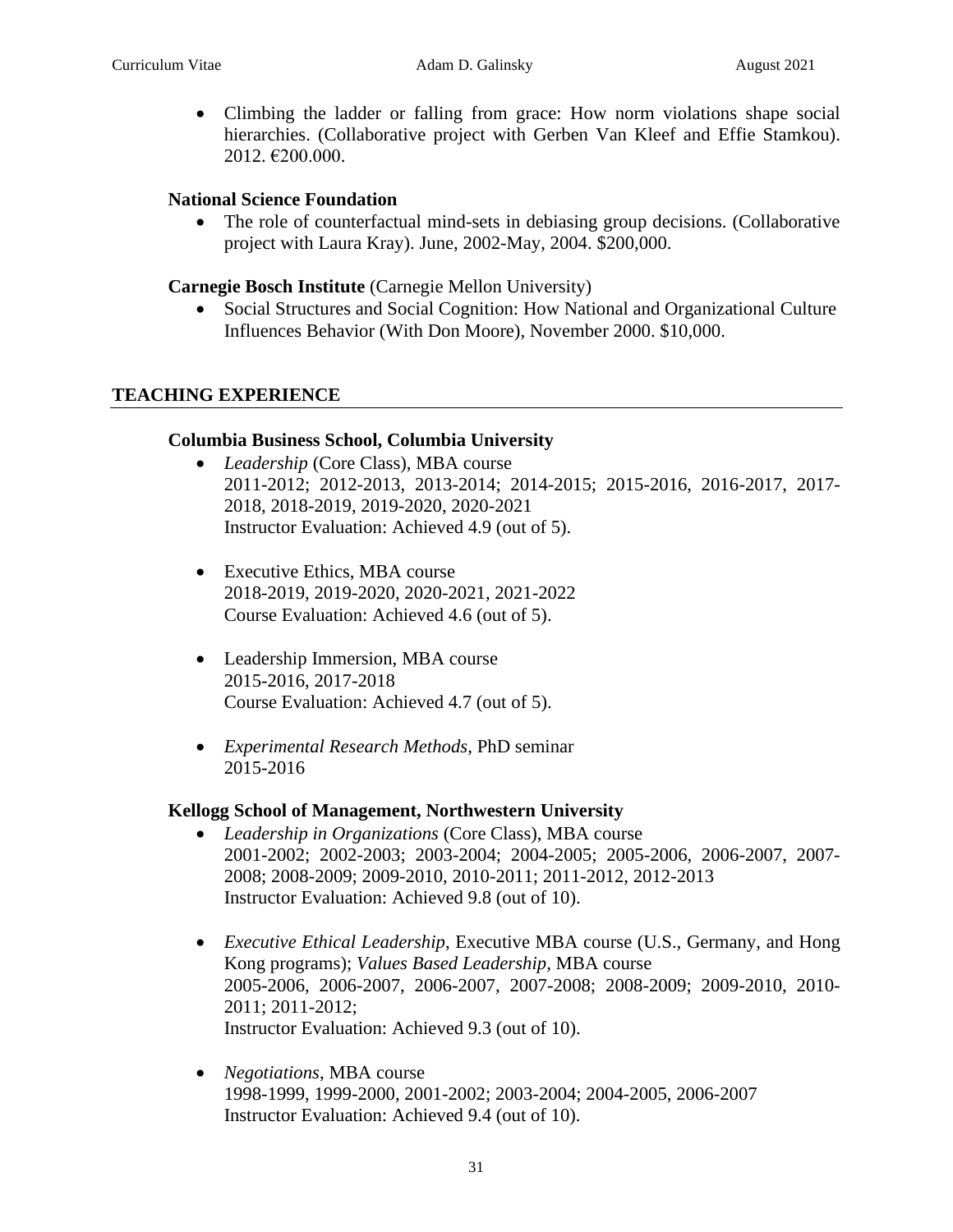• *Experimental Research Methods*, PhD seminar 2002-2003; 2004-2005; 2011-2012

# **` Haas School of Business, University of California, Berkeley**

- *Ethics* (Core Class), MBA course 2008-2009 Instructor Evaluation: Achieved 7 (out of 7).
- *Executive Leadership*, Berkeley-Columbia Executive MBA 2008-2009 Instructor Evaluation: Achieved 7 (out of 7).

#### **Eccles School of Business, University of Utah**

- *Managerial Negotiation*, MBA course, 2000-2001 Instructor Evaluation: Achieved 5.9 (out of 6).
- *Team Foundations* (Core Class), MBA course, 2001-2002 Instructor Evaluation: Achieved 5.7 (out of 6).

# **Princeton University**

- *Theories of Psychotherapy*, Assistant to the Instructor and Preceptor Spring semester, 1997
- *Advanced Social Psychology*, Assistant to the Instructor and Preceptor Fall semester, 1996
- *Psychology of Stereotyping and Prejudice*, Assistant to the Instructor and Preceptor

Spring semester, 1996

• *Quantitative Methods in Psychology*, Assistant to the Instructor and Preceptor Fall semester, 1995

# **ADVISING EXPERIENCE**

# **Dissertation Chair or Co-chair**

- Zachary Brown, Management, Columbia University, Defended, 2020
- Jon, Jachimowicz, Management, Columbia University, Defended, 2019
- Alice Lee, Management, Columbia University, Defended, 2019
- Jackson Lu, Management, Columbia University, Defended, 2018
- Eric Anicich, Management, Columbia University, Defended, 2016
- Erika Hall, MORS, Northwestern University, Defended 2014
- Sunny Kim, MORS, Northwestern University, Defended 2014
- Dennis Hsu, MORS, Northwestern University, Defended 2014
- Jiyin Cao, MORS, Northwestern University, Defended 2014
- Li Huang, MORS, Northwestern University, Defended 2011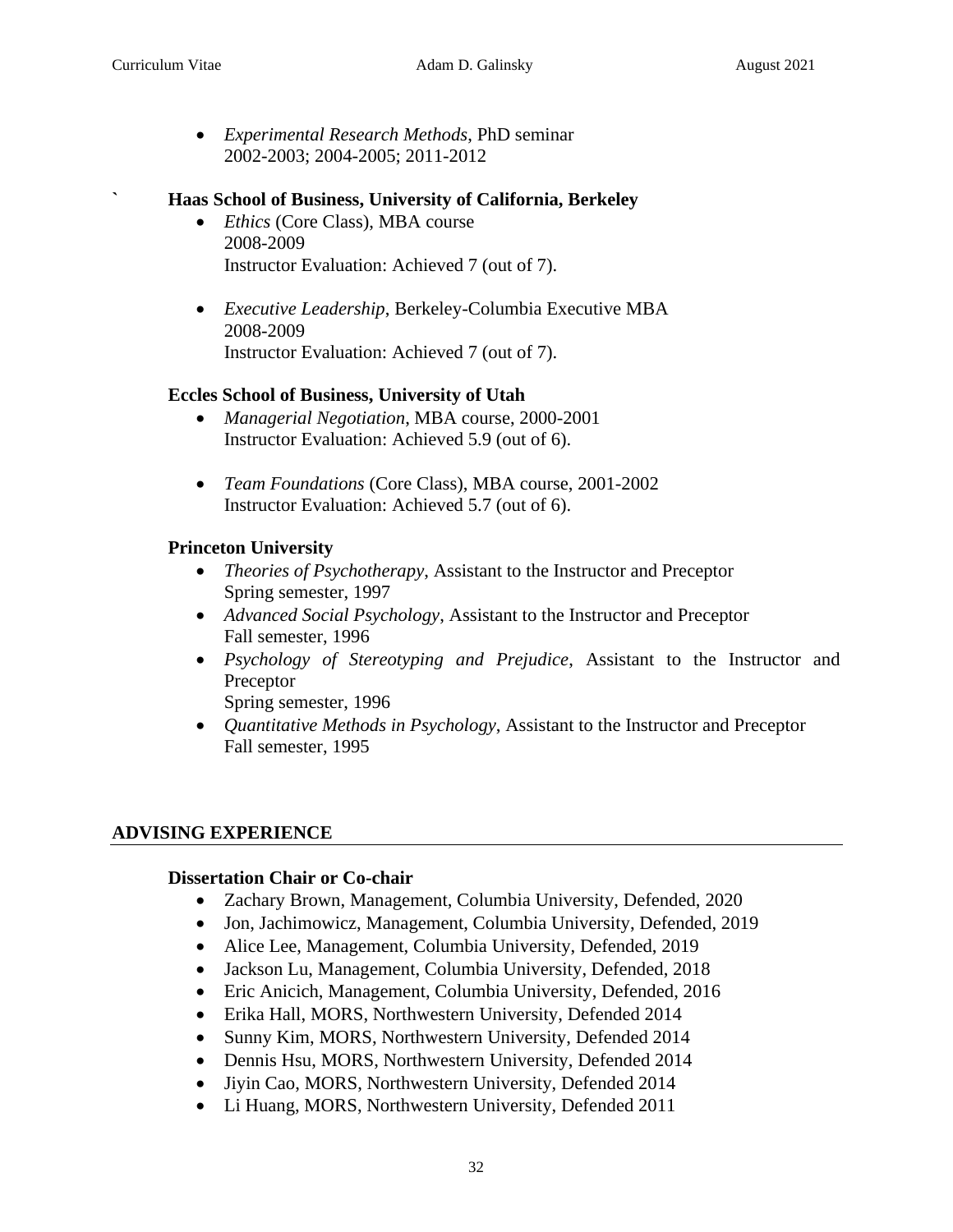- Katie Liljenquist, MORS, Northwestern University, Defended 2010
- Jennifer Whitson, MORS, Northwestern University, Defended 2007
- Paul Martorana, MORS, Northwestern University, Defended 2005
- Gillian Ku, MORS, Northwestern University, Defended 2004

# **Dissertation Committee Member**

- Zaijia Liu, Management, Columbia University, Proposal Defended 2019
- Shi Liu, Management, Columbia University, Defended, 2020
- Ashley Martin, Management, Columbia University, Defended 2018
- **•** Jeffrey Thomas, New York University, Defended 2017
- Liza Wiley, Management, Columbia University, Defended 2017
- Jaee Cho, Management, Columbia University, Defended 2017
- Abbie Wazlawek, Management, Columbia University, Defended 2016
- Zhi Liu, Management, Columbia University, Defended 2015
- Sean Blair, Marketing, Northwestern University, Defended 2015
- Miao Hu, Marketing, Northwestern University, Defended 2014
- McKenzie Rees, Management, University of Utah, Defended 2014
- Andy Yap, Management, Columbia University, Defended 2013
- Alison Brooks, OPIM, Wharton, University of Pennsylvania, Defended 2013
- Nicholas Hays, Management, UCLA, Defended 2012
- Aiwa Shirako, Management, UC Berkeley, Defended 2011
- Meghan Bean, Psychology, Northwestern University, Defended 2011
- **Example 3** Brian Gunia, MORS, Northwestern University, Defended 2011
- **E** Jiunwen Wang, MORS, Northwestern University
- David Dubois, Marketing, Northwestern University, Defended 2011
- Mark Rivera, MORS, Northwestern University, Defended 2010
- Niro Sivanathan, MORS, Northwestern University, Defended 2010
- Diana Rus, Organisation Department, University of Rotterdam, Defended, 2009
- Andrew Todd, Psychology, Northwestern University, Defended 2009
- Ryan Hamilton, Marketing, Northwestern University, Defended 2007
- Cynthia Wang, MORS, Northwestern University, Defended 2007
- Chen-Bo Zhong, MORS, Northwestern University, defended 2007
- Gail Berger, MORS, Northwestern University, defended 2003
- Kurt Hugenberg, Psychology, Northwestern University, defended 2003
- Elizabeth Seeley, Psychology, Northwestern University, defended 2003
- Stacy Skeddings, Psychology, University of Utah, defended 2002

# **Postdoctoral Fellows**

- Maya Z. Rossignac-Milon (Columbia, 2019-present)
- Aharon Levy (Columbia, 2019-2020)
- Sarah Ward (Columbia, 2018-2020)
- Ting Zhang (Columbia, 2015-2018)
- Katrina Fincher (Columbia, 2016-2018)
- Seval Gundemir (Columbia, 2015-2017)
- Michael Slepian (Columbia, 2014-2016)
- Drew Jacoby-Senghor (Columbia, 2014-2016)
- Stacey Sasaki (Columbia, 2013-2016)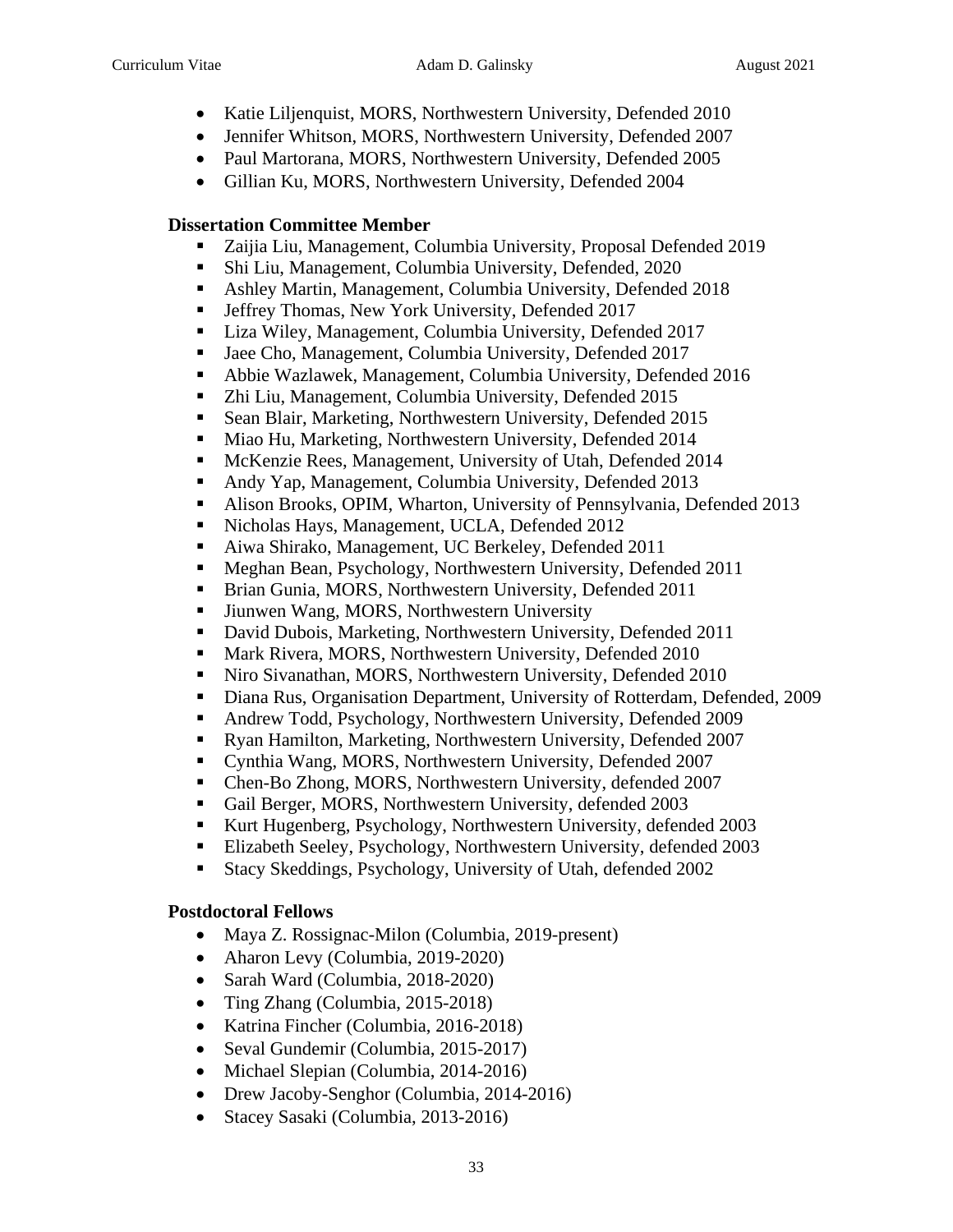- Ali Crum (Columbia, 2012-2014)
- Richard Ronay (Columbia, 2011-2013)
- Daniel Effron (Northwestern, 2011-2013)
- Sarah Townsend (Northwestern, 2011-2013)
- Gairry Shytenberg (Northwestern, 2010-2012)
- Nir Halevy (Northwestern, 2010-2012)
- Sonia Kang (Northwestern, 2010-2011)
- Hal Ersner-Hershfield (Northwestern, 2009-2011)
- Evan Apfelbaum (Northwestern, 2009-2011)
- Taya Cohen (Northwestern, 2008-2010)
- Sei Jin Ko (Northwestern, 2007-2009)
- Zoe Kinias (Northwestern, 2007-2009)
- Jennifer Jordan (Northwestern, 2007-2009)
- Christopher Bauman (Northwestern, 2006-2008)
- William Maddux (Northwestern, 2004-2006)
- Elizabeth Mullen (Northwestern, 2003-2005)
- Geoffrey Leonardelli (Northwestern, 2002-2004)
- Cameron Anderson (Northwestern, 2001-2003)

# **Visiting Doctoral Students**

- Johan Majer (Leuphana University, 2016)
- Alexandra Fleischmann (University of Cologne, 2018)
- Michael Schaerer (INSEAD, 2015-2016)
- Eftychia Stamkou (University of Amsterdam, 2014-2015)
- Richard Ronay (University of Queensland, 2009)
- Diana Rus (Groningen University, 2008)
- Joris Lammers (Tilburg University, 2006)

# **Summer Schools**

- Interdisciplinary Center Herzliya: Co-Directed two-day conference with 10 faculty and two-week summer school with 15-20 doctoral students rigorously selected for specialization in the annual topic.
	- o Negotiations/Conflict Resolution, 2018
	- o Diversity, 2017
	- o Morality and Ethics, 2016
	- o Meaning and Purpose, 2015
	- o Social Hierarchy, 2014
	- o Change and Innovation, 2013
- Society of Social and Personality Psychology
	- o Negotiations/Conflict Resolution, 2009

# **ACADEMIC SERVICE**

# **Columbia Business School**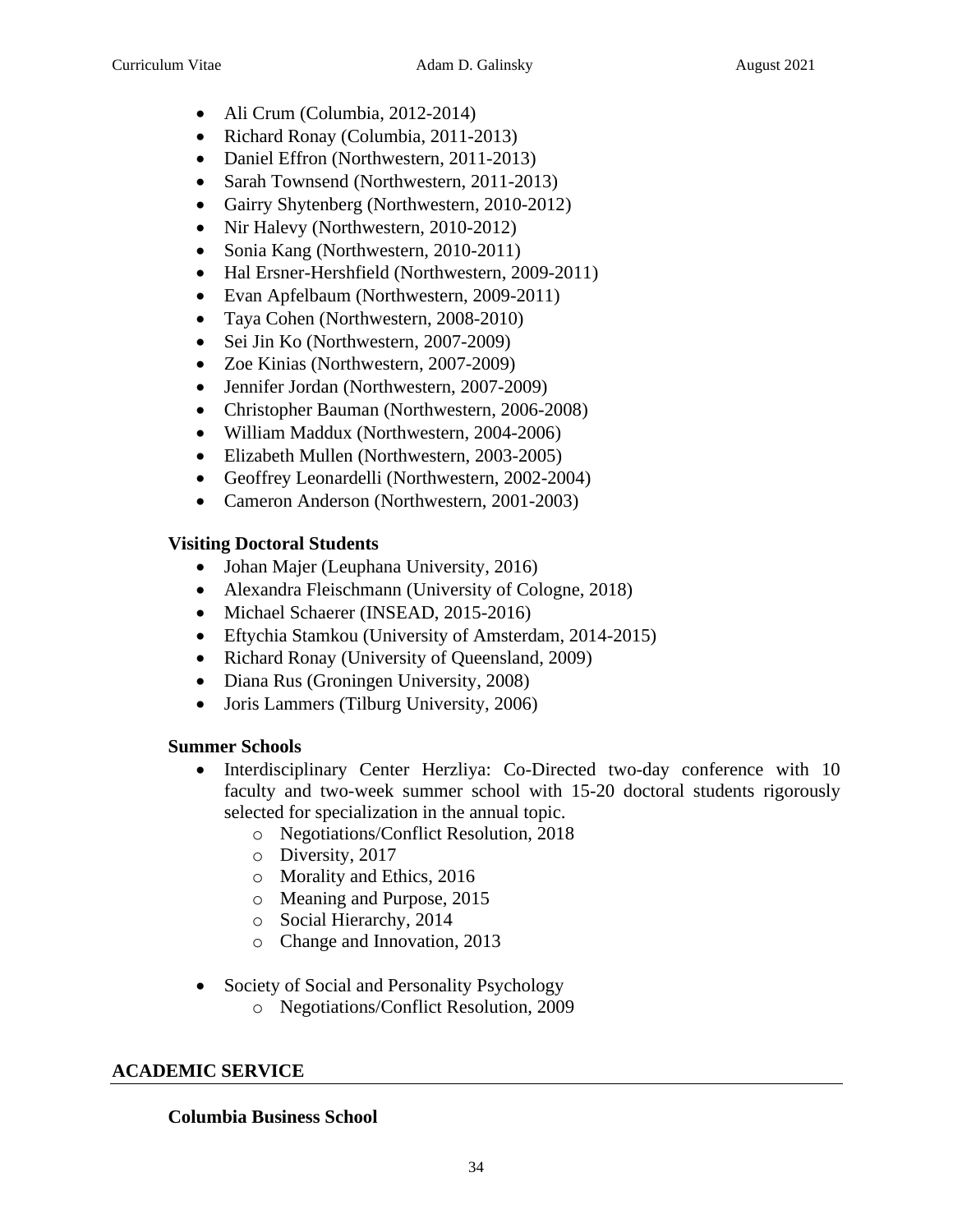- Member, DEI Standing Committee, 2019-2021
- Junior Faculty Liaison, Management Division, 2020-2021
- Chair, Committee on Faculty Respect, Inclusion, and Fairness, Columbia Business School, 2018-2019
- Core Elective Committee, Columbia Business School, 2018
- Core-Course Coordinator, Management, 2014-2021.
- Co-Chair, Decision Making and Negotiation Area, Cross-Disciplinary Area, 2013-2014.

# **Academic Community**

- Member, Committee to select Diener Award in Social Psychology and in Personality Psychology, 2017, 2018, 2019, 2020.
- Member, Committee to select Best Dissertation Award, Conflict Management Division, Academy of Management, 2011.
- Teaching Ethics, Created and ran a Professional Development Workshop. Academy of Management, 2010.
- Member, Committee to select the Most Influential Paper Aware for 2001-1004, Conflict Management Division, Academy of Management, 2009.
- Chair, Committee to select the Most Influential Paper Aware for 1998-2001, Conflict Management Division, Academy of Management, 2006.
- Presented "Starting a research program" to the Conflict Management Doctoral Student Consortium, *Academy of Management Meetings,* August, 2004.
- Presented a new negotiation simulation, *Brookside Community Hospital vs. Black Computer Systems*, at the Conflict Management Professional Development Workshop, *Academy of Management Meetings,* August, 2004

# **Northwestern University**

- University Strategic Planning Subcommittee, Teaching, Learning, and Assessment, 2010
- Research talks to Northwestern University Staff Advisory Council (NUSAC), April, 2010
- Northwestern University Institutional Review Board, 2004-2007.
- Federalwide Assurance Committee: Reviewed and made recommendation to the administration on its position and made further recommendation on how to improve the IRB. 2005-2007

# **Kellogg School of Management**

- Personnel Committee (Six-person committee that makes all retention and promotion decisions), 2009-2011.
- MBA Curriculum Committee, 2007-present
- Day at Kellogg Presentations, 2 one-hour presentation, 2003, 2004, 2007, 2010, 2011
- Behavioral Research Committee, 2007-present.
- MORS for the Road, Lecture to graduating class, 2007, 2008.
- Social Enterprise at Kellogg (SEEK) Advisory Board, 2006-present.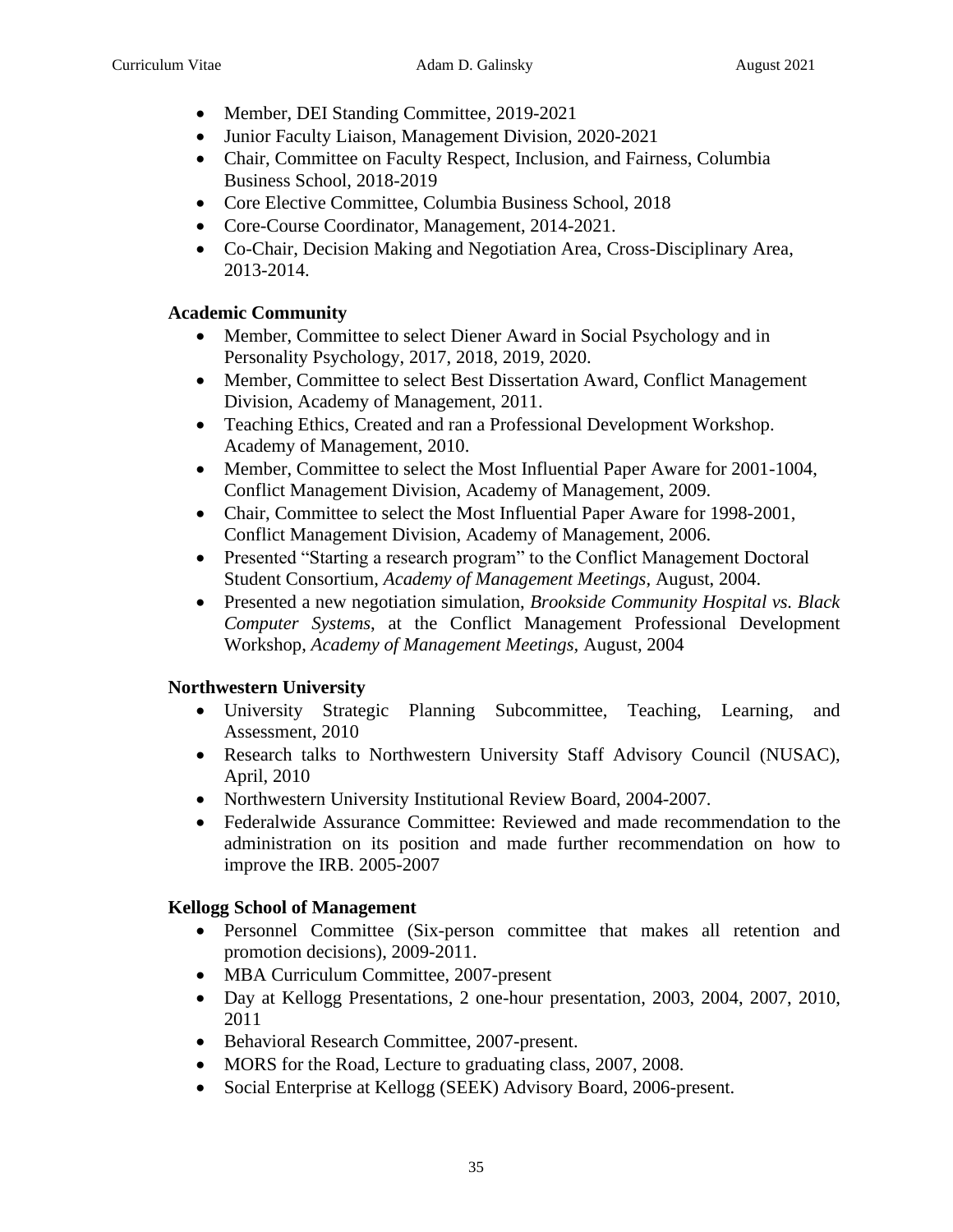- Committee to form a proposal and recommendation on undergraduate curriculum for the business degree, 2006.
- Plenary Session for Global Initiative in Management, Cross Cultural Communication, February, 2005; February, 2006, February, 2007.
- Untenured observer, Personnel Committee, 2004-2005.
- Faculty advisor, Global Initiative in Management, Spent two weeks in Japan with 25 MBA students studying how the Japanese organized and conducted business. Spring 2004.
- Research at Kellogg Presentation*,* Fall, 2003
- Mediated merger of Kellogg Outdoor Adventures (KOA) and Kellogg Service Initiative (KSI) into a new group (Kellogg Adventures, Outdoor and Service), Spring, 2003.
- The Managers Program Major Field Presentations, 2002, 2003.

# **Management and Organizations Department**

- Coordinator of DRRC Colloquium Series, 2009- present.
- Junior Faculty Search Committee, 2003-2004, 2004- 2005, 2005-2006, 2007- 2008, 2020-2011
- Dispute Resolution Research Center, Chair of Postdoctoral Fellowship Search Committee, 2002-present.
- Dispute Resolution Research Center, Grants Committee, 2002-present.
- Co-Coordinator of MORS Colloquium Series, 2002-2003, 2004-2005

# **David Eccles School of Business, University of Utah**

- Junior Faculty Search Committee, 2001.
- Behavioral Lab Committee, 2000-2002.

# **Princeton University (as a doctoral student)**

- Editorial Assistant on edited volume: *The Legacy of Ned Jones: Attribution Processes, Person Perception, and Social Interaction*, 1997.
- Statistical Consultant for senior theses, Psychology Department, Princeton University, 1995-1998.
- Graduate Student Representative, Princeton University Research Participation Pool, 1995-1998.
- Coordinator of Princeton University Registration Questionnaire Distribution, 1996, 1997.
- Coordinating Assistant: Well-Being Conference, Princeton University, April 1994.

# **EDITORIAL WORK**

# **Editor**

- *Journal of Experimental Social Psychology* (2012-2014)
- *Social Cognition*. Special Issue on Negotiations (2009).